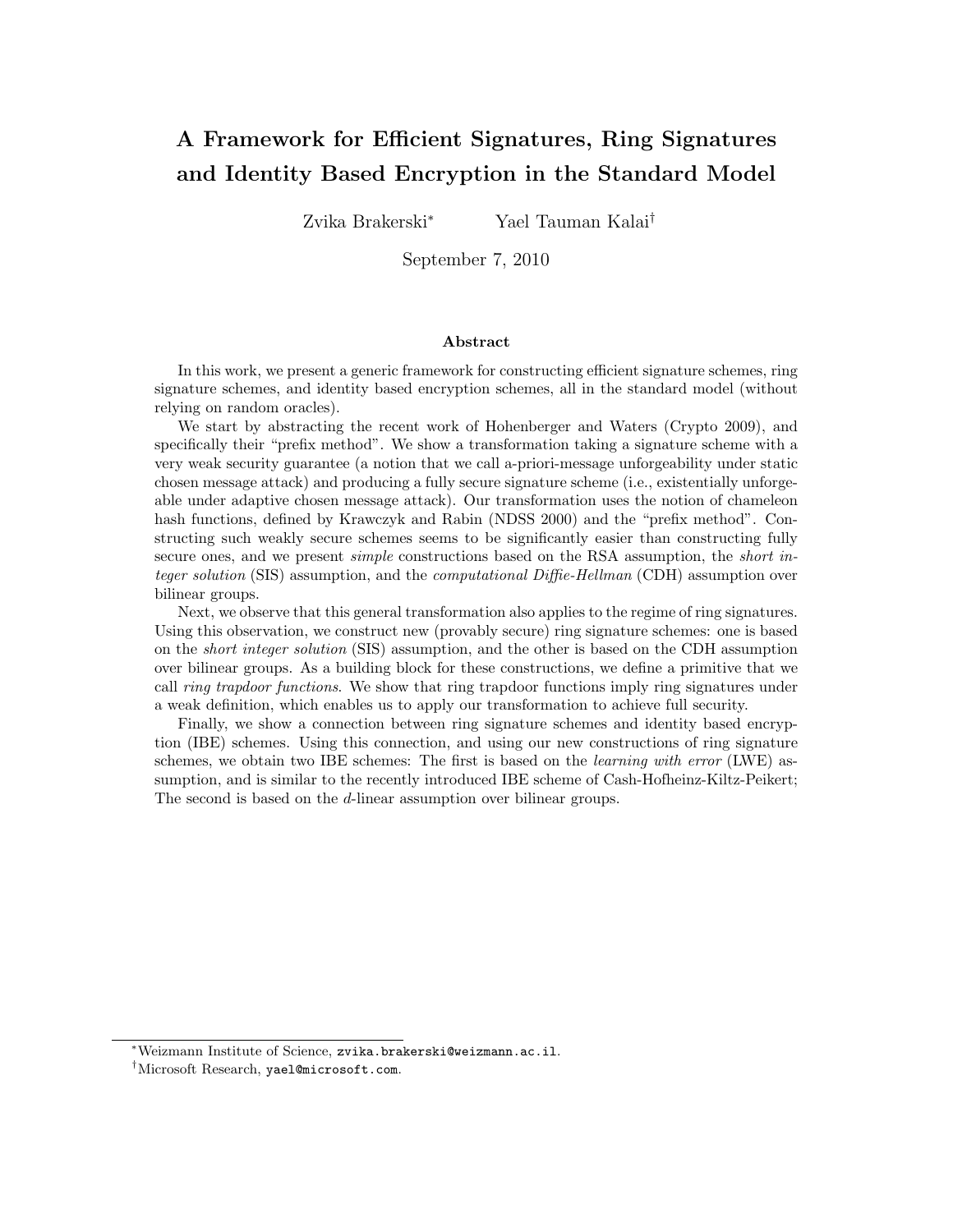# **Contents**

| $\mathbf 1$ | Introduction                                                                         | $\overline{2}$ |
|-------------|--------------------------------------------------------------------------------------|----------------|
|             | 1.1                                                                                  | 3              |
|             | 1.2                                                                                  | $\overline{5}$ |
|             | 1.3                                                                                  | $\overline{7}$ |
| $\bf{2}$    | Preliminaries                                                                        | 7              |
|             | 2.1                                                                                  | 8              |
|             | 2.2                                                                                  | 10             |
|             | 2.3                                                                                  | 11             |
|             | Public-Key Encryption and Identity Based Encryption<br>2.4                           | 13             |
| $\bf{3}$    | A New Perspective on Recent Signature Schemes                                        | 15             |
|             | 3.1                                                                                  | 15             |
|             | 3.2                                                                                  | 16             |
|             | 3.3                                                                                  | 18             |
| 4           | Ring Signatures in the Standard Model                                                | 20             |
|             | 4.1                                                                                  | 20             |
|             | Ring Signatures from Ring Trapdoor Functions — an Overview<br>4.2                    | 21             |
|             | Constructing a Weak Ring Signature Scheme from Ring Trapdoor Functions — For-<br>4.3 |                |
|             |                                                                                      | 23             |
| $\bf{5}$    | Identity Based Encryption in the Standard Model                                      | 25             |
|             | 5.1                                                                                  | 25             |
|             | 5.2                                                                                  | 26             |
|             | Identity Based Encryption from Encryption-Augmented Ring Signatures<br>5.3           | 26             |
|             | 5.4                                                                                  | 27             |
| 6           | Instantiations                                                                       | 28             |
|             | 6.1                                                                                  | 28             |
|             | 6.2                                                                                  | 30             |
|             | A Security Reductions for Ring Signatures                                            | 38             |
|             | A.1 From Weak Unforgeability to Full Unforgeability                                  | 39             |
|             |                                                                                      | 40             |
|             | A.3 From Existential Unforgeability to Selective-Message Unforgeability              | 41             |
|             | A.4 From Selective-Message Unforgeability to A-Priori-Message Unforgeability         | 42             |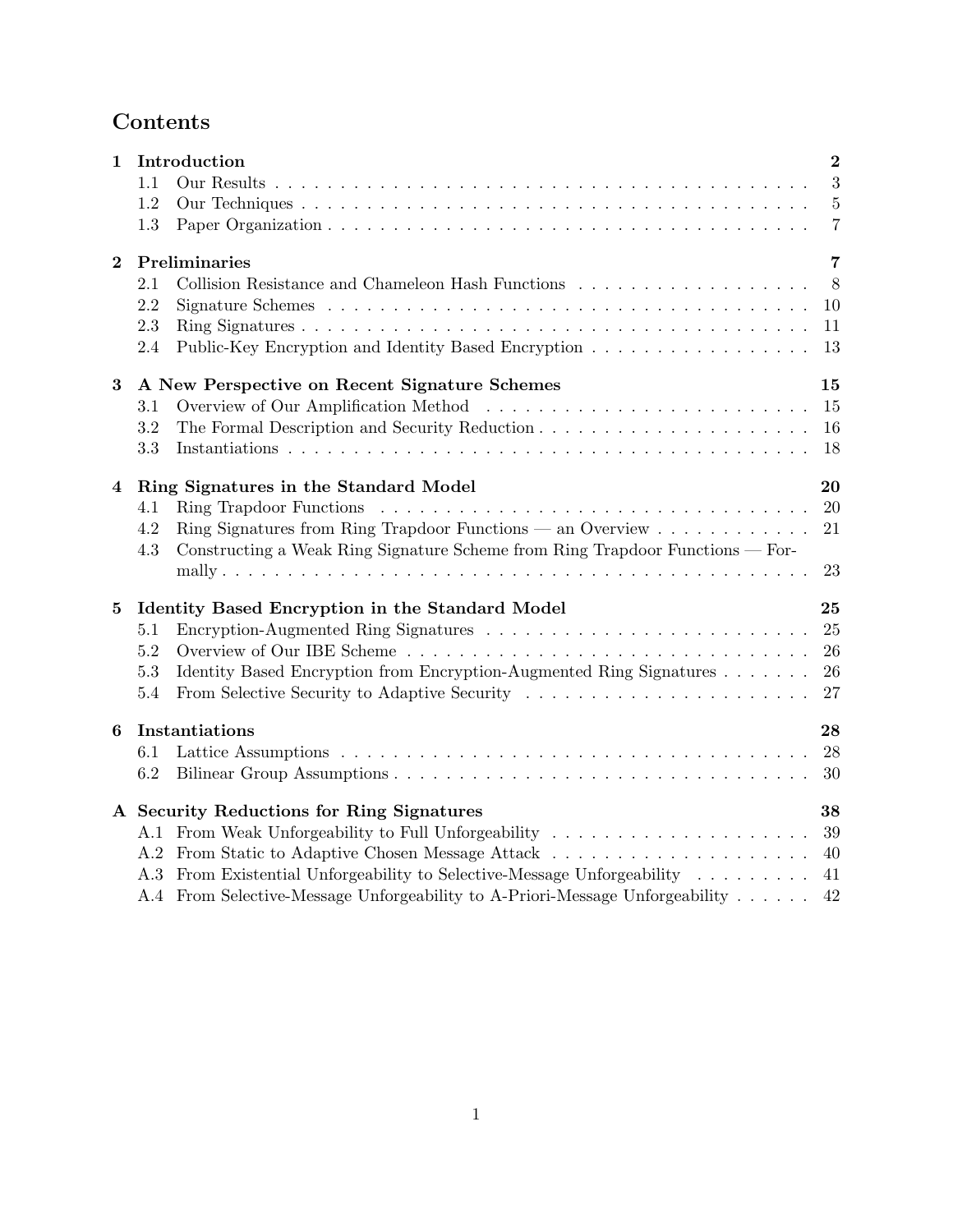# **1 Introduction**

Digital signature schemes are one of the most fundamental cryptographic notions. It is well known that signature schemes that adhere to very strong security guarantees (that are formally defined in [GMR88]) can be constructed under the necessary assumption that one-way functions exist [NY89, Rom90]. However, the resulting scheme is highly inefficient, and does not suffice for practical purposes.

**Efficient signature schemes.** There has been a major effort to try and construct efficient signature schemes, even based on stronger primitives than one-way functions, such as collision-resistant hash functions or trapdoor permutations, or even based on specific number theoretic assumptions. This task, however, appears to be surprisingly hard.

One successful line of work was in the *random oracle model*, where many very efficient and simple schemes were constructed [FS86, Gam84, Sch91, Oka92, BR93, PS96, BLS04, GJKW07, GPV08]. However, in the standard model, constructing efficient schemes seems to be significantly harder. Indeed, until recently, all such schemes were either very complicated or relied on relatively strong assumptions such as strong-RSA or assumptions in bilinear groups [GHR99, CS00, BB04c, CL04, Wat05]. Very recently, efficient schemes were constructed and proven secure under standard assumptions: Hohenberger and Waters [HW09a, HW09b], using the novel "prefix method", constructed a signature scheme based on the standard RSA assumption; and Peikert, Cash, Hofheinz and Kiltz [CHKP10], using a clever idea partly inspired by the "prefix method", constructed a scheme that is based on the lattice-related *short integer solution* (SIS) assumption (see Section 6.1 and [MR07, GPV08] for details on this assumption). These schemes, while based on standard assumptions, still quite complicated.

**Ring Signatures.** The notion of ring signatures was introduced in [RST01]: A ring signature scheme is a signature scheme with the property that a user can specify any set of possible signers that includes itself, and sign without revealing which member actually produced the signature. Ring signatures provide an elegant way to leak authoritative secrets in an anonymous way. Unlike the related notion of group signatures (see [CvH91]), ring signatures have no group managers, no setup procedures, no revocation procedures, and no coordination: any user can choose any set of possible signers that includes himself, and sign any message by using his secret key and the others public keys, without getting their approval or assistance. Many implementations of ring signatures having various properties were proposed in the literature [BSS02, Nao02, AOS04, ZK02, BGLS03, HS03, DKNS04, XZF04, LSW06, AHR05, BKM09] (see also [RST06, Section 7] for discussion), however the security of all but [BKM09] was proven only in the random oracle model or under nonstandard assumptions.

Let us elaborate on the work of Bender, Katz and Morselli [BKM09]. They revisit the definitions of anonymity and unforgeability for ring signatures that were discussed in prior work, and notice that they still allow for some natural attacks. They thus present stronger notions of anonymity and unforgeability and give ring signature schemes in the standard model that achieve them. Their constructions are either rather inefficient and rely on the notion of ZAPs [DN07]; or have inherent limitations (most notably, they could only handle rings of 2 users).

To the best of our knowledge, the question of constructing efficient ring signature schemes that are secure in the standard model and under standard assumptions (even under the weaker "old" anonymity and unforgeability notions) was not answered in previous works.

**Identity based encryption.** An identity-based encryption (IBE) scheme, a notion introduced by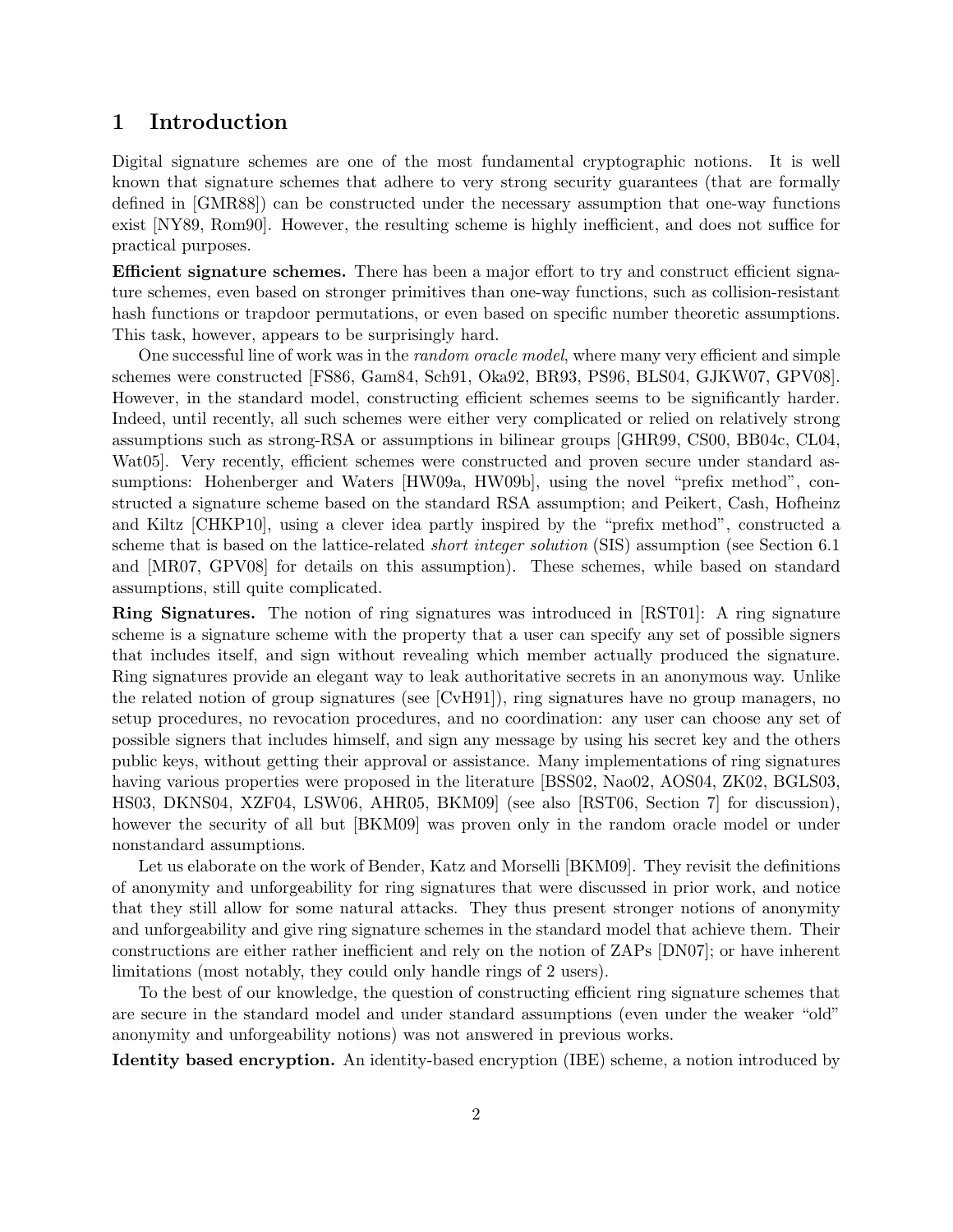Shamir [Sha84], is an encryption scheme where the public key of each user is simply their identity. Each IBE scheme is associated with a pair (*pp, msk*) issued by a trusted authority, where *pp* are public parameters (sometimes referred to as the "master public key") and *msk* is the master secret key. Each user, uses their identity *id* as a public key, and obtains a corresponding secret key *skid* from the trusted authority. Each secret key *skid*, corresponding to identity *id* is a (possibly randomized) function of the identity *id* and the master secret key *msk*. An encryption of a message *m*, corresponding to identity *id*, is a randomized function of the message *m*, the identity *id* and the public parameters *pp*. The decryption of a ciphertext *c* corresponding to identity *id*, is a (possibly randomized) function of the ciphertext *c*, the identity *id*, and the secret key *skid* corresponding to the identity *id*.

Constructing secure IBE schemes based on standard assumptions, without using random oracles (or "interactive assumptions"), even under weak notions of security, has been a long standing open problem. Secure schemes were finally introduced based on assumptions in groups with bilinear maps, starting with the works of [CHK07, BB04a]. Recently, several schemes were introduced based on lattice assumptions [CHKP10, ABB10].

## **1.1 Our Results**

We present a formal connection between strong and weak notions of unforgeability for digital signature schemes, by abstracting the recent work of Hohenberger and Waters [HW09b]. We use these ideas to show similar connections in the regime of ring signatures, which enable us to construct ring signatures based on a new generic primitive: ring trapdoor functions, which can be constructed based on the SIS assumption or the CDH assumption over bilinear groups. We go on to show a connection between ring signatures and identity based encryption schemes, and finally present constructions of identity based encryption schemes based on standard lattice assumptions and on hardness assumptions in bilinear groups. More details follow.

**Signature schemes.** We reduce the task of constructing signature schemes that are existentially unforgeable under adaptive chosen message attack (e-cma), into the one of constructing signature schemes under a (seemingly) much weaker unforgeability notion, that we call *a-priori-message unforgeability under static chosen message attack* (a-scma). While in e-cma-security, the forger makes adaptive queries after seeing the verification key, and successfully forges if it can come up with an accepting signature for *any* new message; in a-sema-security, the forger must produce a signature for a random message (sampled by the challenger). Its queries may depend on this random message, but not on the verification key, and they are not adaptive.

Our reduction uses, as a first step, the reduction of [KR00] between adaptive and static chosen message attacks and, as a second step, it reduces existential to a-priori-message unforgeability, abstracting the ideas of [HW09b]. Our abstraction comes at a cost of a linear factor loss in the signature length. The computational complexity of signing and verifying also increases by the same factor, but this increase is completely parallelizeable.

We exemplify the simplicity of constructing secure signature schemes (in the standard model) using this methodology: we provide an explicit example based on the RSA assumption; additional examples, based on lattice assumptions and on assumptions in bilinear groups, follow from our constructions of ring signatures.

**Ring signature schemes.** We show that a very similar reduction to the one presented for signature schemes, also holds in the regime of ring signature schemes. Namely, we show that it is sufficient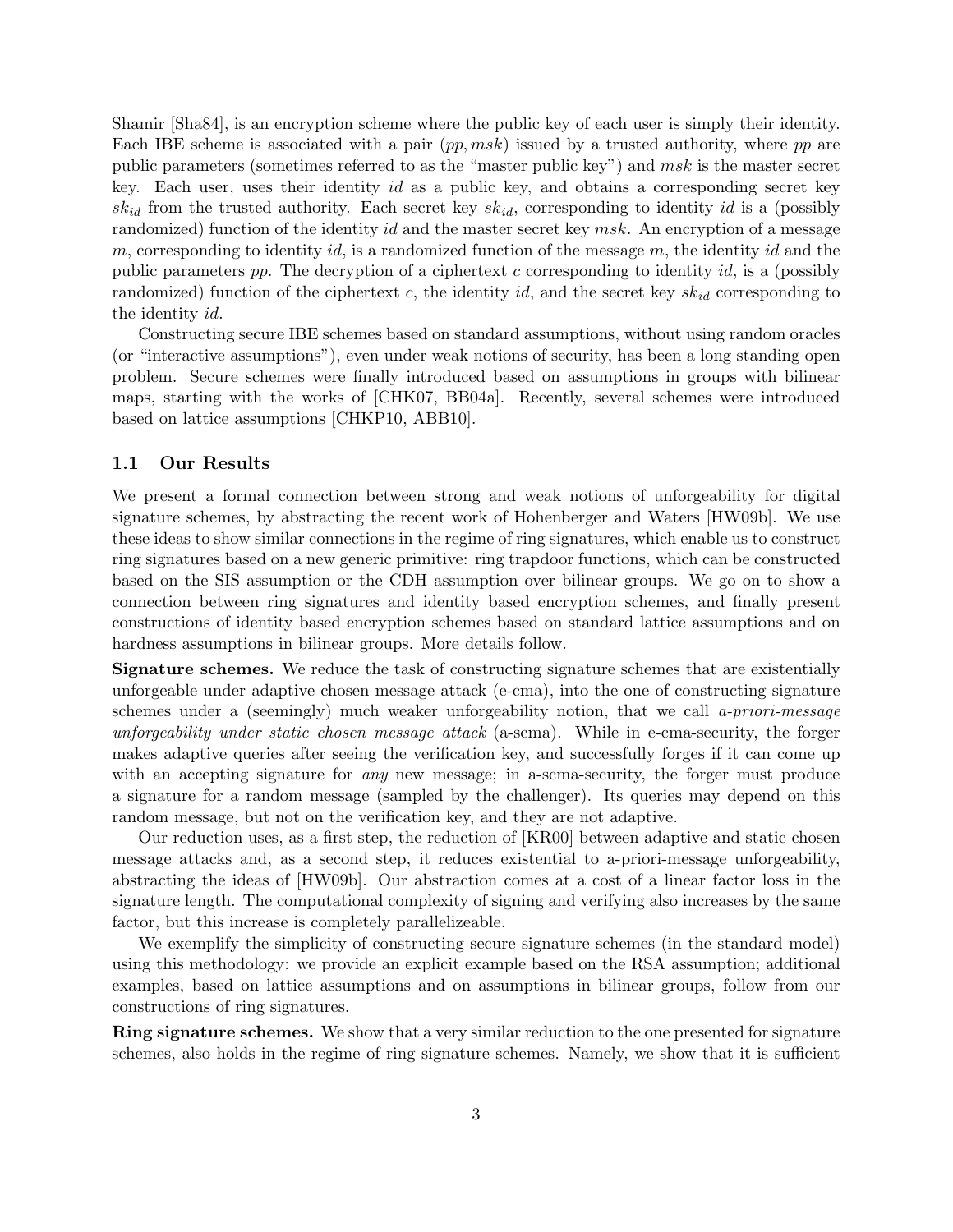to construct ring signature schemes that are *a-priori-message ring unforgeable under static chosen message attack* (ar-scma), which is defined slightly differently from the standard signature variant: while the forger receives a random challenge message, and needs to specify the messages it wants to query on at the beginning of the experiment, it may still be adaptive in the selection of the set of users with respect to which the messages are signed. This makes the definition more complicated, but essentially the same tools are used in the reduction. The reduction in this case requires a slight variant of chameleon hash, which we demonstrate how to achieve in a very similar manner to the known chameleon hash constructions.

We then show that ar-scma-security is implied by ring trapdoor functions (see below). Our constructions of ring trapdoor functions under the SIS assumption and under CDH in bilinear groups (see below for details), therefore, imply ring signatures under these assumptions (we also show that they imply the variant of chameleon hash we require).

We remark that with respect to the hierarchy of definitions for anonymity and unforgeability presented in [BKM09], our notion of anonymity corresponds to their strongest one: *anonymity against full key exposure* [BKM09, Definition 8]. Our notion of unforgeability corresponds to *unforgeability against chosen-subring attacks* [BKM09, Definition 7], which is an intermediate level of security. Achieving the strongest notion of security (*unforgeability w.r.t. insider corruption* [BKM09, Definition 8]) is an interesting open problem. We further stress that both in our paper and in [BKM09] there is a discussion on notions of security for ring signatures. However, while we try to weaken the notion of security as much as possible in order to come up with simple and efficient constructions (and then "climb back up" using our security reductions); the purpose of [BKM09] is to describe increasingly powerful models of security and realize the strongest one. We do not claim that our weaker security definitions model a realistic attack, but rather that they are a step in achieving "standard" security.

**Identity based encryption.** We consider two security notions for IBE (many other notions exist, which we do not discuss in this work). An IBE scheme is said to be *adaptively-secure* if an adversary, who is given properly generated public parameters, cannot break semantic security corresponding to any identity  $id^*$  of his choice, even after seeing the secret keys of an adaptively chosen set of identities (so long as *id<sup>∗</sup>* is not in this set). The weaker notion of *selective-security* requires the adversary to "declare" the value of *id<sup>∗</sup>* before seeing the public-parameters of the scheme.

It is well known that IBE schemes immediately yield secure signature schemes as follows: The generation of the verification key and the signing key of the signature scheme is identical to the generation of the public parameters and the master secret key. Namely, the verification key is *pp* and the signing key is *msk*. To sign a message *id*, compute a secret key *skid* corresponding to *id*. To verify, encrypt random messages using *pp* and *id* and see that they decrypt correctly using the alleged signature as secret-key.<sup>1</sup>

The converse is not necessarily true. Moreover, even if the signature scheme  $S = (Gen, Sign, Ver)$ has the special property that for any message *id* the pair (*id,* Sign(*id*)) can be used as a public and a secret key pair for a public key encryption scheme, still it is not clear that *S* can be used to construct a secure IBE scheme. The naive attempt would be to construct an IBE scheme by generating public parameters and a master secret key using Gen; namely,  $pp = vk$  and  $msk = sk$ . Then a user with identity *id* will be assigned a secret key Sign(*id*), and will use the pair (*id,* Sign(*id*)) as public and secret keys for a public key encryption scheme. This attempt may at first seem promising. However,

<sup>&</sup>lt;sup>1</sup>A selectively-secure IBE implies a signature scheme that is secure against selective forgery and an adaptivelysecure IBE implies a scheme that is secure against existential forgery.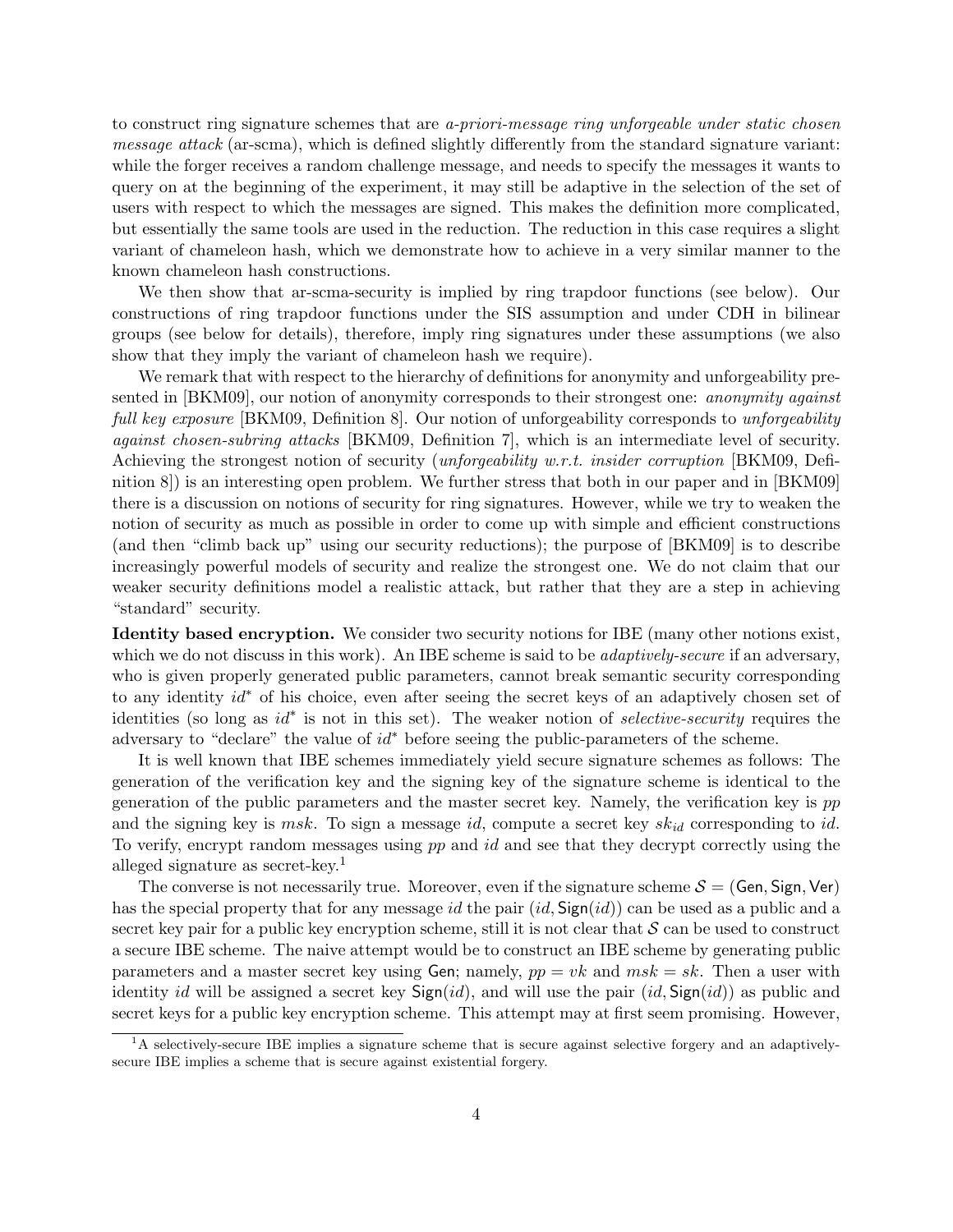taking a closer look, one can see that the resulting IBE scheme will not necessarily be secure. The reason is that getting many secret keys corresponding to identities  $id_1, \ldots, id_\ell$  does not allow one to compute a secret key for a new identity, but may still give enough information for breaking semantic security.

In contrast, we show that ring signature schemes that have a special property, similar to the one described above, can actually be used to construct selectively-secure IBE schemes. We refer to these as *encryption augmented ring signatures*. Furthermore, known techniques [BB04a, BB04b] for converting selectively-secure to adaptively-secure IBE, are applicable to IBE schemes constructed from encryption-augmented ring signatures (the technique of [BB04b] requires, in addition, a family of collision resistant hash functions).

**Ring trapdoor functions.** We present a new primitive called ring trapdoor functions and show that it can be used to produce ring signatures. The notion of ring trapdoor functions is a generalization of the standard notion of trapdoor functions. It is not only required that given *f, y* it is hard to find x such that  $f(x) = y$ , but it is also hard, given  $f_1, \ldots, f_t, y$  to find  $x_1, \ldots, x_t$  such that  $\sum_{i=1}^{t} f_i(x_i) = y$ , for any polynomial *t*. However, given a trapdoor for *any* of the functions  $f_i$ , one can efficiently generate such  $x_1, \ldots, x_t$ , and furthermore, it is impossible to tell, looking at  $x_1, \ldots, x_t$ , which of the *t* trapdoors was used generate them.

In addition, we relax the standard definition of trapdoor functions and only require that given  $f, x, y$ , one can efficiently verify that  $f(x) = y$ , we do not require that f is efficiently computable.

**Instantiations under cryptographic assumptions.** We show that ring trapdoor functions can be constructed under the SIS assumption (in fact, we only require the weaker inhomogenous variant, called ISIS). The ring signature scheme obtained from this family is shown to be encryption augmented under the LWE assumption, yielding a secure IBE scheme.

We further show a construction of ring signature schemes under the CDH assumption in bilinear groups. The construction carries a very similar structure to the SIS construction mentioned above.<sup>2</sup> We show that under the *d*-linear assumption, the resulting ring signature scheme can be encryptionaugmented, thus obtaining an IBE encryption scheme under the *d*-linear assumption, for any  $d \geq 2$ . Different IBE schemes based on this assumption were implicit in previous works [BW06, Wat09].

### **1.2 Our Techniques**

Let us first explain our reduction for standard signatures. We use a result of Krawczyk and Rabin [KR00] to reduce the adaptive notion of unforgeability, in which the forger makes adaptive queries, into a static one where the forger specifies all of its queries at the beginning of the experiment. We stress that in both cases, the forgery is *existential*, i.e. a successful forgery is a valid signature for any message of the forger's choosing, so long as this message was not queried on. This reduction uses a primitive called *chameleon hash functions* (see Section 2.1).

Our next reduction is from existential forgery, where the forger needs to forge a signature on a message of its choice, to a-priori-message forgery, where the forger is given a random message to forge on. We do this by abstracting the "prefix method" of [HW09b]. We do this in two steps, introducing an intermediate definition of selective forgery, where the forger gets to specify the message it wants to forge on (as in existential forgery), but needs to do so before seeing the

<sup>2</sup>Our proof works by showing that it is CDH-hard to solve a set of random linear equations in the exponent. To the best of our knowledge, our proof technique, though simple, is novel and may be useful outside the scope of this paper.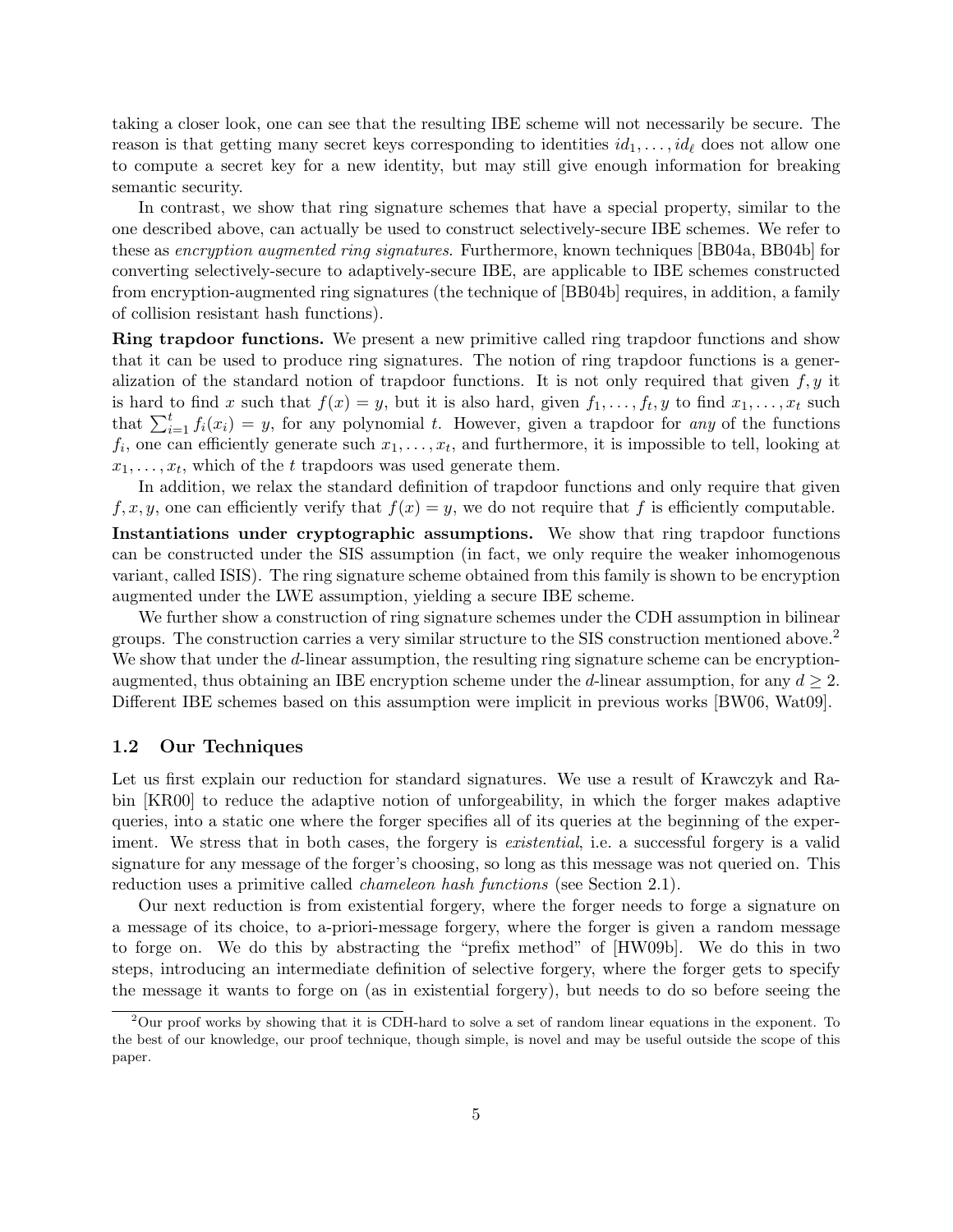verification key (as in a-priori-message forgery). A scheme that is a-priori-message secure can be transformed to be selective-message secure by adding a universal hash function to the verification key (e.g. XORing with a random string), and applying it to the message before signing. Since the selective forger does not see the verification key when specifying the message, then after applying the hash function, the forger in fact needs to sign a random message w.r.t. the original scheme. Showing that a scheme that is selective-message secure implies one that is existential-message secure is more involved. We sign a message  $\mu$  of length *m* by considering all *m* prefixes of  $\mu$ , and signing each of them separately. The new signature for  $\mu$  is, thus, composed of  $m$  signatures of the *m* prefixes. In the security reduction, when the forger (for the existential attack) specifies the messages he wishes to get signatures for (recall that this is done before seeing the verification key), it actually "commits" to forging a signature for one of polynomially many messages. This is because the message it forges the signature of, must contain a prefix that only differs in the last bit from one of the prefixes of one of the messages it specified, and there are only polynomially many options for that. Therefore, the message that it forges a signature of is determined, up to polynomially many options, before the key generation. The selective forger can thus chose one of these options at random, and be correct with noticeable probability.

The ring signature variants of the aforementioned reductions are quite similar, with the exception of a minor technical difficulty that in the ring signature context it is not clear who should generate the universal hash function and chameleon hash function to be used (this also requires us to define a variant of the chameleon hash functions primitive mentioned above). We refer the reader to Section 4.2 for more details.

We next show how to construct ring signature schemes, that are secure against a-priori-message forgery under static chosen message attack, from ring trapdoor functions. We recall that finding a pre-image for a set of ring trapdoor functions can be done, by definition, using a trapdoor for *any* of the functions in the set. We first, therefore, construct a ring signature scheme with a degenerate message space containing just one message. This is done by setting the verification key to be the description of the function and the signing key to be the trapdoor. To sign the message using a set of verification keys (which are function descriptions), we use the signing key, which is a trapdoor for one of the functions in the set, to sample a pre-image respective to these functions (there is a minor technical issue of for which output we find a pre-image, but this can be resolved).

We then extend this idea to make the signature also depend on the message (and not only on the subset of verification keys) by sampling 2*m* such functions for each user, where *m* is the message size (in fact we use  $2m + 1$  functions for efficiency reasons). Each message defines a subset of m functions for each user (each bit of the message selects one of two functions). We then sign with respect to the combined set of *m* times the number of users functions.

Let us now explain our identity based encryption scheme, which uses an abstraction of an idea used in many previous schemes. There, the public parameters contain 2*d* "challenges", where *d* is the bit-length of identities (or rather  $2d + 1$ , for improved efficiency), and each identity specifies a cardinality-*d* subset of challenges. These challenges are then "combined" to create the public key for the encryption. We note the resemblance between this idea and our construction of ring signatures described above. We demonstrate that verification keys of a ring signature scheme qualify as such "challenges", provided that there exists an encryption scheme whose public-keys are associated with a set of verification keys, and whose secret keys are associated with ring signatures for the public key — which is exactly the definition of encryption-augmented ring signatures.

Once the above reductions and definitions are obtained, our lattice-based instantiation is es-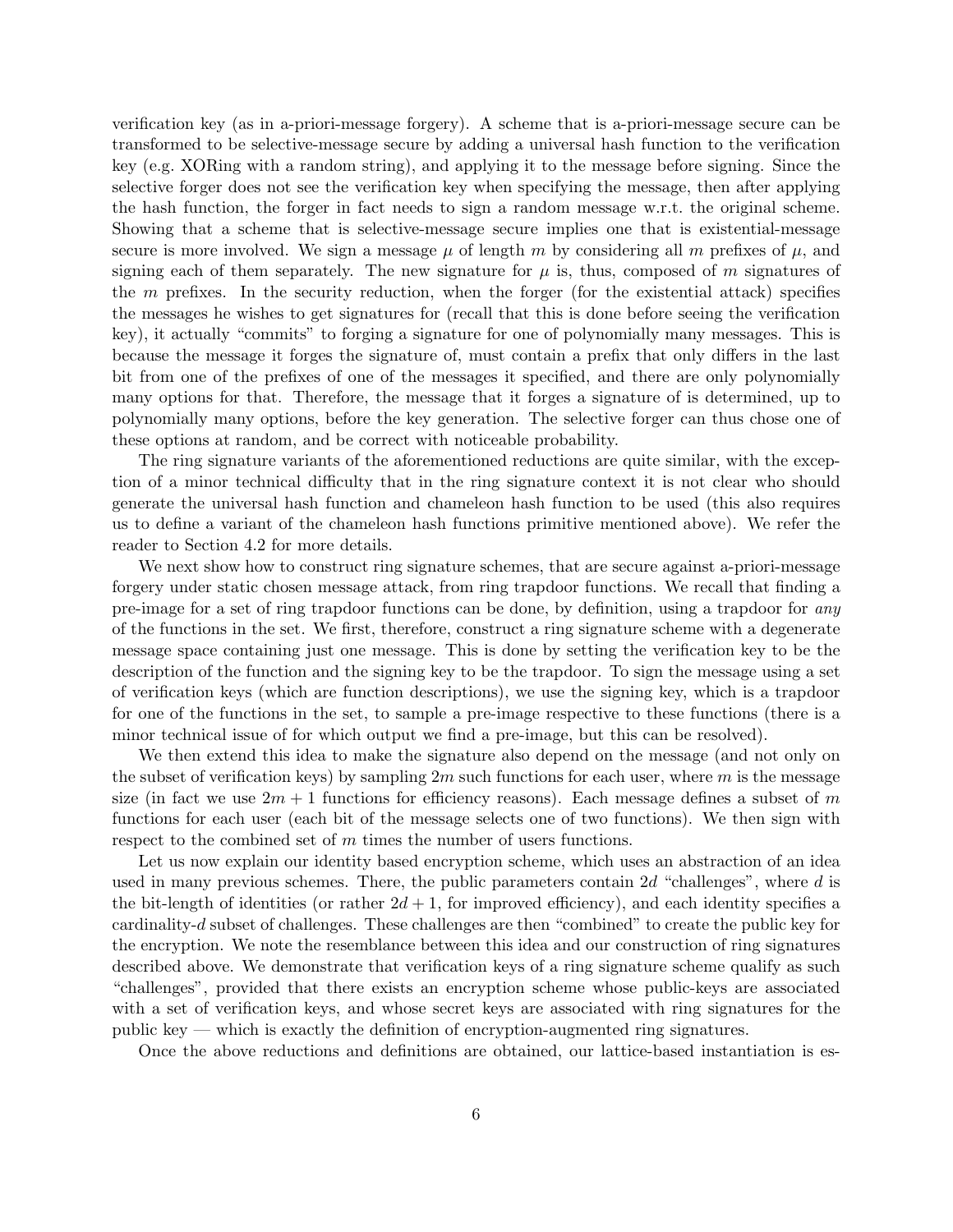sentially casting the known ideas on lattices (see e.g. [GPV08, CHKP10]) into our new framework. Essentially a ring trapdoor function is a multiplication of a matrix **A** (which is the description of the function) and a short vector **x** (the input).

For our bilinear based constructions, we consider matrix-vector multiplication "in the exponent", i.e. taking  $g^{\mathbf{A}}$  and  $g^{\mathbf{x}}$  (the vector **x** needs not be short here) and outputting  $g^{\mathbf{A}\mathbf{x}}$ , where  $g$ is a generator of the group. While this function is hard to compute, it is easy to verify given a bilinear map on our group. We show that it is CDH-hard to find  $g^{\bf x}$  such that  $g^{\bf Ax} = g^{\bf y}$ , given  $g^{\mathbf{A}}, g^{\mathbf{y}}$ . This follows by presenting the CDH problem as a set of linear equations.

## **1.3 Paper Organization**

Section 2 contains preliminaries and definitions. Section 3 contains our security reductions and constructions for standard signature schemes. In Section 4 we define the notion of ring trapdoor functions and show that it implies ring signatures. The details and proofs of the security reductions for ring signatures are deferred to Appendix A. Section 5 contains our construction of identity based encryption from encryption augmented ring signatures (defined there). In Section 6 we show how to construct ring trapdoor functions and encryption-augmented ring signature schemes based on specific cryptographic assumptions.

# **2 Preliminaries**

We denote scalars in plain lowercase  $(x \in \{0,1\})$ , vectors in bold lowercase  $(\mathbf{x} \in \{0,1\}^k)$  and matrices in bold uppercase  $(X \in \{0,1\}^{k \times k})$ . All vectors are column vectors by default, a row vector is denoted  $\mathbf{x}^T$ . The *i*<sup>th</sup> coordinate of **x** is denoted  $x_i$ .

For a scalar (usually a group element) *g* and a matrix  $\mathbf{X} \in \mathbb{Z}^{k \times n}$  (or a vector, as a special case), we let  $g^{\mathbf{X}}$  denote a  $k \times n$  matrix such that  $(g^{\mathbf{X}})_{i,j} = g^{(\mathbf{X})_{i,j}}$ .

Consider a bit-string  $x \in \{0,1\}^n$ , for some  $n \in \mathbb{N}$ . We use  $x_{\leq i}$  to denote the *i*<sup>th</sup> prefix of *x*, i.e.  $x \leq i = x_1 \cdots x_i$ . We let  $e_i$  denote the *i*<sup>th</sup> unit string of length *i*, i.e.  $e_i = 0^{i-1}1$ . We use  $\oplus$  to denote the bitwise XOR operation between strings. We use  $\{0,1\}^{\leq n}$  as abbreviation for  $\bigcup_{i\in[n]}\{0,1\}^i$ .

Let *X* be a probability distribution over a domain *S*, we write  $x \stackrel{\$}{\leftarrow} X$  to indicate that *x* is sampled from the distribution *X*. The uniform distribution over a set *S* is denoted  $U(S)$ . We use *x*  $\stackrel{\$}{\leftarrow}$  *S* as abbreviation for *x*  $\stackrel{\$}{\leftarrow}$  *U*(*S*). For any function *f* with domain *S* we let *f*(*X*) denote the random variable (or corresponding distribution) obtained by sampling  $x \stackrel{\$}{\leftarrow} X$  and outputting  $f(x)$ . The *min-entropy* of a (discrete) random variable *X* is  $\mathbf{H}_{\infty}(X) = \min_{x \in S} \{-\log \Pr[X = x]\}.$ 

A *negligible* function is one that vanishes faster than the inverse of any polynomial. We write  $negl(k)$  to denote an arbitrary negligible function.

The *statistical distance* between two distributions *X, Y* (or random variables with those distributions) over a common domain *S* is defined as  $\max_{A \subseteq S} |\Pr[X \in A] - \Pr[Y \in A]|$ . Two ensembles  $X = \{X_k\}_{k \in \mathbb{N}}, Y = \{Y_k\}_{k \in \mathbb{N}}$  are  $\epsilon = \epsilon(k)$ *-close* if the statistical distance between them is at most  $\epsilon(k)$ . They are called *statistically indistinguishable* if  $\epsilon(k) = \text{negl}(k)$ . An ensemble  $X = \{X_k\}_{k \in \mathbb{N}}$ over domains  $S = \{S_k\}_{k \in \mathbb{N}}$  is  $\epsilon = \epsilon(k)$ *-uniform* in *S* if it is  $\epsilon$ -close to the uniform ensemble over *S* (we sometimes omit *S* when it is clear from the context).  $X = \{X_k\}_{k\in\mathbb{N}}, Y = \{Y_k\}_{k\in\mathbb{N}}$  are *computationally indistinguishable* if every poly(*k*)-time adversary *A* has negligible *distinguishing advantage*:

$$
Dist_{X,Y} Adv[\mathcal{A}] = |Pr[\mathcal{A}(X_k) = 1] - Pr[\mathcal{A}(Y_k) = 1]| = negl(k).
$$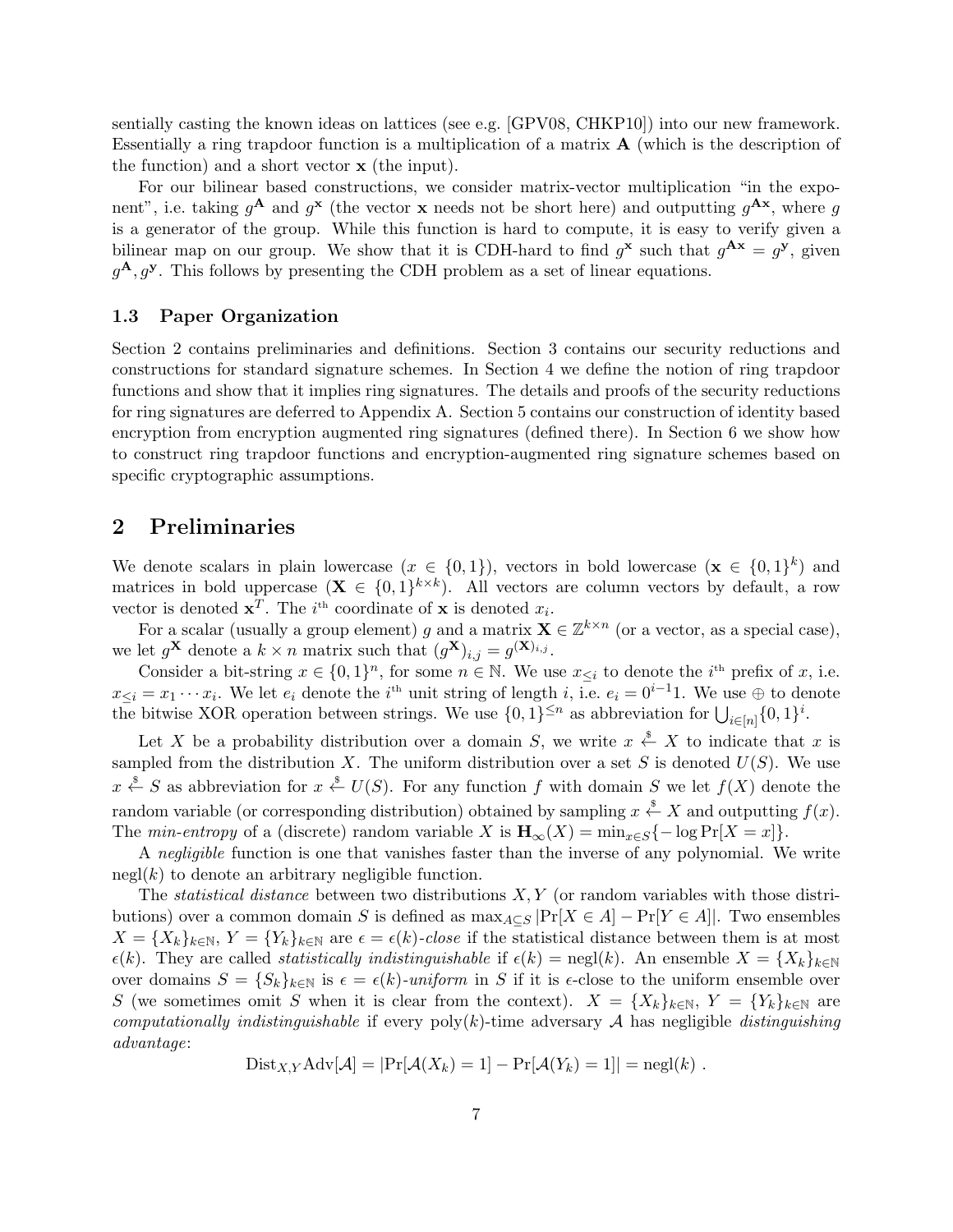We often abbreviate and write  $DistAdv[\mathcal{A}]$  when *X,Y* are clear from the context.

## **2.1 Collision Resistance and Chameleon Hash Functions**

**Collision resistant functions.** A family of collision resistant hash functions is a family  $H =$  $\{\mathcal{H}_k\}_{k\in\mathbb{N}}$  of collections  $\mathcal{H}_k = \{h : \mathcal{X}_k \to \mathcal{Y}_k\}$  (we sometimes omit the subscript when it is clear from the context), such that

- 1. There exists a distribution over  $\mathcal{H}_k$ , which we will slightly abuse notation and denote by  $\mathcal{H}_k$ as well, such that it is efficient to sample a description *h* of a function distributed according to  $\mathcal{H}_k$ . We denote this process by  $h \stackrel{\$}{\leftarrow} \mathcal{H}_k$  and associate the function with its description.
- 2. Given a description *h* as described above, it is efficient to compute the associated function on any input. Namely, for all  $x \in \mathcal{X}_k$ , it is efficient to compute  $h(x)$ .
- 3. It is hard to find collisions in a function that was properly sampled. Namely, for any polynomial time adversary *A* it holds that

$$
\mathrm{Col}_{\mathcal{H}}\mathrm{Adv}[\mathcal{A}] = \Pr_{h \stackrel{\$}{\leftarrow} \mathcal{H}_k} [(h(x_1) = h(x_2)) \wedge (x_1 \neq x_2) : (x_1, x_2) \leftarrow \mathcal{A}(1^k, h)] = \mathrm{negl}(k) .
$$

**Chameleon hash functions.** A family of chameleon hash functions [KR00] is a family  $H =$  $\{\mathcal{H}_k\}_{k\in\mathbb{N}}$  of collections of functions  $\mathcal{H}_k = \{h : \mathcal{M}_k \times \mathcal{R}_k \to \mathcal{Y}_k\}$  (the subscripts will sometimes be omitted), mapping a message  $\mu \in \mathcal{M}_k$  and randomness  $r \in \mathcal{R}_k$  to a range  $\mathcal{Y}_k$ . Intuitively, this is a family of collision resistant hash functions with trapdoor: it is possible to sample a function from the family together with a trapdoor. Given an input to the function, the trapdoor enables to find another input that collides with it. Furthermore, it can even do so when the  $\mathcal{M}_k$  part of the new input is given. Formally, we require that the following hold.

- 1. The family *H* is collision resistant as described above, over the domain  $X_k = \mathcal{M}_k \times \mathcal{R}_k$ .
- 2. There exists a distribution over  $\mathcal{R}_k$ , which we will slightly abuse notation and denote by  $\mathcal{R}_k$ as well, such that for all  $\mu \in \mathcal{M}_k$ , the distributions  $(h, h(m, r))$  and  $(h, y)$  are statistically indistinguishable, where  $h \stackrel{\$}{\leftarrow} \mathcal{H}_k$ ,  $r \stackrel{\$}{\leftarrow} \mathcal{R}_k$  and  $y$  is uniform in  $\mathcal{Y}_k$ .
- 3. **Chameleon property:** There is an efficient sampling algorithm that outputs a pair  $(h, h^{-1})$ such that
	- (a) The marginal distribution of h is statistically indistinguishable from  $\mathcal{H}_k$ .
	- (b) The value  $h^{-1}$  is a description of a ppt function (again, we associate the function with its description) such that for all  $\mu, \mu' \in \mathcal{M}_k$ ,  $r \in \mathcal{R}_k$  it holds that  $r' = h^{-1}(\mu', \mu, r)$ is statistically indistinguishable from the distribution  $\mathcal{R}_k$ , conditioned on the event  $h(\mu', r') = h(\mu, r)$ . Namely,  $h^{-1}$  enable to sample a random pre-image of  $h(\mu, r)$  whose message part is  $\mu'$ .

In this work we require a slightly different (seemingly stronger, though syntactically incomparable) flavor of the chameleon property. Intuitively, we can think of the trapdoor of the standard chameleon hash as a pre-image sampling algorithm, sampling a value r' such that  $h(m', r') = y$ ,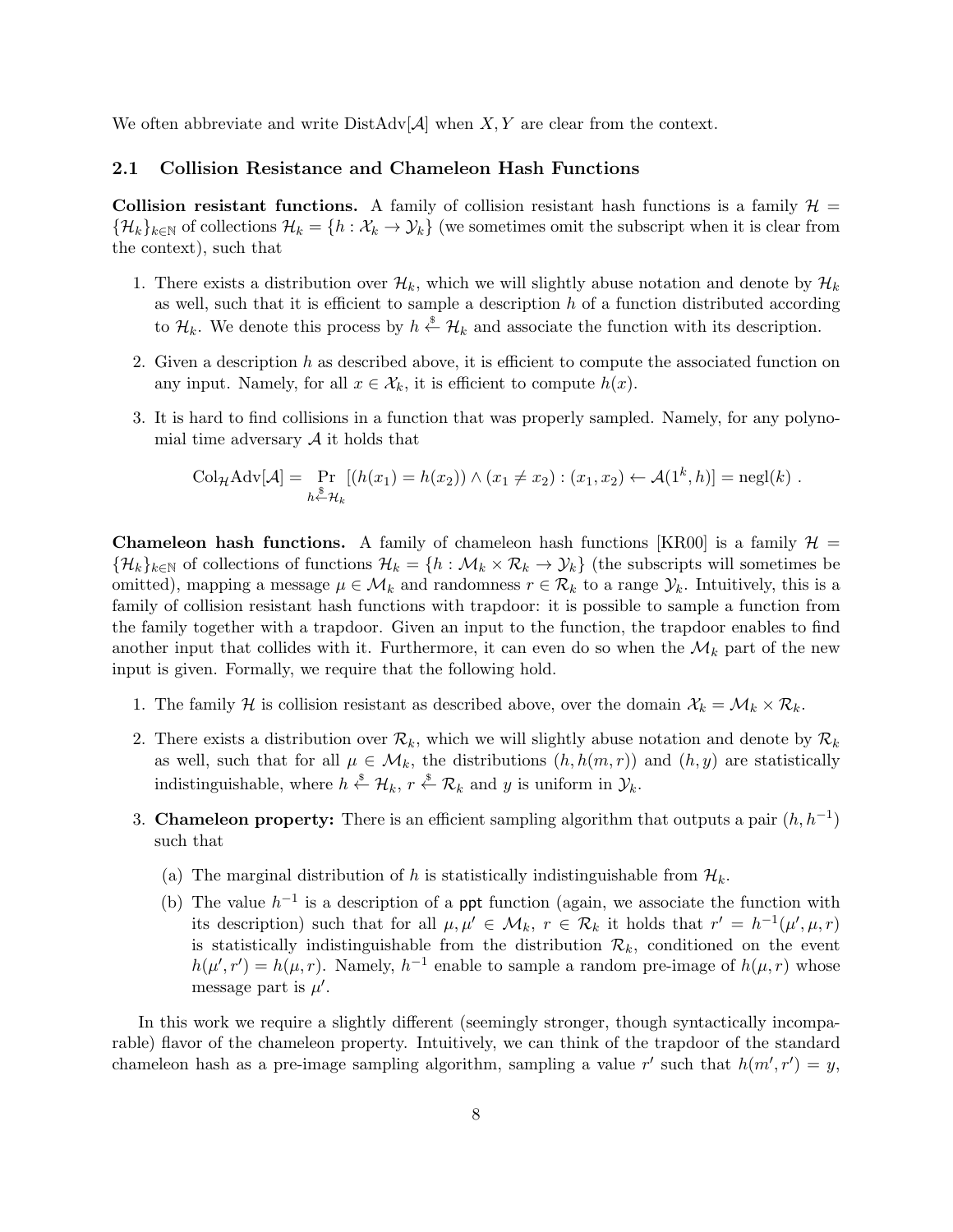which only works given another pre-image  $(m, r)$  of *y*. Our new requirement is that the trapdoor works a little differently: in order to sample a pre-image for *y*, it may still require some "witness" *w*, which is related to the way that *y* was generated, but now *w* (or rather, the relation between *y* and *w*) is "global" and is not specific to one function. Formally, we replace property 3 of the standard definition with the following.

- 3 *′ .* **Chameleon property with witness sampling:**<sup>3</sup> There is an efficient sampling algorithm that outputs a pair  $(h, h^{-1})$  such that
	- (a) The marginal distribution of h is statistically indistinguishable from  $\mathcal{H}_k$ .
	- (b) There exists a relation Valid  $\subseteq \mathcal{Y}_k \times \{0,1\}^*$ , and an efficient algorithm that samples  $(y, w) \in$  Valid such that the marginal distribution of *y* is statistically indistinguishable from  $U(\mathcal{Y}_k)$ . If  $(y, w) \in$  Valid we say that *w* is a *valid witness* for *y*.
	- (c) The value  $h^{-1}$  is a description of a ppt function (again, we associate the function with its description) such that for all  $\mu' \in \mathcal{M}$ ,  $y \in \mathcal{Y}_k$  and a valid witness *w* for *y*, it holds that  $h^{-1}(\mu', y, w)$  is statistically indistinguishable from the distribution  $r' \stackrel{\$}{\leftarrow} \mathcal{R}_k | (h(\mu', r')) =$ *y*).
	- (d) The family remains hard to invert, even given a witness. Namely, for any polynomial time *A* and for  $h \stackrel{\$}{\leftarrow} \mathcal{H}_k$  and  $(y, w)$  that are sampled as described above, it holds that

Inv'<sub>H</sub>Adv[
$$
\mathcal{A}
$$
] =  $\Pr_{h,(y,w)}[h(\mu, r) = y : (\mu, r) \leftarrow \mathcal{A}(1^k, h, y, w)] = \text{negl}(k)$ .

**Implementations.** We sketch two implementations of chameleon hash functions with witness sampling, that are variants of previous constructions of chameleon hash functions.

*•* **Based on lattice assumptions.** In the lattice-based chameleon hash function, defined in [GPV08, CHKP10], a function is represented by matrices  $\mathbf{A} \in \mathbb{Z}_q^{k \times m_1}, \mathbf{B} \in \mathbb{Z}_q^{k \times m_2}$ , where *k* is the security parameter, *q* is an odd prime and  $m_1, m_2 \gg k \log q$  (the exact values of the parameters are related to the lattice reduction, see [CHKP10] for details). The message space is  $\mathcal{M} = \{ \mathbf{x} \in \mathbb{Z}_q^{m_1} : ||\mathbf{x}||_2 \leq \beta_1 \},\$ the randomness domain is  $\mathcal{R} = \{ \mathbf{r} \in \mathbb{Z}_q^{m_2} : 0 < ||\mathbf{r}||_2 \leq \beta_2 \},\$ and the randomness distribution is a discrete Gaussian over  $\mathbb{Z}_q^{m_2}$ . The range is  $\mathcal{Y} = \mathbb{Z}_q^k$ . A function in the family is defined by  $h_{\mathbf{A},\mathbf{B}}(\mathbf{x},\mathbf{r}) = \mathbf{A} \cdot \mathbf{x} + \mathbf{B} \cdot \mathbf{r}$ . The hardness of collision follows from the short integer solution (SIS) assumption, that is related to approximating the short vector problem in lattices (see Section 6.1). The trapdoor is a short basis for the lattice whose parity-check matrix is **B**.

In this case  $h^{-1}$ , does not require  $m, r$ , only the value *y*. This immediately implies our witness sampling variant, where the empty string (or any other string) can be used as a valid witness. For details on this function, see [GPV08, CHKP10].

*•* **Based on the discrete logarithm assumption.** The discrete logarithm assumption in a cyclic group  $\mathbb{G}$  of prime order p, with a canonical generator g for  $\mathbb{G}$ , is that given a random element  $g' \in \mathbb{G}$ , it is hard to compute *x* such that  $g' = g^x$ .<sup>4</sup> Under this assumption, [KR00]

<sup>&</sup>lt;sup>3</sup>We also call this "the gecko property", see Figure 1 in page 39 for illustration.

<sup>4</sup> In another flavor of the assumption, *g* is a random generator and not a canonical one. It is immediate that our assumption is no stronger than this.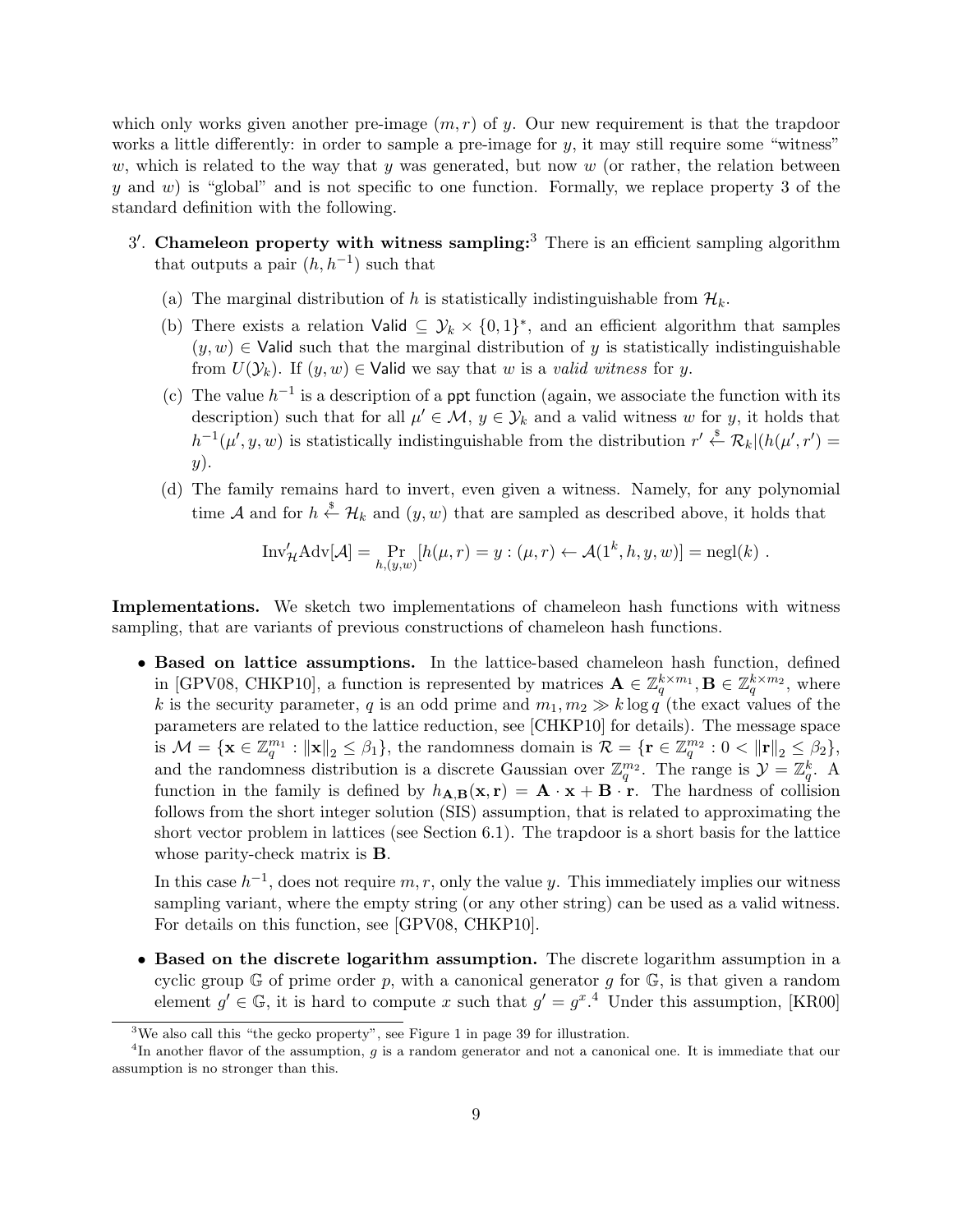showed how to construct "standard" families of chameleon hash functions. We present a variant with witness sampling, defined as follows.

Let  $\mathcal{M} = \mathcal{R} = \mathbb{Z}_p$  and  $\mathcal{Y} = \mathbb{G}$ . To sample a function in the family, sample  $g_1, g_2 \stackrel{\hspace{0.1em}\mathsf{\scriptscriptstyle\$}}{\leftarrow} \mathbb{G}$  and define the function  $h_{g_1,g_2}(\mu, r) = g_1^{\mu}$  $y_1^{\mu} \cdot g_2^{\nu}$ . To sample a value-witness pair, sample  $w \stackrel{\$}{\leftarrow} \mathbb{Z}_p$  and set  $y = g^w$ , where g is a canonical generator for  $\mathbb{G}$ .

To sample a function in the family together with a trapdoor, we sample  $x_1, x_2 \stackrel{\$}{\leftarrow} \mathbb{Z}_p$  and set the description of the function to be  $(g_1, g_2) = (g^{x_1}, g^{x_2})$ , and the trapdoor to be  $(x_1, x_2)$ . Given the trapdoor  $(x_1, x_2)$  and input  $(\mu', w, y = g^w)$ , we can find r' such that  $x_1\mu' + x_2r' = w$ , and thus output an appropriate pre-image.

Hardness to invert, even given a witness follows by the following argument. Assume there exists an invertor-with-witness  $A$  for our function family. Given an input  $g' = g^x$  for the discrete logarithm problem (where *x* is unknown), we sample  $w \stackrel{\$}{\leftarrow} \mathbb{Z}_p$ , set  $y = g^w$  and consider the function *h* described by  $(g_1, g_2) = (g', g'^t)$ , for  $t \stackrel{\$}{\leftarrow} \mathbb{Z}_p$ . Given a pre-image  $\mu, r$ , it holds that  $x(\mu + tr) = w \pmod{p}$ , where *x* is the discrete logarithm of *g'*. It is easy to extract *x* from this equation and solve the discrete logarithm problem.

## **2.2 Signature Schemes**

A signature scheme is a tuple  $S = (Gen, Sign, Ver)$  of ppt algorithms such that

- *•* Gen(1*<sup>k</sup>* ) (*k* is the security parameter) outputs a verification key *vk* and a signing key *sk*.
- Sign( $sk, \mu$ ), given a signing key  $sk$  and a message  $\mu \in M$ , where M is the *message space* of the scheme, outputs a signature  $\sigma \in \{0,1\}^*$ .
- Ver( $vk, µ, σ$ ), given a verification key  $vk$ , a message  $µ$  and a signature  $σ$ , either accepts or rejects, we often interpret these as values in *{*0*,* 1*}*.

**Correctness.** The correctness requirement of a signature scheme is that for any  $\mu \in \mathcal{M}$ , setting  $(vk, sk) \leftarrow$  Gen(1<sup>k</sup>),  $\sigma \leftarrow$  Sign( $sk, \mu$ ), it holds that  $\text{Ver}(vk, \mu, \sigma)$  accepts with all but negligible probability (over all the randomness in the experiment).

**Security (unforgeability).**<sup>5</sup> In this work, we consider several notions of security for signature schemes, the strongest and most desirable being existential unforgeability under adaptive chosen message attacks (e-cma). We present a generic transformation for converting schemes that adhere to weaker unforgeability notions into e-cma-secure signature schemes.

All of the unforgeability notions that we consider are defined by an interactive experiment conducted between a challenger and a forger. The forger's goal is to *win* in the experiment (the definition of winning is part of the definition of the experiment). For a signature scheme  $S$ , an unforgeability notion sec, and a forger  $\mathcal{F}$ , the sec-*advantage* of  $\mathcal{F}$ , denoted by  $\text{Forge}^{\text{sec}}_{\mathcal{S}}\text{Adv}[\mathcal{F}]$ , is the probability that  $\mathcal F$  wins in the sec-experiment. The advantage is a function of the security parameter *k*. The scheme *S* is sec-*secure* if for any polynomial time forger  $\mathcal F$  it holds that  $\text{Forge}_{\mathcal S}^{\text{sec}} \text{Adv}[\mathcal F] =$  $negl(k)$ .

<sup>&</sup>lt;sup>5</sup>In the context of signature schemes, only one notion of security is considered (namely, unforgeability). Therefore in that context we use the two terms interchangeably. In ring signatures, as we present below, security includes both anonymity and unforgeability.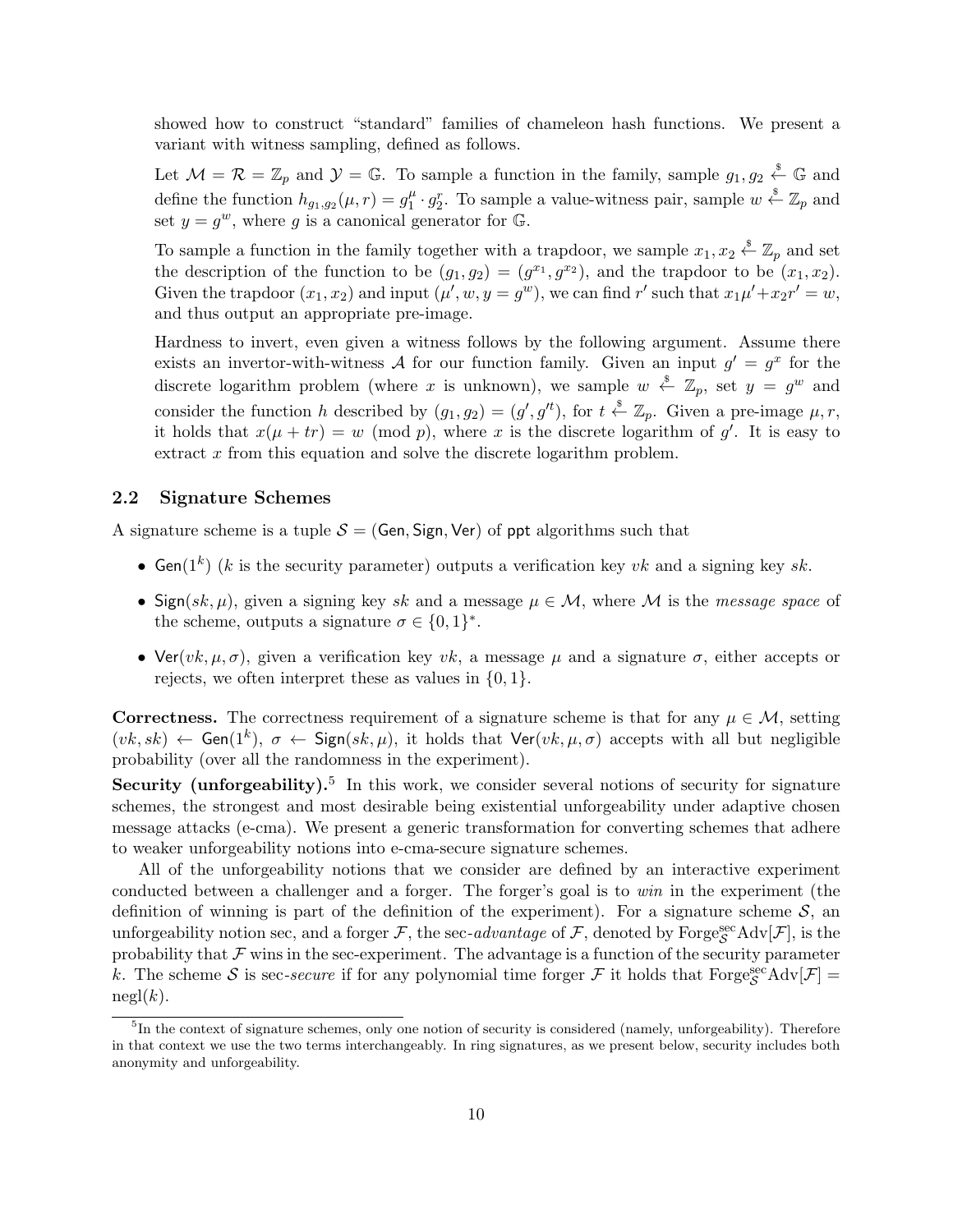- *•* **Existential unforgeability under (adaptive) chosen message attack (**e-cma**).** This notion is defined by the following experiment. First, the challenger runs  $(vk, sk) \leftarrow \text{Gen}(1^k)$ to obtain a key pair for the signature scheme, and sends *vk* to the forger. The forger can then make polynomially many (adaptive) queries of the form  $\mu_i \in \mathcal{M}$  to which the challenger answers with  $\sigma_i \stackrel{\$}{\leftarrow}$  Sign( $sk, \mu_i$ ). Finally the forger outputs  $(\mu^*, \sigma^*)$ . The forger *wins* if both  $\mathsf{Ver}(vk, \mu^*, \sigma^*) = 1 \text{ and } \mu^* \notin {\{\mu_i\}}^6$
- *•* **Existential unforgeability under static chosen message attack (**e-scma**).** In this experiment, the forger first specifies a list of messages  $\{\mu_i\}$  and only then the challenger samples  $(vk, sk)$ , computes  $\{\sigma_i\}$  and sends  $(vk, \{\sigma_i\})$  to the forger. Finally, the forger sends  $(\mu^*, \sigma^*)$ . The event of the forger winning in the experiment is defined in the same way. Namely, the forger wins if  $\text{Ver}(vk, \mu^*, \sigma^*) = 1$  and  $\mu^* \notin {\{\mu_i\}}$ .
- *•* **Selective-message unforgeability under static chosen message attack (**s-scma**).** In this experiment, the forger first decides on a message  $\mu^* \in \mathcal{M}$  and sends it to the challenger. Then the e-scma-experiment is conducted, where the forger is required to sign the message  $\mu^*$ . Namely, the forger sends  $\{\mu_i\}$  (along with  $\mu^*$ ), and then the challenger sends  $(vk, {\{\sigma_i\}})$ , and the forger returns  $\sigma^*$ . The forger wins if  $\text{Ver}(vk, \mu^*, \sigma^*) = 1$  and  $\mu^* \notin {\{\mu_i\}}$ .
- *•* **A-priori-message unforgeability under static chosen message attack (**a-scma**).** In this experiment, the challenger first samples  $\mu^* \stackrel{\$}{\leftarrow} \mathcal{M}$  and sends it to the forger (this is in contrast to the previous s-scma notion where the message  $\mu^*$  was chosen by the forger). Then the e-scma-experiment is conducted, where the forger is required to sign the message  $\mu^*$ . Namely, upon receiving a message  $\mu^*$ , the forger sends  $\{\mu_i\}$ , the challenger sends  $(vk, {\{\sigma_i\}})$ , and the the forger returns  $\sigma^*$ . The forger wins if  $\text{Ver}(vk, \mu^*, \sigma^*) = 1$  and  $\mu^* \notin {\{\mu_i\}}$ .

# **2.3 Ring Signatures**

A ring signature scheme is a tuple  $\mathcal{R} = (Gen, Sign, Ver)$  of ppt algorithms such that

- *•* Gen(1*<sup>k</sup>* ) (*k* is the security parameter) outputs a verification key *vk* and a signing key *sk*.
- Sign( $sk, T, \mu$ ), given a signing key  $sk$ , a set of verification keys *T* and a message  $\mu \in M$ , where *M* is the *message space* of the scheme, outputs a signature  $\sigma \in \{0,1\}^*$ .
- Ver(*T*,  $\mu$ ,  $\sigma$ ), given a set of verification keys *T*, a message  $\mu$  and a signature  $\sigma$ , either accepts or rejects (we often interpret these as values in *{*0*,* 1*}*).

**Correctness.** The correctness requirement of a ring signature scheme is that for any  $\mu \in \mathcal{M}$ and any polynomial  $t \in \mathbb{N}$ , setting  $(vk_i, sk_i) \leftarrow$  Gen $(1^k)$  for all  $i \in [t]$ ,  $T = \{vk_i\}_{i \in [t]}$ , and  $\sigma \leftarrow$  Sign( $sk_1, T, \mu$ ), it holds that  $\text{Ver}(T, \mu, \sigma)$  accepts with all but negligible probability (over all randomness in the experiment).<sup>7</sup>

**Anonymity.** Intuitively, the anonymity requirement is that even if for an attacker who knows all verification keys *and all signing keys* ahead of time, signatures produced by different users

<sup>&</sup>lt;sup>6</sup>We remark that the condition  $\text{Ver}(vk, \mu^*, \sigma^*) = 1$  is not well defined if Ver is randomized. To make the definition precise, we have the challenger also sample a random tape with which  $\text{Ver}(vk, \mu^*, \sigma^*)$  is executed.

<sup>&</sup>lt;sup>7</sup>Notice that the set  $T = \{vk_i\}_{i \in [t]}$  is an *unordered* set, and therefore it suffices to require correctness only when signing with *sk*1.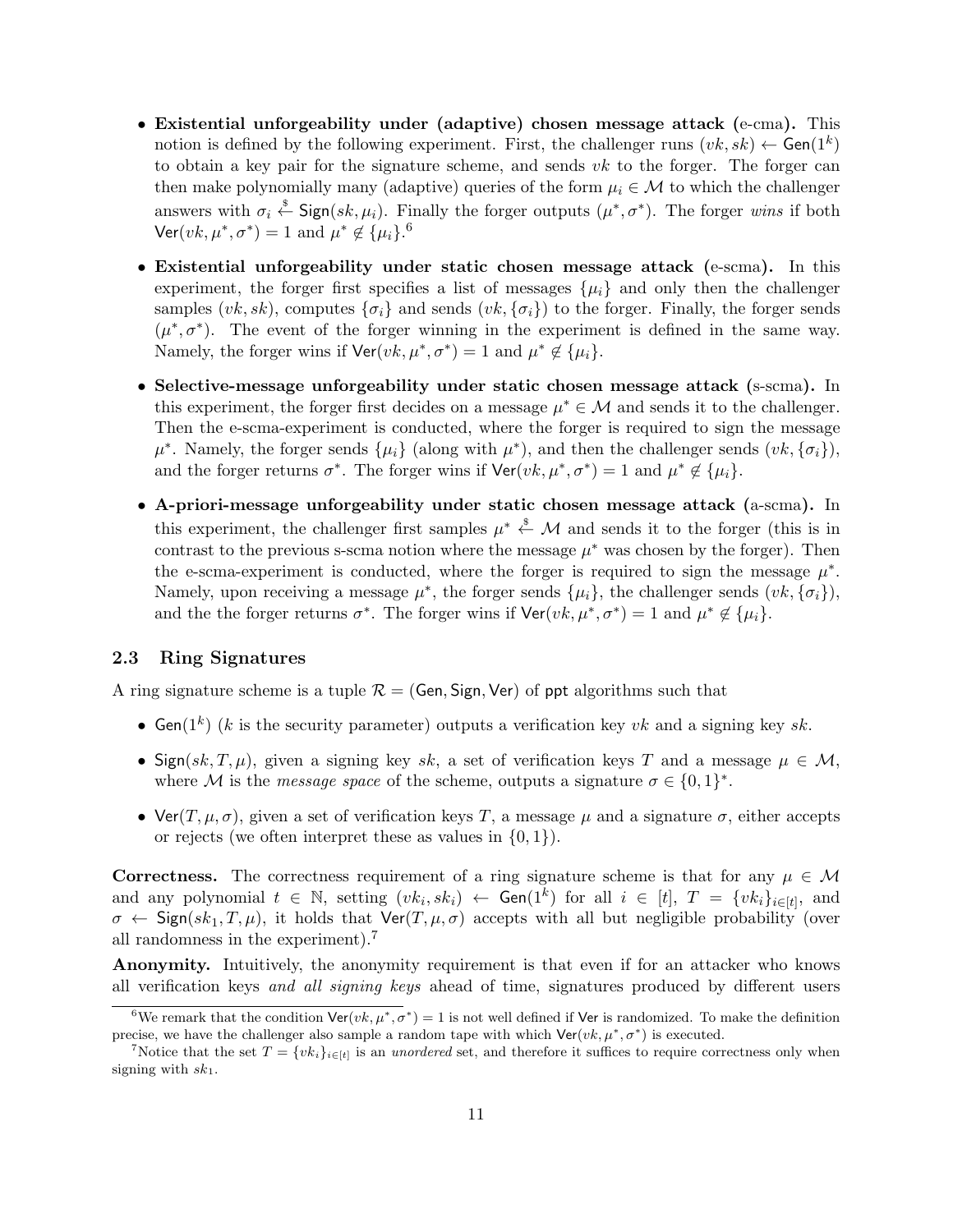are indistinguishable (even if the signatures are w.r.t. rings that contain "illegitimate" verification keys).

Formally, we require that setting  $(vk_i, sk_i) \leftarrow \textsf{Gen}(1^k)$  for  $i \in \{1, 2\}$ , then for any  $\mu \in \mathcal{M}$ and for any  $T \supseteq \{vk_1, vk_2\}$  (that may depend on  $\{(sk_i, vk_i)\}\)$ , setting  $\sigma_1 \leftarrow$  Sign $(sk_1, T, \mu)$ ,  $\sigma_2 \leftarrow \mathsf{Sign}(sk_2, T, \mu)$ , it holds that the distributions  $(\{(sk_i, vk_i)\}, T, \mu, \sigma_1)$  and  $(\{(sk_i, vk_i)\}, T, \mu, \sigma_2)$ are computationally indistinguishable (where all of our constructions in fact achieve statistical indistinguishability).

We note that one can consider a stronger flavor where rather than revealing  $(k_i, v k_i)$ , the randomness used for key generation is revealed. This latter stricter notion is equivalent to the notion of *anonymity against full key exposure*, which is the strongest one put forth in [BKM09]. Since in our constructions, the randomness for key generation can be inferred from (*sk, vk*), we do not distinguish between the two flavors.

**Unforgeability.** Similar to the case of signatures (see Section 2.2), we consider several notions of unforgeability for ring signature schemes. The definitions, again, use the notion of challenger-forger games.

*•* **Existential ring unforgeability under (adaptive) chosen message attack (**er-cma**).** This notion is defined by the following experiment. First, the forger sends a unary value  $1<sup>t</sup>$  to the challenger. We assume for simplicity and w.l.o.g. that *t* is a deterministic function of the security parameter. Then, the challenger runs  $(vk_{\ell}, sk_{\ell}) \leftarrow$  Gen $(1^k)$  for all  $\ell \in [t]$  to obtain key pairs for the signature scheme, and sends  $\{vk_{\ell}\}_{\ell \in [t]}$  to the forger. The forger can then make polynomially many (adaptive) queries of the form  $(\mu_i, I_i, j_i)$  where  $\mu_i \in \mathcal{M}, I_i \subseteq [t],$  $j_i \in I_i$ , to which the challenger answers with  $\sigma_i \leftarrow \text{Sign}(sk_{j_i}, T_i, \mu_i)$ , where  $T_i = \{vk_\ell\}_{\ell \in I_i}$ . Finally the forger outputs  $(\mu^*, I^*, \sigma^*)$ .

We consider two flavors of this attack: *full*-existential unforgeability (fer-cma) and *weak*existential unforgeability (wer-cma). The two flavors differ in the definition of the forger *winning* event. In both we require that  $\text{Ver}(T^*, \mu^*, \sigma^*) = 1$ , where  $T^* = \{vk_\ell\}_{\ell \in I^*}$ , but while for fer-cma we require that  $(\mu^*, I^*) \notin \{(\mu_i, I_i)\}$ , for wer-cma we require that  $\mu^* \notin \{\mu_i\}.$ 

By definition, the wer-cma-advantage of any forger is no more than its fer-cma-advantage, thus constructing a fer-cma-secure scheme is at least as hard as constructing a wer-cma-secure one. We show in Appendix A that in fact a wer-cma-secure scheme implies a fer-cma-secure one.

- *•* **Existential ring unforgeability under static chosen message attack (**er-scma**).** This notion is similar to the e-scma notion in standard signatures. The experiment is defined as follows. The forger first sends  $1<sup>t</sup>$  and  $\{\mu_i\}$ . The challenger sends  $\{vk_{\ell}\}_{\ell \in [t]}$ , which are obtained by running  $(vk_\ell, sk_\ell) \leftarrow$  Gen(1<sup>k</sup>) for all  $\ell \in [t]$ . Then the forger can adaptively select  $(I_i, j_i)$  and the challenger answers with  $\sigma_i \leftarrow$  Sign $(sk_{j_i}, T_i, \mu_i)$ , where  $T_i = \{ vk_\ell\}_{\ell \in I_i}$ . The final message of the forger is  $(\mu^*, I^*, \sigma^*)$ , and it wins if  $\text{Ver}(T^*, \mu^*, \sigma^*) = 1$ , where  $T^* = \{vk_\ell\}_{\ell \in I^*}$ , and  $\mu^* \notin {\{\mu_i\}}$ . Note that we only consider the "weak" variant of this notion.
- *•* **Selective-message ring unforgeability under static chosen message attack (**sr-scma**).** This notion is similar to the s-scma notion in standard signatures. The difference between this and er-scma is that  $\mu^* \in \mathcal{M}$  is chosen by the forger in the beginning of the experiment, before seeing the verification keys. Again, only the weak variant of this notion is considered. Explicitly, in this experiment, the forger first sends  $1<sup>t</sup>$ , the message  $\mu^*$  to be forged on and the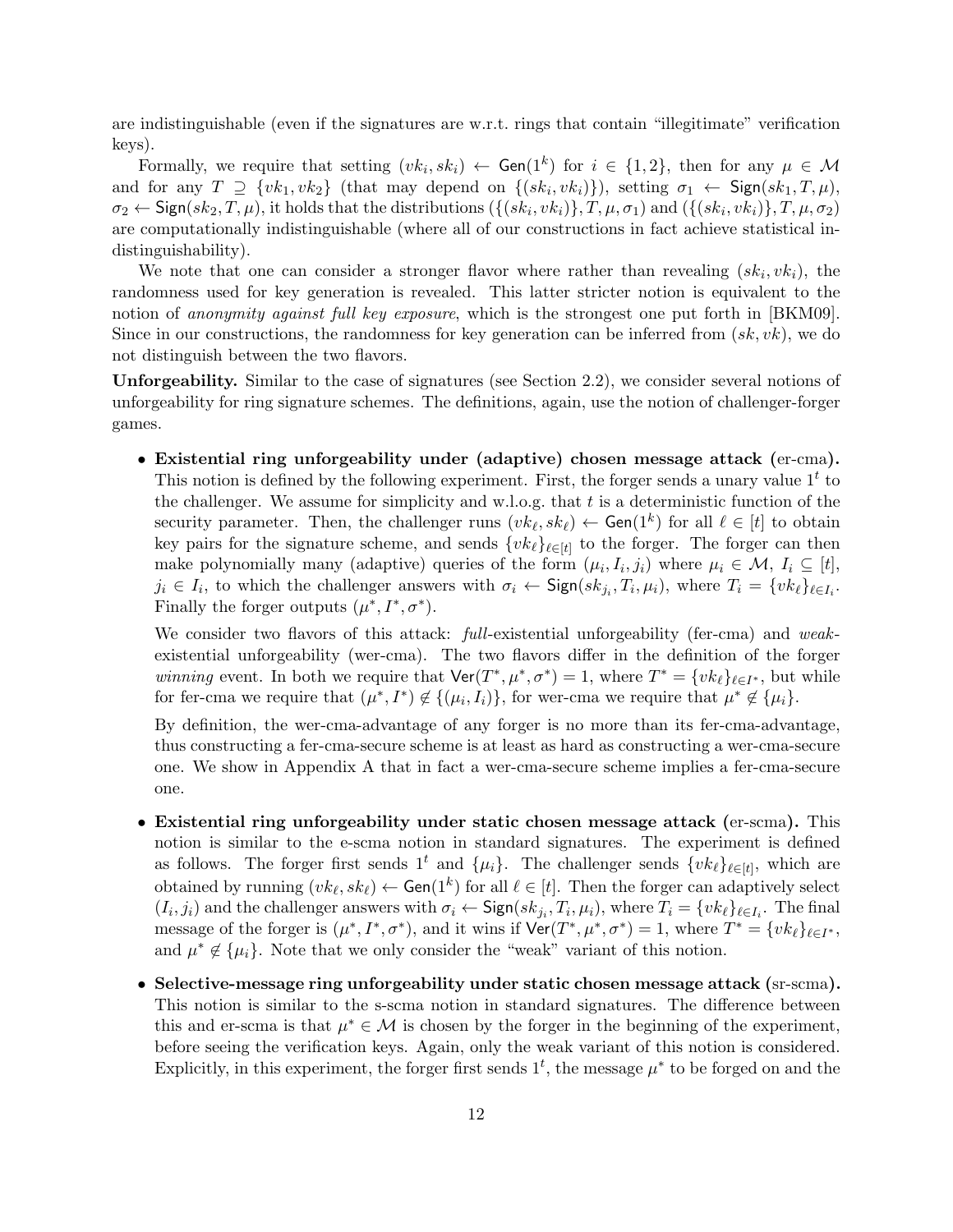messages  $\{\mu_i\}$ ; the challenger sends  $\{vk_\ell\}_{\ell \in [t]}$ ; then the forger is allowed to make *q* queries of the form  $(I_i, j_i)$ , and the challenger answers with  $\sigma_i \leftarrow \textsf{Sign}(sk_{j_i}, T_i, \mu_i)$ ; at the end the forger outputs  $(I^*, \sigma^*)$ , and it wins if  $\text{Ver}(T^*, \mu^*, \sigma^*) = 1$  and  $\mu^* \notin {\{\mu_i\}}$ .

*•* **A-priori-message ring unforgeability under static chosen message attack (**ar-scma**).** This notion is similar to the a-scma notion in standard signatures. The difference between this and sr-scma described above is that  $\mu^* \stackrel{\$}{\leftarrow} \mathcal{M}$  is sampled by the challenger and sent to the forger in the beginning of the experiment. Again, only the weak variant of this notion is considered. Explicitly, in this experiment, the forger first sends  $1^t$ ; then the challenger samples  $\mu^*$ , and sends it to the forger; the forger sends  $\{\mu_i\}$ ; the challenger sends  $\{vk_\ell\}_{\ell \in [t]}$ ; then the forger is allowed to make  $q$  queries of the form  $(I_i, j_i)$ , and the challenger answers with  $\sigma_i \leftarrow \textsf{Sign}(sk_{j_i}, T_i, \mu_i)$ ; at the end the forger outputs  $(I^*, \sigma^*)$ , and it wins if  $\textsf{Ver}(T^*, \mu^*, \sigma^*) = 1$ and  $\mu^* \notin {\{\mu_i\}}$ .

As a matter of terminology, since we consider many notions of unforgeability and a single notion of anonymity, we will use the term sec-security, where sec is the name of an unforgeability notion, to refer to the security notion defined by sec-unforgeability and our "standard" notion of anonymity.

## **2.4 Public-Key Encryption and Identity Based Encryption**

#### **2.4.1 Public-Key Encryption**

A public-key encryption scheme is a tuple  $\mathcal{E} = (Gen, Enc, Dec)$  of ppt algorithms such that

- *•* Gen(1*<sup>k</sup>* ) (*k* is the security parameter) outputs a public (encryption) key *pk* and a secret (decryption) key *sk*.
- Enc $(pk, \mu)$ , given a public-key *pk* and a message  $\mu \in \mathcal{M}$ , where M is the *message space* of the scheme, outputs a ciphertext  $c \in \{0,1\}^*$ .
- Dec( $sk, c$ ), given a secret-key  $sk$  and a ciphertext *c*, outputs a message  $\mu \in \mathcal{M}$ .

**Correctness.** The correctness requirement for a public-key encryption scheme is that for any  $\mu \in \mathcal{M}$ , setting  $(pk, sk) \leftarrow$  Gen $(1^k)$ ,  $c \leftarrow$  Enc $(pk, \mu)$ ,  $\mu' \leftarrow$  Dec $(sk, c)$ , it holds that  $\mu' = \mu$  with all but negligible probability (over all randomness in the experiment).

**Security.** The only security notion for public-key encryption that we discuss in this work is *indistinguishability under chosen plaintext attacks* (CPA), defined by the following interactive experiment played between a challenger and an adversary. The challenger first computes  $(pk, sk) \leftarrow \text{Gen}(1^k)$ and sends *pk* to the adversary. The adversary then chooses two messages  $m_0$  and  $m_1$  from *M*, and sends  $m_0, m_1$  to the challenger. The challenger flips a coin  $b \leftarrow \{0, 1\}$ , computes  $c \leftarrow \text{Enc}(pk, m_b)$ , and sends *c* to the adversary. Finally, the adversary answers with a "guess"  $b'$ , and it *wins* if  $b' = b$ .

The scheme is CPA-secure if for any polynomial time adversary *A* it holds that

$$
CPA_{\mathcal{E}}\text{Adv}[\mathcal{A}] = \left| \Pr[b' = b] - \frac{1}{2} \right| = \text{negl}(k) .
$$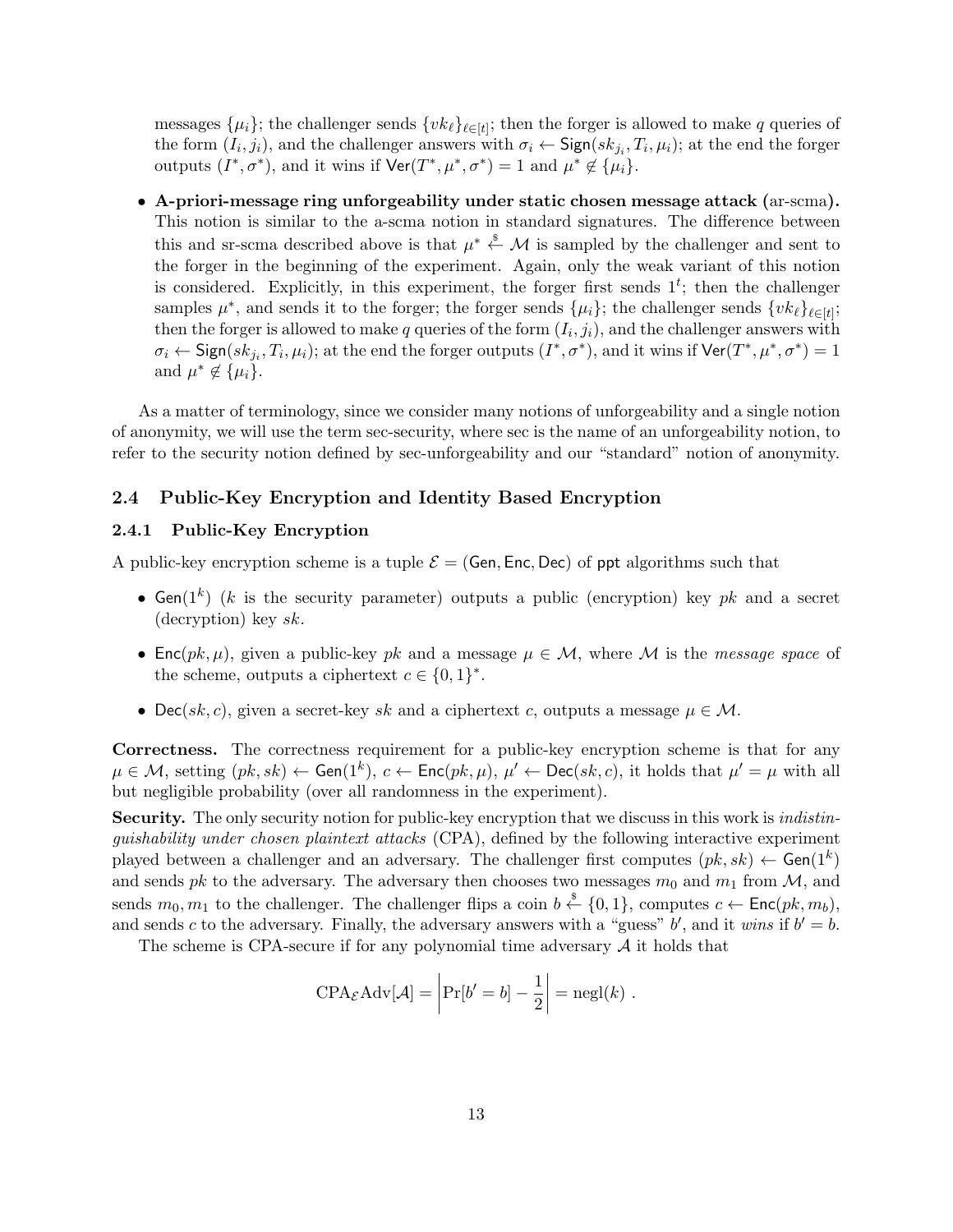# **2.4.2 Identity Based Encryption**

An identity-based encryption scheme is a tuple *IBE* = (Setup*,* Extract*,* Enc*,* Dec) of ppt algorithms such that

- *•* Setup(1*<sup>k</sup>* ) (*k* is the security parameter) outputs public-parameters *pp* and a master secret key *msk*.
- *•* Extract(*pp, msk, id*), given public parameters *pp*, a master secret-key *msk* and an identity *id ∈ ID*, where *ID* is *identity space* of the scheme, outputs *skid*, a secret-key for identity *id*.
- Enc(*pp, id, µ*), given public parameters *pp*, an identity *id* and a message  $\mu \in \mathcal{M}$ , where  $\mathcal M$  is the *message space* of the scheme, outputs a ciphertext  $c \in \{0, 1\}^*$ .
- Dec( $pp, sk_{id}, c$ ), given the public parameters  $pp$ , a secret-key  $sk_{id}$  and a ciphertext *c*, outputs a message  $\mu \in \mathcal{M}$ .

**Correctness.** The correctness requirement for identity-based encryption is that for any  $id \in \mathcal{ID}$  $p_i = M$ , setting  $(pp, msk) \leftarrow$  Setup $(1^k)$ ,  $c \leftarrow$  Enc $(pp, id, \mu)$ ,  $sk_{id} \leftarrow$  Extract $(pp, msk, id)$ ,  $\mu' \leftarrow$  $Dec(pp, sk<sub>id</sub>, c)$ , it holds that  $\mu' = \mu$  with all but negligible probability (over all randomness in the experiment).

**Security.** In this work we consider two notions of security, both of which are defined by an interactive experiment played between a challenger and an adversary. In the beginning of the experiment, the challenger flips a hidden coin  $b \stackrel{\$}{\leftarrow} \{0,1\}$  before the experiment begins, which affects its behavior in the game. The goal of the adversary is to guess the value of *b*: its final message is a bit  $b' \in \{0,1\}$  which can be interpreted as its guess as to the value of *b*, it *wins* if  $b' = b$ . An IBE scheme  $\mathcal{I} \mathcal{B} \mathcal{E}$  is sec-secure if for any polynomial time adversary *A* it holds that

$$
\text{IBE}_{\mathcal{I}\mathcal{B}\mathcal{E}}^{\text{sec}} \text{Adv}[\mathcal{A}] = \left| \Pr[b' = b] - \frac{1}{2} \right| = \text{negl}(k) .
$$

- *•* **Selective-identity (**sel**) security (against chosen plaintext attacks).** The challenger first flips the hidden coin  $b \stackrel{\$}{\leftarrow} \{0,1\}$ . A target identity  $id^* \in \mathcal{ID}$  is then sent by the adversary to the challenger (note that the adversary, at this point, does not know the public parameters). After receiving  $id^*$ , the challenger computes  $(pp, msk) \leftarrow$  Setup(1<sup>k</sup>) and sends pp to the adversary. The adversary can then make polynomially many (adaptive) queries of the form  $id \in \mathcal{ID}$ . If  $id \neq id^*$ , the challenger runs  $sk_{id} \leftarrow$  Extract $(pp, msk, id)$  and sends  $sk_{id}$  to the adversary (otherwise it returns  $\perp$ ). After this phase, the adversary computes  $m_0, m_1 \in \mathcal{M}$ and sends them to the challenger. The challenger computes  $c \leftarrow \text{Enc}(pp, id^*, m_b)$  and sends *c* to the adversary. The adversary can make additional *id ∈ ID* queries which are answered as before. Finally the adversary outputs its guess *b ′* .
- *•* **Adaptive-identity (**ad**) security (against chosen plaintext attacks).** The challenger first flips the hidden coin  $b \stackrel{\$}{\leftarrow} \{0,1\}$ . The challenger then computes  $(pp, msk) \leftarrow$  Setup $(1^k)$ and sends *pp* to the adversary. The adversary can then make polynomially many (adaptive) queries of the form  $id \in \mathcal{ID}$ . For each query, the challenger runs  $sk_{id} \leftarrow$  Extract $(pp, msk, id)$ and sends  $sk_{id}$  to the adversary. The adversary then computes  $id^* \in \mathcal{ID}$  and  $m_0, m_1 \in \mathcal{M}$ and sends them to the challenger. If  $id^* \notin \{id\}$ , where  $\{id\}$  is the set of identities that the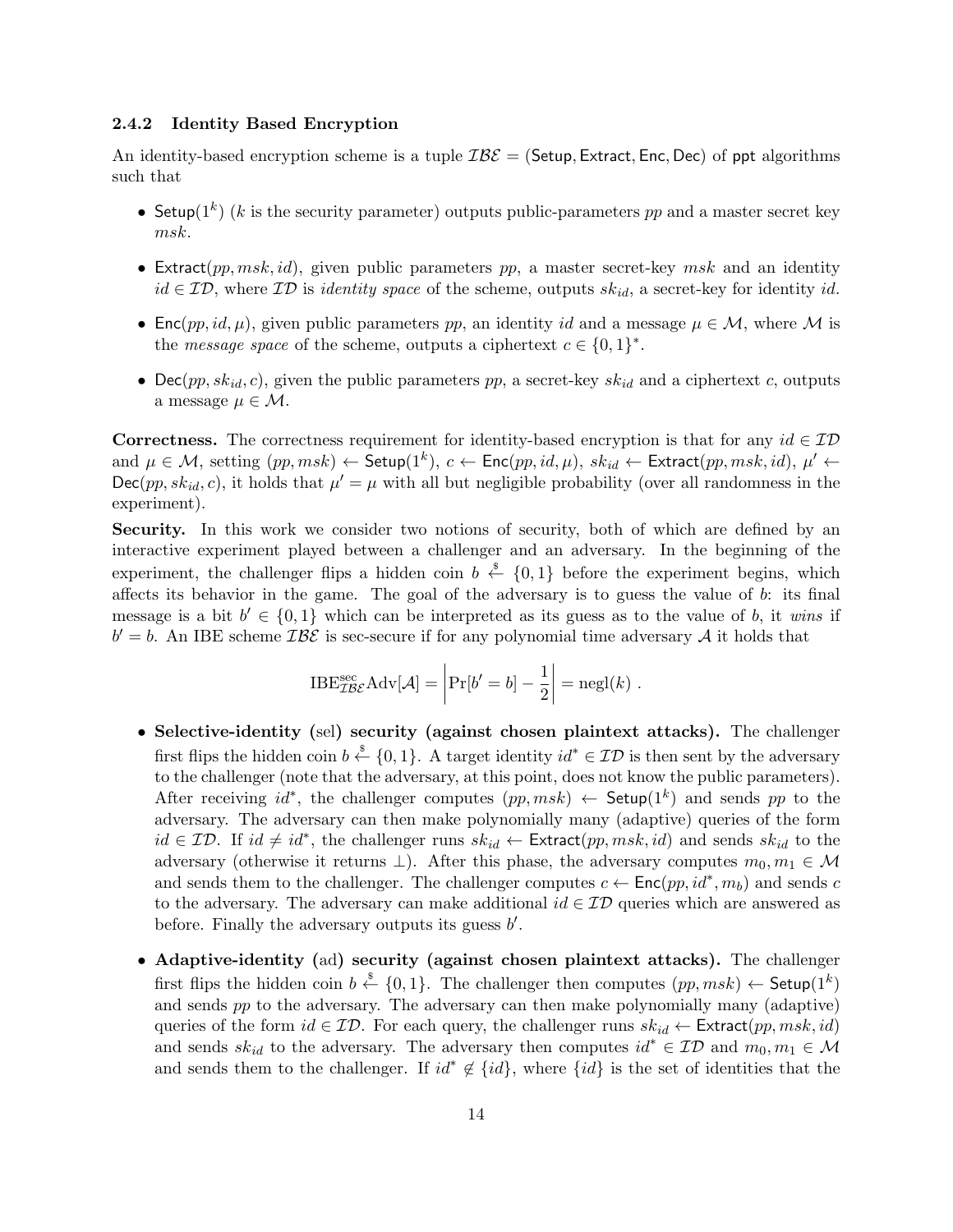adversary queried before, then the challenger computes  $c \leftarrow \text{Enc}(pp, id^*, m_b)$  and sends *c* to the adversary (otherwise it sends *⊥*). The adversary can make additional *id ∈ ID* queries which are answered by  $sk_{id} \leftarrow$  Extract $(pp, msk, id)$  if  $id \neq id^*$  (and by  $\perp$  otherwise). Finally the adversary outputs its guess *b ′* .

# **3 A New Perspective on Recent Signature Schemes**

In this section, we introduce a general method for amplifying security of signature schemes. More specifically, our method converts any signature scheme that is a-priori-message unforgeable under static chosen message attacks (a-scma) into one that is existentially unforgeable under adaptive chosen message attacks (e-cma). This method uses a family of chameleon hash functions.<sup>8</sup> In fact, we only show how to convert the a-scma-secure scheme into one that is existentially unforgeable under *static* chosen message attack e-scma (this part does not require the chameleon hash), and then use the known reduction from e-cma to e-scma and chameleon hash, presented in [KR00].

We present an overview of our method in Section 3.1 and provide the actual construction in Section 3.2. Section 3.3 provides simple constructions of signature schemes based on the above methodology.

## **3.1 Overview of Our Amplification Method**

As mentioned above, we are given a signature scheme that is a-priori-message unforgeable (under static chosen message attacks), and we wish to transform it into a scheme which is existentially unforgeable (under static chosen message attacks). We go in two steps, abstracting the construction of Hohenberger and Waters [HW09b], as explained below.

The first step is fairly simple. We show that given a scheme that is a-priori-message unforgeable, we can come up with a scheme that is *selective-message unforgeable* (all under static chosen message attack). This is done by adding a random string  $\alpha$  to the verification key. The new scheme will sign a message  $\mu$  by using the old scheme to sign  $\mu \oplus \alpha$ .<sup>9</sup> Forging on an adversarial message  $\mu^*$  in the new scheme now translates to forging on a *random* message  $\mu^* \oplus \alpha$  in the old scheme, which can be seen as an a-priori-message. Selective-message unforgeability now follows. In the formal reduction we will select the value of  $\alpha$  after seeing  $\mu^*$  so that  $\mu^* \oplus \alpha$  is exactly the a-priori-message we need to forge on.

The second step is going from selective to existential message forgery. We abstract the "prefix method" of [HW09b] to show such a transformation (again, in the static attack, where the queries are specified by the adversary beforehand).<sup>10</sup>

The idea in this step is to sign a message  $\mu$  of length *m* by considering all *m* prefixes of  $\mu$ , and signing each of them separately.<sup>11</sup> The new signature for  $\mu$  is thus composed of  $m$  signatures

<sup>&</sup>lt;sup>8</sup>Here the original notion of chameleon hash is sufficient and our new flavor is not required, though it is also useable.

<sup>&</sup>lt;sup>9</sup>This can be seen as applying a universal hash function to  $\mu$ .

<sup>10</sup>We remark that such a generic transformation is not known for *adaptive chosen message attacks*, where the adversary first sees the verification key and then makes adaptive queries. The latter question seems to be closely related to converting selectively-secure identity-based encryption schemes into adaptively-secure ones.

<sup>&</sup>lt;sup>11</sup>We assume that the message space of the underlying selective-message scheme is  $\{0,1\}^{\leq m}$ . Note that one can consider some invertible mapping  $\{0,1\}^{\leq m} \leftrightarrow \{0,1\}^{m+1}$  and use it to implicitly translate variable length messages of at most *m* bits into constant length  $(m + 1)$ -bit messages (and vice versa).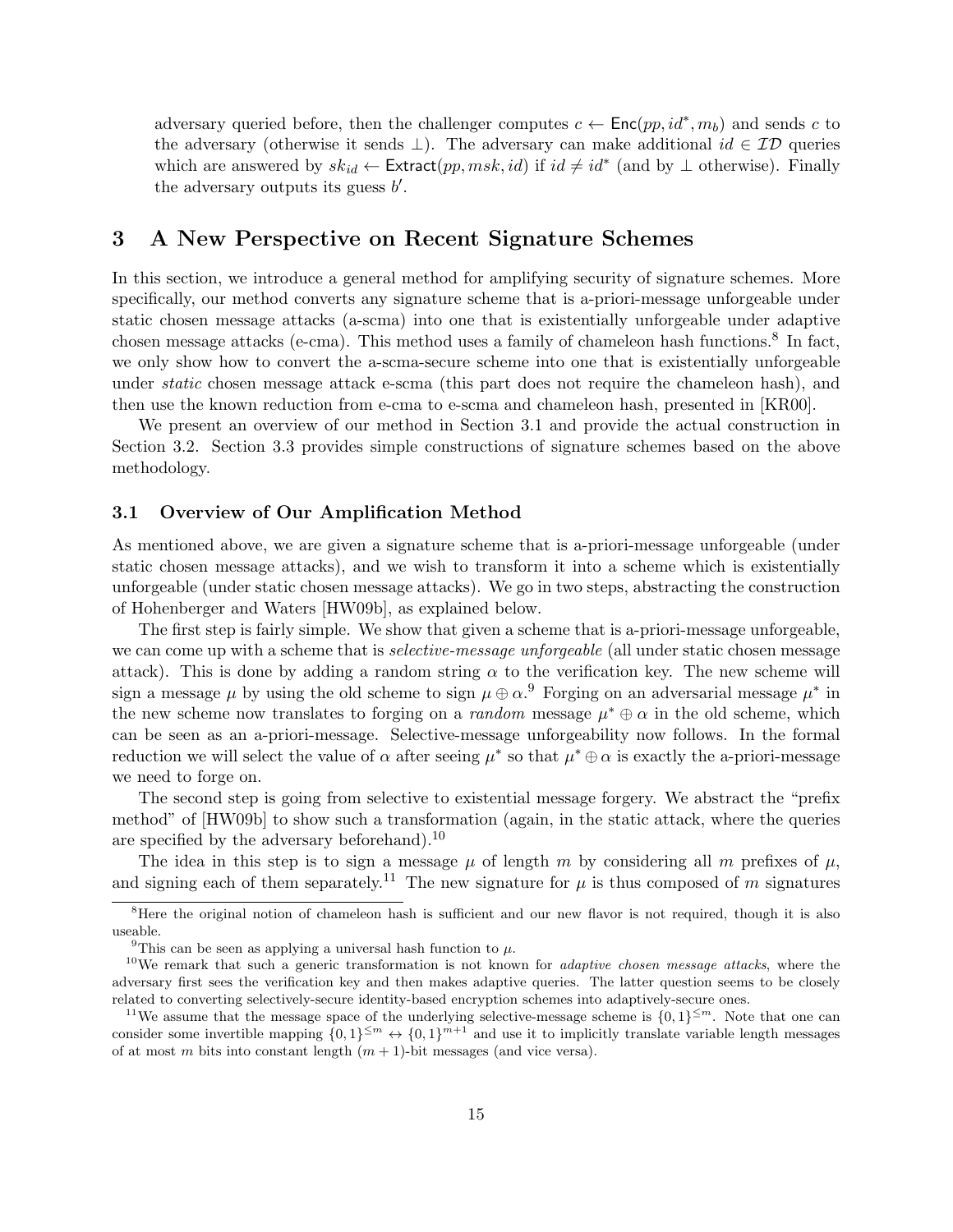of the *m* prefixes. Intuitively, the reason why this should be secure is that when the forger (for the existential attack) specifies the messages he wishes to get signatures for (recall that this is done before seeing the verification key), it actually "commits" to forging a signature for one of polynomially many messages. This is because the message it forges the signature of, must contain a prefix that only differs in the last bit from one of the prefixes of one of the messages it specified, and there are only polynomially many options for that. Therefore, the message forged on is determined (up to polynomially many options) before the key generation, and thus is "selective" in some weak sense. Thus, randomly selecting a message out of this polynomial set will "hit" the actual message forged on with noticeable probability.

The formal reduction and proof are provided below.

## **3.2 The Formal Description and Security Reduction**

#### **3.2.1 From Selective-Message Unforgeability to A-Priori-Message Unforgeability**

We present a reduction that given a signature scheme  $S = (Gen, Sign, Ver)$  that is a-scma-secure, produces a scheme  $S' = (Gen', Sign', Ver')$  that is s-scma-secure. The message space of both  $S, S'$ is  $\{0,1\}^m$ . The reduction is defined as follows.

- Gen<sup>'</sup>(1<sup>k</sup>). Generate  $(vk, sk) \leftarrow$  Gen(1<sup>k</sup>) and sample  $\alpha \stackrel{\$}{\leftarrow} \{0, 1\}^m$ . Return the verification key  $vk' = (vk, \alpha)$  and the signing key  $sk' = sk$ .
- Sign'(sk',  $\mu$ ). Recall that  $sk' = sk$ , a signing key for the scheme *S*. The signing algorithm outputs *σ ←* Sign(*sk, µ ⊕ α*).
- Ver<sup> $\prime$ </sup>(*vk'*,  $\mu$ , $\sigma$ ). Recalling that  $vk' = (vk, \alpha)$ , Ver<sup> $\prime$ </sup> runs Ver $(vk, \mu \oplus \alpha, \sigma)$  and accepts only if and only if it accepted.

We note that this reduction is quite efficient. The completeness of the reduction is immediate. The following theorem states its security properties.

**Theorem 3.1.** For any forger  $\mathcal{F}'$ , there exists a forger  $\mathcal{F}$  such that

$$
\operatorname{Forge}_{{\mathcal S}'}^{{\operatorname{s-}sem}}\operatorname{Adv}[\mathcal F']\leq \operatorname{Forge}_{{\mathcal S}}^{{\operatorname{a-}sem}}\operatorname{Adv}[\mathcal F]\ .
$$

The proof is rather straightforward and follows the intuition above.

*Proof.* The forger  $\mathcal F$  simulates  $\mathcal F'$  as follows.

- 1. *F* gets a random message  $u \in \{0,1\}^m$  from its challenger.
- 2. *F* simulates *F'* to obtain the selective challenge  $\mu^*$  and the list of queries  $\{\mu_j\}$  that *F'* wishes to get signatures for.
- 3. *F* sets  $\alpha = u \oplus \mu^*$ . Note that in the eyes of *F'* (that does not know *u*),  $\alpha$  is uniformly distributed.
- 4. *F* sets  $u_j = \mu_j \oplus \alpha$  and sends  $\{u_j\}$  to its challenger as the set of queries. The challenger returns the verification key *vk* and signatures  $\{\sigma_i\}$ .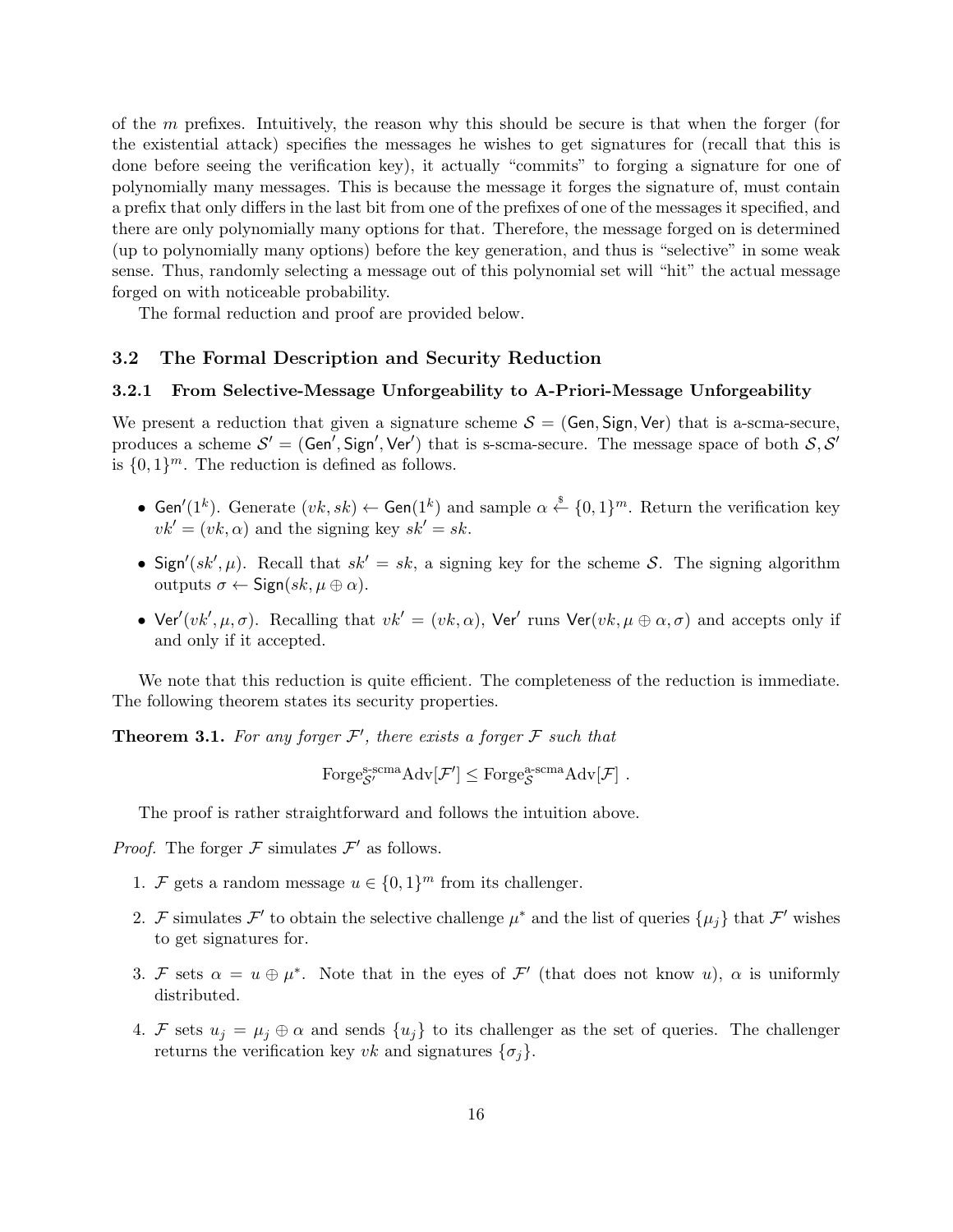- 5. *F* forwards  $vk' = (vk, \alpha)$  and  $\{\sigma_j\}$  as verification key and signatures (note that  $\sigma_j$  is a signature of  $\mu_j \oplus \alpha$ , exactly as prescribed in  $\mathcal{S}'$ ).
- 6. When  $\mathcal{F}'$  returns  $\sigma^*$ ,  $\mathcal F$  forwards this as forgery to its challenger.

It follows by definition that the view of  $\mathcal{F}'$  is distributed identically to a s-scma game with  $\mathcal{S}'$ and that a successful forgery by  $\mathcal{F}'$  implies a a successful forgery by  $\mathcal{F}$ . The result thus follows.

#### **3.2.2 From Existential Unforgeability to Selective-Message Unforgeability**

We present a reduction that given a signature scheme  $S = (Gen, Sign, Ver)$  that is s-scma-secure, produces a scheme  $\mathcal{S}' = (\mathsf{Gen}', \mathsf{Sign}', \mathsf{Ver}')$  that is e-scma-secure. The message space of  $\mathcal{S}'$  is  $\{0, 1\}^m$ , and we require that the message space of *S* is  $\mathcal{M} = \{0,1\}^{\leq m}$ . As we explained above,  $\{0,1\}^{\leq m}$ can be efficiently mapped into  $\{0,1\}^{m+1}$ , so a constant-length message s-scma-secure scheme is sufficient. The reduction is defined as follows.

- Gen<sup>'</sup>(1<sup>k</sup>). Generate  $(vk, sk)$  ← Gen(1<sup>k</sup>) and return them as the key pair for *S*<sup>'</sup> (i.e.  $vk' = vk$ and  $sk' = sk$ ).
- Sign'( $sk'$ ,  $\mu$ ). Recall that  $sk' = sk$ , a signing key for the scheme *S*. The signing algorithm computes  $\sigma^{(i)} \leftarrow$  Sign( $sk, \mu_{\leq i}$ ) for all  $i \in [m]$  and outputs  $\sigma = {\sigma^{(i)}}_{i \in [m]}$ .
- Ver'(vk',  $\mu, \sigma$ ). Recall that  $vk' = vk$  and parse  $\sigma$  as  $\{\sigma^{(i)}\}_{i \in [m]}$ . Then Ver' runs Ver(vk,  $\mu_{\leq i}, \sigma^{(i)}$ ) for all  $i \in [m]$  and accepts if and only if all of them accepted.

The reduction incurs a factor *m* overhead in the computational complexity and in the length of the signature. Note, however, that the added computation is parallelizeable, so a circuit for Sign*′* has the same depth as one for Sign, but *m* times the size.

The correctness of the reduction is immediate. The following theorem states its security properties.

**Theorem 3.2.** For any forger  $\mathcal{F}'$ , there exists a forger  $\mathcal{F}$  such that

 $\text{Forge}_{\mathcal{S}'}^{\text{e-scma}} \text{Adv}[\mathcal{F}'] \leq mq \cdot \text{Forge}_{\mathcal{S}}^{\text{s-scma}} \text{Adv}[\mathcal{F}]$ .

*Where q is a polynomial upper bound on the number of queries made by F ′ in a* e-scma *experiment.*

*Proof.* The forger  $\mathcal F$  simulates  $\mathcal F'$  as follows.

- 1. *F* simulates *F*<sup> $\prime$ </sup> to obtain the list of messages  $\{\mu^{(j)}\}_{j \in [q]}$  that *F*<sup> $\prime$ </sup> wishes to get signatures for.
- 2. *F* samples  $(i^*, j^*) \stackrel{\$}{\leftarrow} [m] \times [q]$  and sets  $\mu^* = \mu_{\leq i^*}^{(j^*)}$  $\sum_{i=1}^{(j^*)} a_i \oplus e_{i^*}$ , where  $e_{i^*} = 0^{i^*-1}1$  is the *i*<sup>\*th</sup> unit bit-vector of length  $i^*$ . It sends  $\mu^*$  to its challenger as the selective message to be forged.

Intuitively, it is here that  $\mathcal F$  guesses a prefix that  $\mathcal F'$  is going to sign.

- 3. *F* sends  $\{\mu_{\leq i}^{(j)}\}$ *≤i }*(*i,j*)*∈*[*m*]*×*[*q*] to the challenger as the list of messages to be signed. The challenger returns a verification key *vk* and signatures  $\{\sigma_i^{(j)}\}$  $\{i,j\}\{i,j\}$ ∈[*m*]×[*q*]
- 4. *F* sends  $vk' = vk$  to *F'*, along with the signatures  $\{\sigma_i^{(j)}\}$  $\binom{J}{i}$ <sub>*i*</sub>,*j*)∈[*m*]×[*q*] (note that these are distributed exactly as the output of  $\textsf{Sign}'$  on  $\{\mu^{(j)}\}_{j \in [q]}\$ .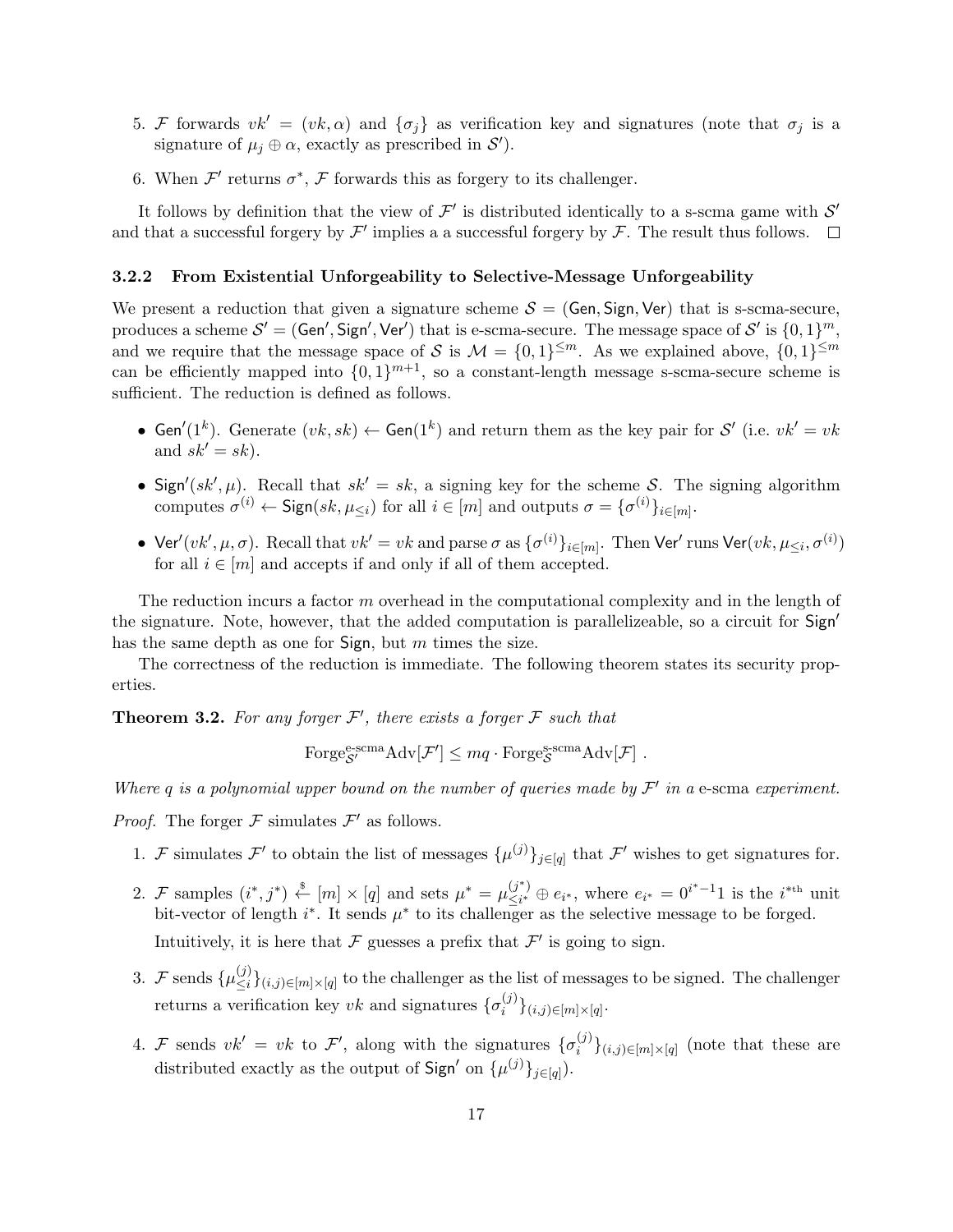5. When  $\mathcal{F}'$  returns  $\hat{\mu}, \hat{\sigma} = {\hat{\sigma}_i}_{i \in [m]}, \mathcal{F}$  returns  $\sigma^* = \hat{\sigma}_{i^*}.$ 

To analyze the performance of  $\mathcal{F}$ , consider a case where  $\mathcal{F}'$  wins in the simulated a-scma experiment. Since  $\hat{\mu} \notin {\{\mu^{(j)}\}_{j \in [q]}},$  there exists  $i' \in [m]$  such that  $\hat{\mu}_{\leq (i'-1)} \in {\{\mu^{(j)}_{\leq (i-1)}\}}$ *≤*(*i ′−*1)*}j∈*[*q*] but  $\hat{\mu}_{\leq i'} \not\in \{\mu_{< i}^{(j)}\}$  $\frac{(3)}{\leq i'}$ }<sub>*j*∈[*q*]</sub>. Since the view of *F*<sup>'</sup> is independent of  $(i^*, j^*)$ , it holds that

$$
\Pr[(i^* = i') \land (\hat{\mu}_{\leq (i'-1)} = \mu_{\leq (i'-1)}^{(j^*)})] \geq 1/(mq) .
$$

Consider the case where indeed  $i^* = i'$  and  $\hat{\mu}_{\leq (i'-1)} = \mu_{\leq (i')}^{(j^*)}$  $\frac{(7)}{\leq (i'-1)}$ . Note that in such case

$$
\hat{\mu}_{\leq i^*} = \mu_{\leq i^*}^{(j^*)} \oplus e_{i^*} = \mu^*.
$$

Namely, this is exactly the selective message that  $\mathcal F$  sent to the challenger.

By definition,

$$
\mathsf{Ver}(vk, \mu^*, \sigma^*) = \mathsf{Ver}(vk, \hat{\mu}_{\leq i^*}, \hat{\sigma}_{(i^*)}) = 1.^{12}
$$

Further, the fact that  $\hat{\mu}_{\leq i^*} \notin {\{\mu}_{\leq i}^{(j)}\}$  $\frac{(3)}{2}$ <sub>i</sub>  $\frac{1}{2}$ <sub>i</sub>∈[*q*] (namely, not in the set of queries of length *i*<sup>\*</sup>), means that  $\mu^*$  ∉ { $\mu_{\leq i}^{(j)}$  $\leq$ <sup>*i*</sup></sup>/ $\leq$ <sup>*i*</sup>/ $\leq$ <sub>*i*</sub> $\leq$ <sup>*j*</sup>/ $\leq$ <sup>*i*</sup>/ $\leq$ <sup>*j*</sup>/ $\leq$ <sup>*j*</sup>/ $\leq$ <sup>*j*</sup>/ $\leq$ *j*/ $\leq$ *j*/ $\leq$ *j*/ $\leq$ *j*/ $\leq$ *j*/ $\leq$ *j*/ $\leq$ *j*/ $\leq$ *j*/ $\leq$ *j*/ $\leq$ *j*/ $\leq$ *j*/ $\leq$ *j*/ $\leq$ *j*/ $\leq$ *j*/ $\leq$ wins in the s-scma experiment, and the result follows.  $\Box$ 

#### **3.3 Instantiations**

In this section, we show that the reductions presented above capture a significant part of the complication in constructing efficient signature schemes based on standard assumptions. This suggests that the conceptual framework of first constructing an a-scma-secure scheme and then applying our reduction, can be beneficial for future constructions. Our first example shows that, in a sense, the recent scheme of [HW09b] can be interpreted as applying the above framework to the signature scheme of Gennaro, Halevi, and Rabin [GHR99], which results in reducing the required assumption.<sup>13</sup> We also briefly explain how this framework can be employed to obtain signature schemes based on lattice assumptions or based on the CDH assumption over bilinear groups, using ideas from Section 4 as building blocks.

We start with a construction based on the RSA assumption [RSA78]: Let *k* be the security parameter. Let  $p, q$  be uniformly sampled *k*-bit primes, and define  $N = pq$ . Let *e* be a uniformly sampled element in  $\mathbb{Z}_N$ , where  $\varphi(N) = (p-1)(q-1)$ . The RSA assumption is that given  $(N, e)$ and  $g \stackrel{\$}{\leftarrow} \mathbb{Z}_N^*$ , it is computationally hard to compute  $g^{1/e}$  (mod *N*).

We next give a high level description of a signature scheme  $S = (Gen, Sign, Ver),$  which is a-scma-secure under the RSA assumption. We note that this scheme is very similar to the scheme of [GHR99], which is proven there to be e-scma-secure (a stronger notion than our a-scma-security) under the strong-RSA assumption (a stronger assumption than standard RSA that we use here).

One ingredient that we use, and was used in [GHR99, HW09b], is a family of efficiently computable hash functions that map the message space to uniformly distributed prime numbers in

<sup>&</sup>lt;sup>12</sup>To be precise, in the case where Ver is probabilistic we need to assume w.l.o.g. that the executions of Ver in both experiments run with the same random tape.

<sup>&</sup>lt;sup>13</sup>The actual scheme of [HW09b] is more efficient than the one obtained here, but this is achieved using specific properties of the assumption.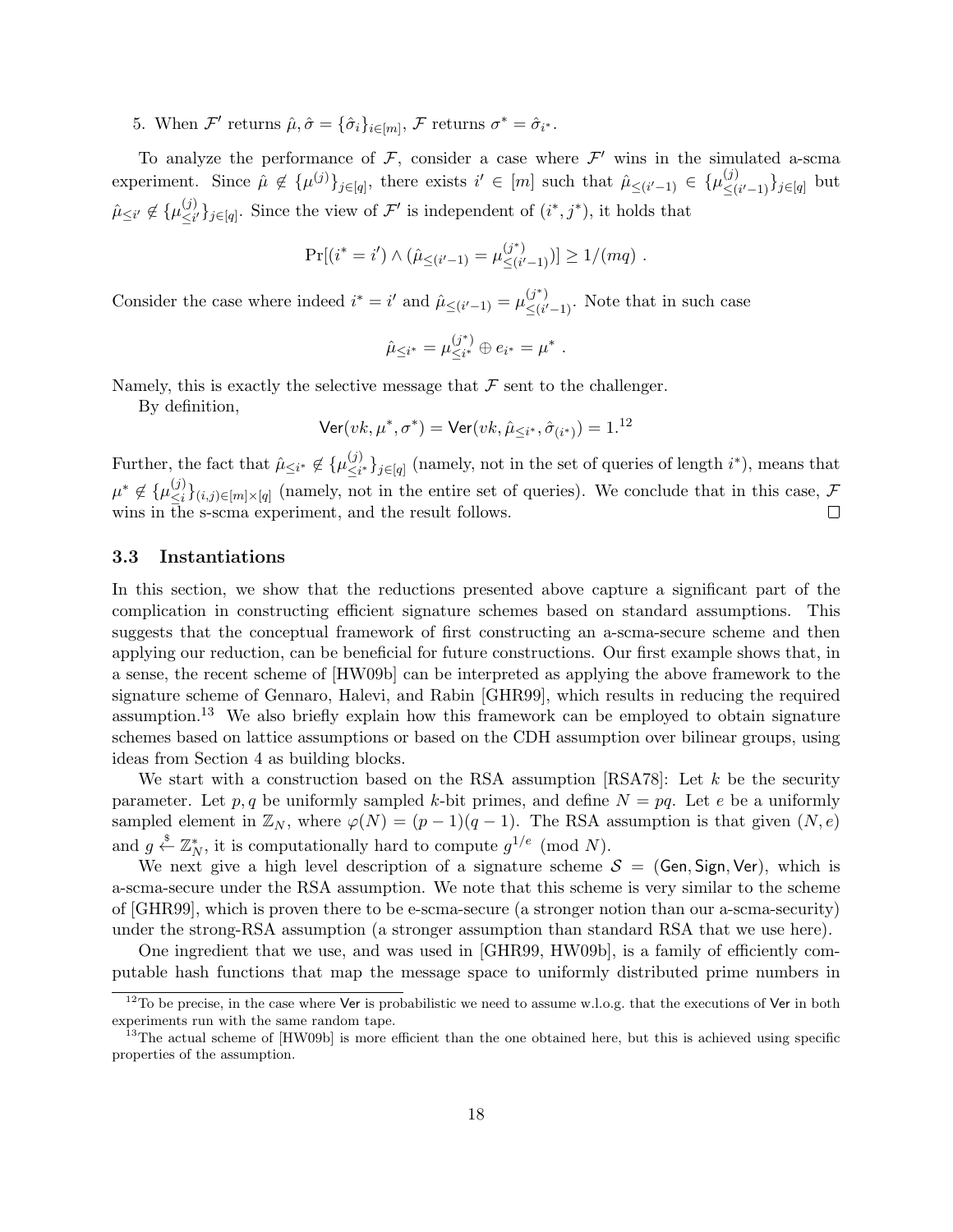$\mathbb{Z}_N$ .<sup>14</sup> We require that collisions in *h* (chosen randomly from in the family) do not exist or are hard to find. In addition, we require that given a uniform prime *e* in the range, it is possible to sample a function *h* and an input *x* that are uniformly distributed such that  $h(x) = e$ . The details of the implementation are not essential to this example and are omitted.<sup>15</sup>

- Gen( $1^k$ ). Generate two random *k*-bit safe primes  $p, q \in \{0, 1\}^k$ , let  $N = pq$ , and sample  $g \stackrel{\$}{\leftarrow} \mathbb{Z}_N^*$ . In addition, sample a hash function *h* as described above. Set the verification key to be  $vk = (N, g, h)$ , and the signing key to be  $sk = (p, q)$ .
- Sign( $sk, \mu$ ). The signing algorithm first computes  $e = h(\mu)$ . Then, using the factorization of *N*, the algorithm computes  $\sigma = g^{1/e} \pmod{N}$ , and outputs  $\sigma$  as the signature for  $\mu$ .
- Ver(*vk,*  $\mu$ *, σ*). Recall that  $vk = (N, g, h)$ . Accept if and only if  $\sigma^e = g \pmod{N}$ , where  $e = h(\mu)$ .

We notice that the above scheme is quite simple to describe and to prove. Completeness is immediate. We next claim that the signature scheme  $S = (Gen, Sign, Ver)$ , described above, is a-scma secure under the RSA assumption. The proof is very similar to the proof in [GHR99], and we sketch it here for the sake of completeness.

Suppose that there exists a ppt forger  $\mathcal F$  that succeeds in the a-scma experiment with nonnegligible probability. Consider a ppt algorithm  $\mathcal{A}$ , described below, that makes use of  $\mathcal{F}$  and attempts to break the RSA assumption, for the case that the exponent *e* is a random prime in  $\mathbb{Z}_N$ .<sup>16</sup> The algorithm *A* takes as input a triplet  $(N, g, e)$ , where *N* is a product of two random *k*-bit primes, *g* is a random element in  $\mathbb{Z}_N^*$ , and *e* is a random prime in  $\mathbb{Z}_N$ , and attempts to compute  $g^{1/e}$  (mod *N*), as follows.

- 1. Sample  $h, \mu^*$  such that  $h(\mu^*) = e$ , and send  $\mu^*$  as the challenge to the forger *F*.
- 2. Upon receiving a list of messages  $\mu_1, \ldots, \mu_\ell$  from the forger  $\mathcal{F}$ , let  $e_i = h(\mu_i)$ , and use the extended gcd algorithm to compute  $a, b \in \mathbb{Z}$  such that  $a \cdot e + b \cdot \prod_i e_i = 1$ . Let  $t = g^{a \cdot e_1 \cdots e_\ell}$ , and feed the forger *F* with the verification key  $vk = (N, t)$ , and with signatures  $\sigma_1, \ldots, \sigma_\ell$ , where

$$
\sigma_i = g^{a \prod_{j \neq i} e_j} \pmod{N} \ .
$$

Note that  $\sigma_i^{h(\mu_i)} = t \pmod{N}$ , as required.

3. Upon receiving a signature  $\sigma^*$  from *F*, check whether  $\sigma^* = t^{1/e}$ . If this is not the case (i.e., if  $\mathcal F$  failed to forge a signature on  $\mu^*$ ), then abort. Otherwise,

$$
\sigma^* = t^{1/e} = g^{\frac{a \cdot e_1 \cdot \cdot \cdot e_\ell}{e}} = g^{\frac{1 - be}{e}} = g^{1/e} g^{-b} \ ,
$$

where a, b are the numbers obtained from the extended gcd algorithm above. Output  $g^{1/e}$  =  $\sigma^* \cdot g^b$ .

<sup>&</sup>lt;sup>14</sup>The work of [GHR99, HW09b] used a chameleon hash function for this purpose, however to get security based on the standard RSA assumption (as opposed to the strong RSA assumption), one needs to use a family of deterministic functions, as was done in [HW09b].

<sup>&</sup>lt;sup>15</sup>As was mentioned above, in [GHR99] the function *h* is a chameleon hash function; in [HW09b] it is a pseudorandom function, XORed with a random value, with the restriction that the output is prime.

<sup>&</sup>lt;sup>16</sup>It is sufficient to prove for this case, see [HW09b].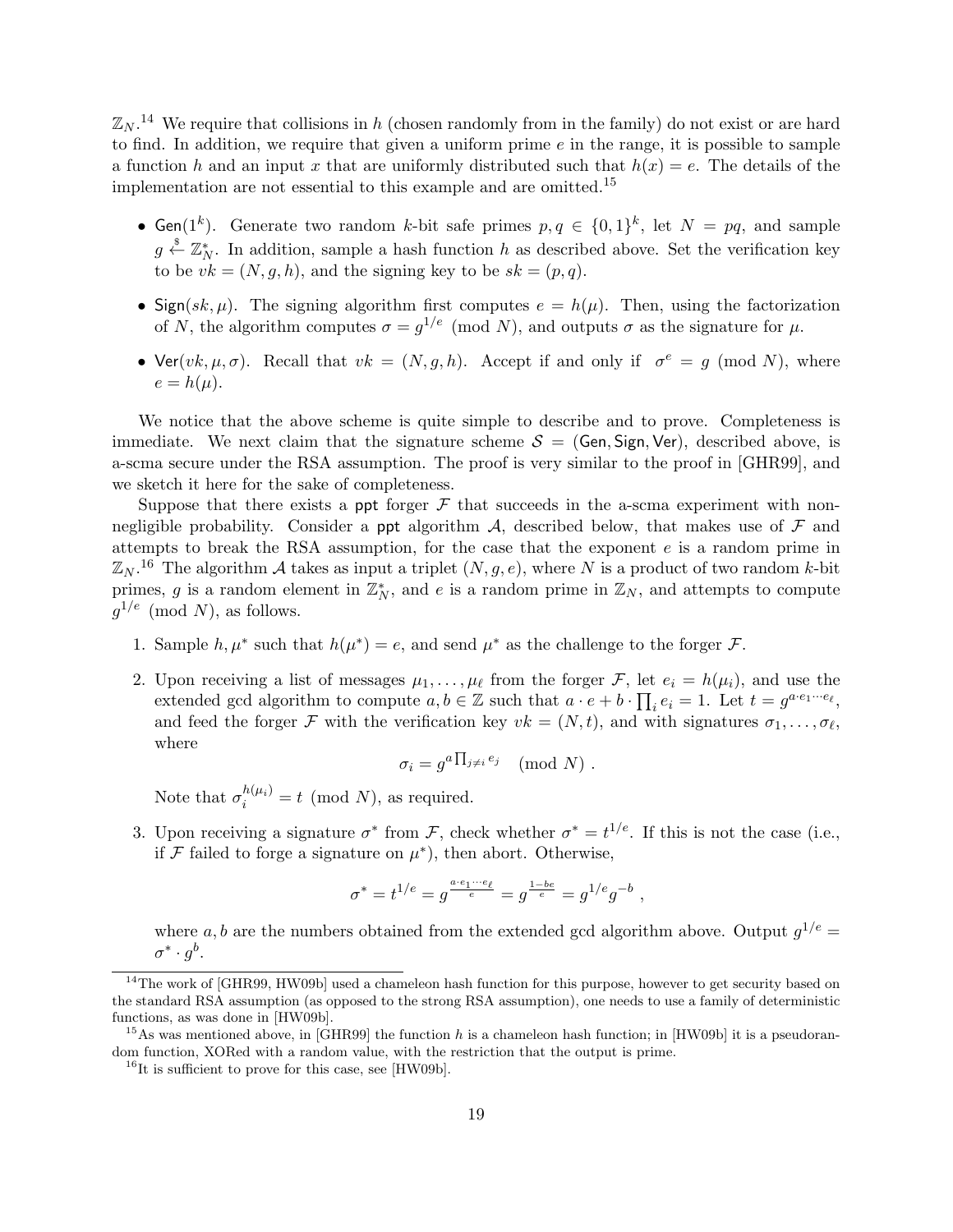The following two facts establish the result. First, we note that *A* simulates the a-scma experiment in a statistically-close manner; and second that *A* succeeds in breaking the RSA assumption whenever the forger *F* succeeds in forging a signature in the a-scma experiment simulated by *A*. We refer the reader to [GHR99] for a more detailed proof.

So far, we presented an a-scma-secure signature scheme based on the RSA assumption, where both the scheme and the proof were relatively simple. We also construct a simple a-scma-secure signature scheme based on the existence of *ring trapdoor functions*, a primitive formally defined in Section 4.1 below. We note that ring trapdoor functions can be easily instantiated based on the lattice-related ISIS assumption and based on the CDH assumption over bilinear groups (see Section 6 for details). Again, both the scheme and the proof are relatively simple. However, we omit the construction here, since in Section 4.3, we construct *ring* signature schemes based on the existence of ring trapdoor functions (without significant complications). The standard signature scheme is very similar (simply taking the ring of verification keys to be the single verification key of the user). We refer the reader to Section 4.3 for details.

# **4 Ring Signatures in the Standard Model**

In this section we show how to construct ring signature schemes in the standard model (namely, without random oracles). Our main tool is a new primitive that we call *ring trapdoor functions* and is presented in Section 4.1. We construct ring signature schemes from ring trapdoor functions in two steps. We first reduce the "ultimate" er-cma security notion to the weak ar-scma notion. This reduction is very similar to the reduction for standard signatures (given in Section 3.2), and is formally stated and proven in Appendix A. Then we construct an ar-scma-secure scheme based on ring trapdoor functions. This construction is formally stated and proven in Section 4.3. In Section 4.2 we provide a high level description of both steps.

#### **4.1 Ring Trapdoor Functions**

In this section we define the notion of *ring trapdoor functions*. We defer the instantiations to Section 6, where we show how to construct such a family of ring trapdoor functions under the (inhomogenous) short integer solution (ISIS) assumption, or under the computational Diffie-Hellman assumption in bilinear groups. We refer the reader to Sections 6.1 and 6.2, respectively, for the definitions of these assumptions.

Intuitively, the notion of ring trapdoor functions is a generalization of the standard notion of trapdoor functions: It is not only required that given  $f, y$  it is hard to find x such that  $f(x) =$ *y*, but it is also hard, given  $f_1, \ldots, f_t, y$  to find  $x_1, \ldots, x_t$  such that  $\sum_{i=1}^t f_i(x_i) = y$ , for any polynomial  $t$ . However, given a trapdoor for *any* of the functions  $f_i$ , one can efficiently generate such  $x_1, \ldots, x_t$ , and furthermore, it is impossible to tell, looking at  $x_1, \ldots, x_t$ , which of the *t* trapdoors was used generate them. Note that this definition requires that the range of all the functions can be interpreted as a group, so that the addition is well defined (we also need a neutral element as demonstrated in the formal definition).

In addition, we relax the standard definition of trapdoor functions and only require that given  $f, x, y$ , one can efficiently verify that  $f(x) = y$ , we do not require that f is efficiently computable.

Essentially, the relation of ring trapdoor functions to ring signatures is as follows: think of the function as the verification key and the trapdoor as the signing key; given a set of functions and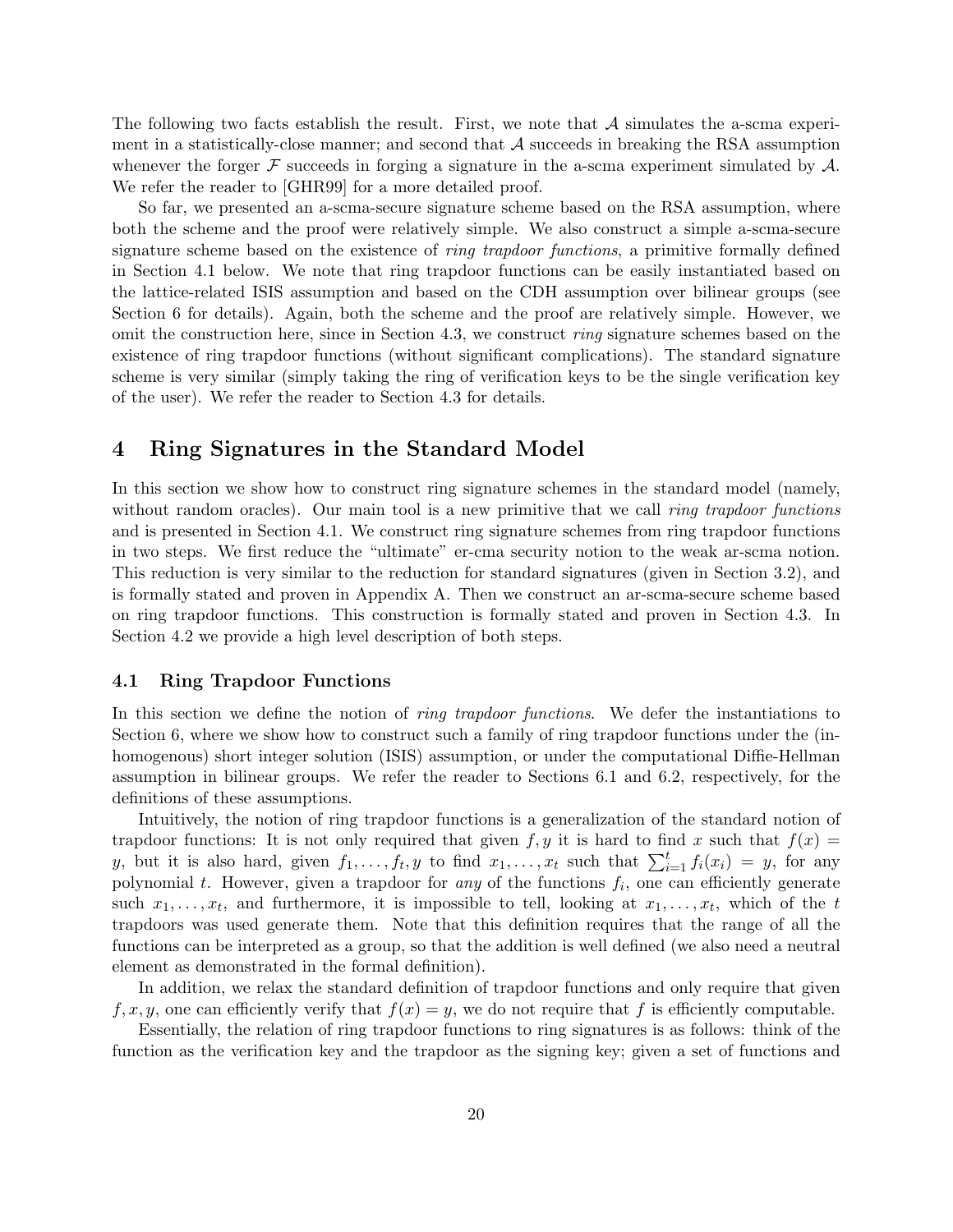a target value *y*, each of the trapdoors can be used to generate (essentially) the same distribution, which is otherwise hard to generate. Of course many details are missing from this intuitive idea, such as the relation to the message to be signed. (More details can be found in Section 4.2, and a formal exposition (construction and proof) can be found in Section 4.3).

**Definition 4.1** (ring trapdoor functions)**.** *A family of (one-way)* **ring trapdoor functions** *is a* collection of functions  $\mathcal{T} = {\mathcal{T}_k}_{k\in\mathbb{N}}$ , where  $\mathcal{T}_k = {\mathcal{T}_k} : X_k \to \mathbb{G}_k$ ,  $X = {X_k}_{k\in\mathbb{N}}$  is a collection *of efficiently recognizable sets, and*  $\mathbb{G} = {\mathbb{G}_k}_{k\in\mathbb{N}}$  *is a collection of commutative groups (in this definition we use additive notation for operations in* G*k) where group operations can be performed efficiently, such that*

1. **Sampling.** *Given*  $1^k$ , one can efficiently sample  $f \in \mathcal{T}_k$ . We abuse notation and also denote *by*  $\mathcal{T}_k$  *the distribution induced by this sampling algorithm.* 

*We stress that f may not be efficiently computable.*

- 2. **Zero.** For every  $k \in \mathbb{N}$  there exists an efficiently recognizable element  $\xi_k \in X_k$ , such that for *all*  $f \in \mathcal{T}_k$  *it holds that*  $f(\xi_k) = 0$ *. We will use* 0 *to denote both the identity element of*  $\mathbb{G}_k$ *and*  $\xi_k$ *, so this requirement will be written as*  $f(0) = 0$ *. The distinction between the two will be clear from the context.*
- *3.* **Verifiability.** *For every k ∈* N *and every polynomial t, given any f*1*, . . . , f<sup>t</sup> ∈ Tk, any*  $x_1, \ldots, x_t \in X_k$ , and any  $y \in \mathbb{G}_k$ , one can efficiently verify that  $\sum_{i \in [t]} f_i(x_i) = y$ . Note that *we do not require that f is efficiently computable.*
- 4. **Ring one-way.** For every polynomial *t*, given  $f_1, \ldots, f_t \leftarrow \mathcal{T}_k$  and  $y \stackrel{\$}{\leftarrow} \mathbb{G}_k$ , it is computa*tionally hard to find*  $x_1, \ldots, x_t \in X_k$  *such that*  $\sum_{i \in [t]} f_i(x_i) = y$ *. Formally, we require that for any polynomial time adversary A, any polynomial t, it holds that*

RingInv<sup>t</sup><sub>T</sub>Adv[
$$
\mathcal{A}
$$
] = Pr
$$
\left[\sum_{i \in [t]} f_i(x_i) = y : \begin{array}{c} f_1, \ldots, f_t \leftarrow \mathcal{T}_k, y \stackrel{s}{\leftarrow} \mathbb{G}_k \\ \forall 1, \ldots, x_t \rightarrow \mathcal{A}(1^k, f_1, \ldots, f_t, y) \end{array}\right] = negl(k).
$$

5. **Trapdoor.** Given  $1^k$  one can efficiently sample a function-trapdoor pair  $(f, td)$  such that *the marginal distribution of*  $f$  *is statistically indistinguishable from*  $T_k$ <sup>17</sup> *and such that the following holds: For any polynomial t, given any*  $f_1, \ldots, f_t \in \mathcal{T}_k$  such that  $td_1$  is a trapdoor for  $f_1$ , and given any  $y \in \mathbb{G}_k$ , one can efficiently sample  $x_1, \ldots, x_t \in X_k$  such that  $\sum_{i \in [t]} f_i(x_i) =$ *y. Furthermore, letting td*<sup>2</sup> *be a trapdoor for f*2*, using td*<sup>2</sup> *instead of td*<sup>1</sup> *will result in a statistically indistinguishable distribution of*  $(td_1, td_2, x_1, \ldots, x_t)$ .<sup>18</sup>

## **4.2 Ring Signatures from Ring Trapdoor Functions — an Overview**

Our construction has two main components. The first is a reduction of er-cma security to ar-scma security (this reduction is formally presented in Appendix A) and the second is a construction of ar-scma-secure ring signatures from ring trapdoor functions (this construction is formally presented in Section 4.3 below).

<sup>&</sup>lt;sup>17</sup>Note the function-trapdoor sampler can be used to sample functions and satisfy the sampling property above. However, there may exist a more efficient implementation for a function sampler with no trapdoor.

<sup>&</sup>lt;sup>18</sup>In fact, computational indistinguishability suffices for our purposes, but our implementations have the statistical property which makes the proof slightly simpler.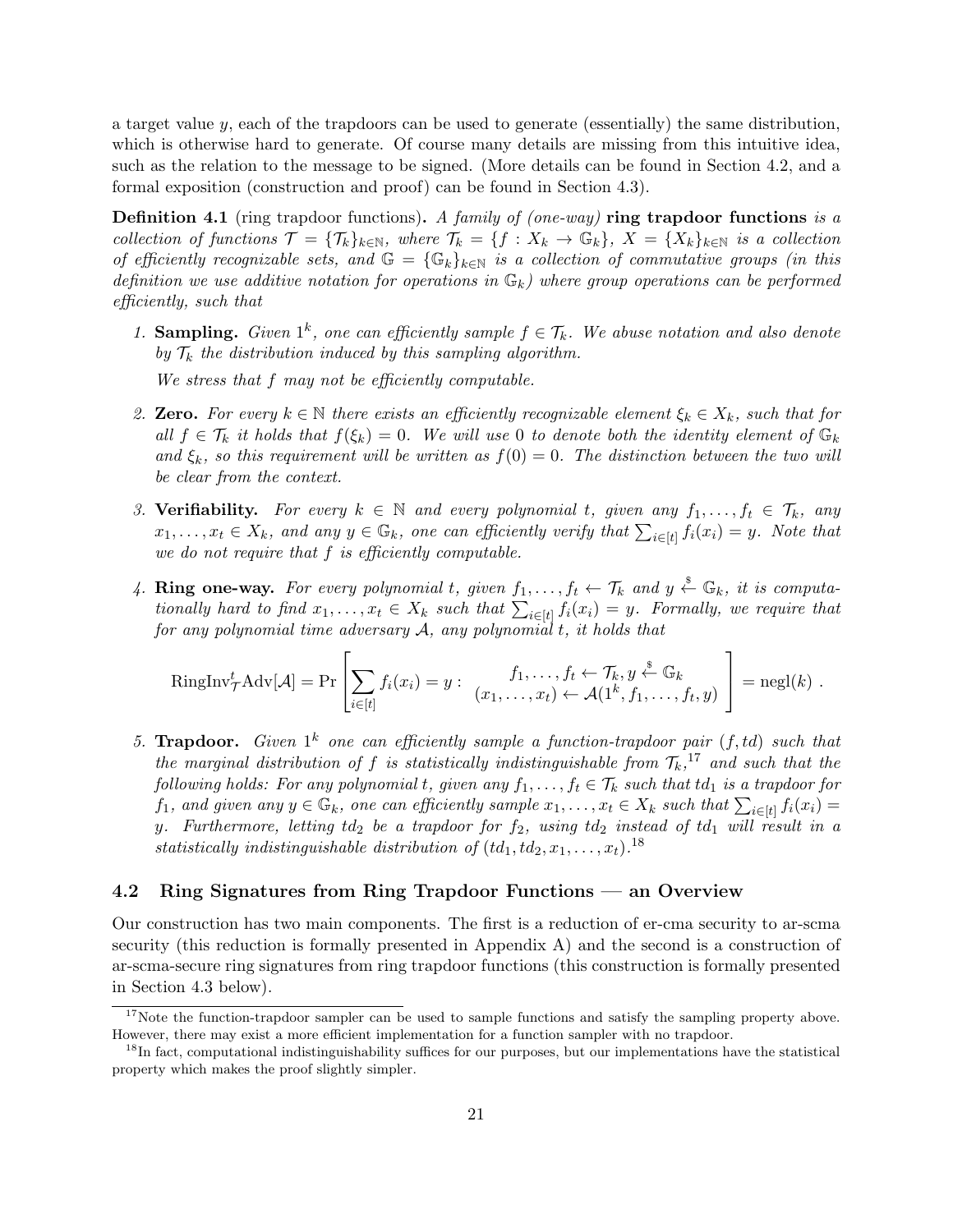#### **4.2.1 The Security Reduction**

The reduction from er-cma to ar-scma is similar to the respective e-cma to a-scma reduction in "standard" signatures (presented in Section 3.2), but requires attention to a few additional issues.

First of all, we reduce full er-cma security to weak er-cma security. In the former, the forger is successful even if it forges a signature for a message that it queried before, so long as the queried subset of users is different from the set of users it forges on. In the latter, the forger must forge a signature for a message that it did not query before. This reduction is quite straightforward: given a ring signature scheme with weak er-cma security, we create a scheme with full er-cma security by making the signing algorithm sign a tuple containing the message and all verification keys in the user set. Therefore signing a message that was previously queried, without using the same user set, corresponds to signing a new tuple, which is assumed to be hard. This reduction is formalized in Appendix A.1.

We then reduce weak er-cma security to (weak) er-scma-security, where in er-scma, the attack is static; namely the forger needs to specify all of its queries in advance. This is done using (our variant of) chameleon hash functions (see Section 2.1), as follows. Given an er-scma secure scheme, we augment the verification key with a chameleon hash function. To sign, we first apply the hash function to the message, using some randomness *r*, and then sign the output and return the signature and the value of  $r$  used. Intuitively, this is secure since we can sample our chameleon hash function along with a trapdoor and generate r in an a-posteriori manner as is done in [KR00] for standard signatures. A delicate point, however, is which hash function should be used in the signing process (recall that the ring signing algorithm takes a number of verification keys, each having its own hash function). One solution is to use one hash function as a "public parameter" for all users, but in ring signatures we usually wish to avoid public parameters (as this requires trusting the entity that generates them). We show that using the hash function of the lexicographically first user in the ring (identifying a user with their verification key) suffices to achieve security.<sup>19</sup> It is here that we need to rely on our variant of chameleon hash, and cannot simply use the original definition. This reduction is formalized in Appendix A.2.

The final step is going from er-scma security to ar-scma security, in which the challenge message is a-priori determined, and randomly chosen by the challenger. This reduction is very similar to the reduction for the case of standard signature schemes, as presented in Section 3. Namely, the idea is to apply a universal hash function to each prefix of the message and then sign each of these separately. Here, again, there is an issue of which universal hash function to use (in case we wish to sign w.r.t. more than one verification key). This is resolved similarly to the previous reduction, taking the function of the user with lexicographically first verification key. This reduction is formalized in Appendices A.3, A.4.

#### **4.2.2 Constructing a Weak Scheme**

We construct ar-scma-secure ring signatures from ring trapdoor functions. This construction resembles the selective-identity IBE constructions of [CHKP10]. First, let us consider the simpler case of ar-scma-security for a message space that only contains one message (i.e.  $\mathcal{M} = \{0\}$ ). Note that in this case, there is no query phase. Fix a family  $\mathcal T$  of ring trapdoor functions and consider the ring signature scheme whose key generation samples a function-trapdoor pair  $(f, td)$  and an element  $y \stackrel{\$}{\leftarrow} \mathbb{G}$  and sets the signing key to be *td* and the verification key to be  $(f, y)$ . To sign the

 $19\,\mathrm{Any}$  other deterministic function will also work.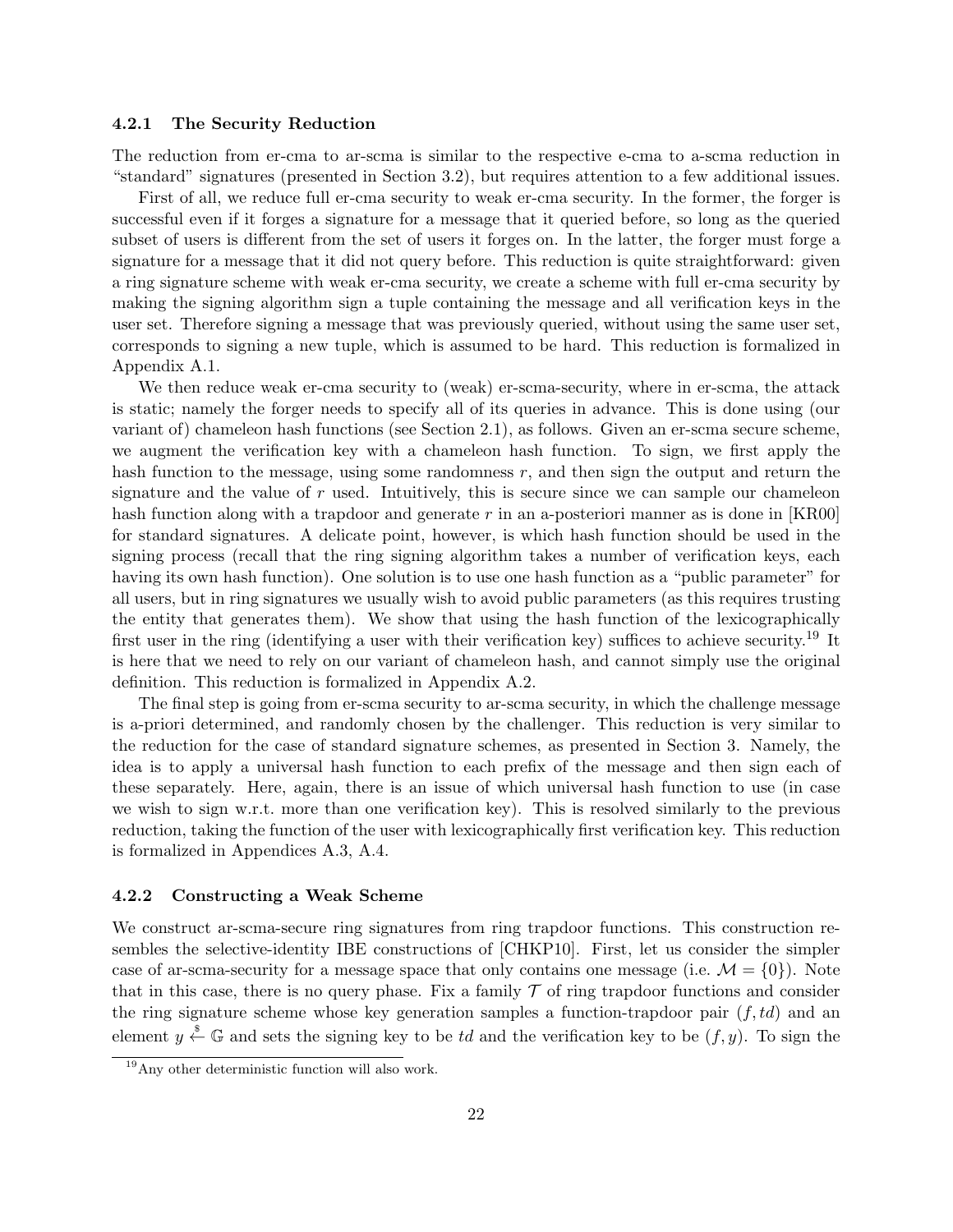message  $\mu = 0$  w.r.t. some set of t verification keys, we select one of the y components using an arbitrary (but fixed) deterministic function of the set of verification keys, and use the one trapdoor we have to sample a vector  $(x_1, \ldots, x_t)$  such that  $\sum f_i(x_i) = y$ , and use this vector as the signature. Completeness, anonymity and unforgeability follow from the properties of the ring trapdoor function.

Going from message space  $M = \{0\}$  to  $M = \{0, 1\}^m$ , for a polynomial m, is done as follows. Instead of sampling just one function per user, we sample  $2m+1$  functions per user:  $f_0$  and  $f_{i,b}$  for  $i \in [m]$  and  $b \in \{0, 1\}$ . Each message  $\mu$  specifies a set of  $m + 1$  messages, containing  $f_0$  and  $f_{i,\mu_i}$ . To sign a message  $\mu$  w.r.t. a set of t verification keys, gather the functions that are relevant to  $\mu$ from all verification keys, a total of  $t \cdot (m+1)$  functions, and sample an input vector corresponding to the output *y* (where *y* is determined the same way as before).<sup>20</sup> Note that it is always sufficient to have a trapdoor for  $f_0$  because it is always included in the set, therefore  $f_{i,b}$  can be sampled without a trapdoor.<sup>21</sup> Unforgeability follows since once the message  $\mu^*$  is determined, it defines a set of functions for which the forger needs to find appropriate inputs, which would break the ring one-way property. The formal construction and proof can be found in Section 4.3 below.

# **4.3 Constructing a Weak Ring Signature Scheme from Ring Trapdoor Functions — Formally**

Consider the following signature scheme  $\mathcal{R}[\mathcal{T}, m]$ .

- **Parameters.** The scheme is parameterized by a collection  $\mathcal{T} = {\mathcal{T}_k}_{k\in\mathbb{N}}$  of ring trapdoor functions and by a polynomial parameter  $m = m(k)$ . The message space is  $\mathcal{M} = \{0, 1\}^m$ .
- Key generation. Gen( $1^k$ ) samples a pair  $(f_0, td_0)$  from  $\mathcal{T}_k$  and additional 2*m* functions (that can be sampled without a trapdoor)  $\langle f_{i,b}\rangle_{i\in[m],b\in\{0,1\}}$  from  $\mathcal{T}_k$ . It additionally samples  $y \stackrel{\$}{\leftarrow} \mathbb{G}_k$ . It sets  $sk = td_0$  and  $vk = (f_0, \langle f_{i,b} \rangle_{(i,b) \in [m] \times \{0,1\}}, y)$ .
- **Signing.** Sign( $sk, T, \mu$ ) runs as follows. Recall that *T* is a set of verification-keys of the form  $vk_{\ell} = (f_0^{(\ell)}$  $\mathcal{L}_{0}^{(\ell)}, \langle f_{i,b}^{(\ell)} \rangle_{(i,b)\in[m]\times\{0,1\}}, y_{\ell})$  for  $\ell \in [\tau]$  where  $\tau = |T|$ . Let  $y = y_{\ell}$  for  $\ell$  for which  $f_{0}^{(\ell)}$  $\int_0^{(\ell)}$  is lexicographically first.<sup>22</sup>

By the trapdoor property of  $\mathcal{T}$ , we can use  $sk = td_0^{(\ell)}$  (for some  $\ell \in [\tau]$ ) to sample  $\langle x_i^{(\ell)} \rangle$ *i ⟩ℓ∈*[*τ*]*,i∈{*0*}∪*[*m*] such that

$$
\sum_{\ell \in [\tau]} f_0^{\ell}(x_0^{(\ell)}) + \sum_{\substack{\ell \in [\tau] \\ i \in [m]}} f_{i, \mu_i}(x_i^{(\ell)}) = y.
$$

The signature returned is  $\sigma = \langle x_i^{(\ell)} \rangle$ *i ⟩ℓ∈*[*τ*]*,i∈{*0*}∪*[*m*] .

• **Verifying.**  $\mathsf{Ver}(T, \mu, \sigma) = \langle x_i^{(\ell)} \rangle$  $\langle i \rangle_{\ell \in [\tau], i \in \{0\} \cup [m]}$  runs as follows. It automatically rejects if  $x_i^{(\ell)}$  $i^{\left(\ell\right)}$   $\notin X_k$  for some *i,*  $\ell$ . Otherwise it takes the value of *y* from the lexicographically first  $f_0$ 

<sup>&</sup>lt;sup>20</sup>More explicitly, we sample  $\{x_{i,j}\}$  such that  $\sum_{j\in[t]} f_0^j(x_{0,j}) + \sum_{i\in[m]} f_{i,\mu_i}^{(j)}(x_{i,j}) = y$ .

<sup>&</sup>lt;sup>21</sup>We note that the function  $f_0$  is added only for the sake of efficiency. By adding  $f_0$ , each user can store only  $td_0$ as its secret key, and always use  $td_0$  to sample the relevant inputs.

<sup>&</sup>lt;sup>22</sup>This choice of *y* is arbitrary, any deterministic selection from  $\{y_\ell\}_{\ell \in [\tau]}$  will do.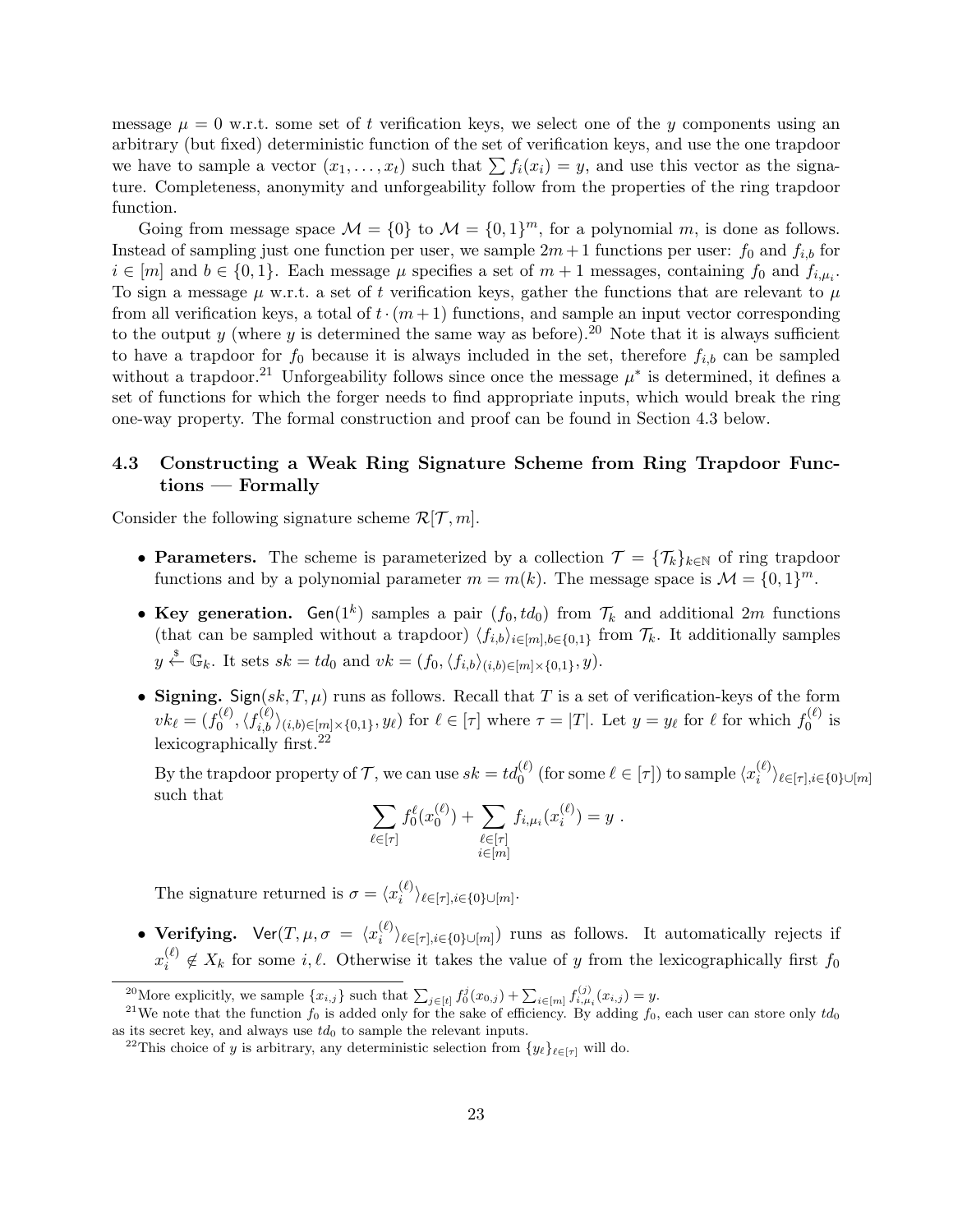and accepts if and only if

$$
\sum_{\ell \in [\tau]} f_0^{\ell}(x_0^{(\ell)}) + \sum_{\substack{\ell \in [\tau] \\ i \in [m]}} f_{i, \mu_i}(x_i^{(\ell)}) = y.
$$

This can be done efficiently using the verifiability property of *T* .

Completeness follows from the verifiability property of  $\mathcal T$ . Anonymity follows from the trapdoor property. Unforgeability (in the ar-scma sense) is proven in the following lemma.

**Lemma 4.1.** Let F be a forger for the ar-scma-experiment of  $\mathcal{R}[\mathcal{T},m]$ . Then there exists an *adversary A such that*

Forge<sub>R</sub><sup>ar-sema</sup>Adv[
$$
\mathcal{F}
$$
]  $\leq t \cdot \text{RingInv}_{\mathcal{T}}^{(m+1)t} \text{Adv}[\mathcal{A}] + \text{negl}(k)$ ,

Where  $1<sup>t</sup>$  is the value of the first message of  $\mathcal{F}$ , which specifies the number of *vk*'s the forger wishes to obtain.<sup>23</sup>

*Proof.* The adversary *A* takes as input  $(m + 1)t$  functions from  $\mathcal{T}_k$  and a value  $y \in \mathbb{G}_k$ . Let us denote these functions by  $f_{i,\ell}$  for  $i \in \{0\} \cup [m]$  and  $\ell \in [t]$ . The adversary *A* runs as follows.

- 1. *A* simulates the first round of  $\mathcal F$  to obtain 1<sup>t</sup>.
- 2. *A* samples  $\mu^* \stackrel{\$}{\leftarrow} \{0,1\}^m$  and interprets  $\hat{f}_{i,\ell}$  for  $\ell \in [t]$  as either  $f_0^{(\ell)}$  $g_0^{(\ell)}$  (if  $i=0$ ) or  $f_{i,\mu}^{(\ell)}$  $i, \mu_i^*$  (if *i* ≠ 0).
- 3. *A* samples  $(f_{i,1}^{(\ell)})$  $\mathcal{L}^{(\ell)}_{i,1-\mu_i^*},td_{i,1-\mu_i^*}^{(\ell)})$  for all  $(\ell,i)\in[t]\times[m]$ . It also samples  $\ell^*\overset{\$}{\leftarrow}[t]$  and sets  $y_{\ell^*}=y$ and  $y_{\ell} \stackrel{\$}{\leftarrow} \mathbb{G}_k$  for all  $\ell \neq \ell^*$ .
- 4. *A* sends  $\mu^*$  to *F* and gets the list of queries  $\{\mu\}$  from *F*. If  $\mu^*$  appears in the list then *A* halts. Note that in such case  $\mathcal F$  cannot win in the experiment since success in the ar-scma experiment was defined w.r.t. weak forgery, in which  $\mu^* \notin {\{\mu_i\}}$  (see Section 2.3).
- 5. *A* sends the verification keys  $vk_1, \ldots, vk_t$  to  $\mathcal{F}$ , where  $vk_\ell = (f_0^{(\ell)})$  $\langle f^{(\ell)}_{i,b}, \langle f^{(\ell)}_{i,b} \rangle_{(i,b)\in[m]\times\{0,1\}}, y_\ell \rangle.$
- 6. *A* simulates the query phase of *F*: for a query  $(I, j)$  related to a message  $\mu$ , *A* chooses an index *i* for which  $\mu_i \neq \mu_i^*$  and uses  $td_{i,1-\mu_i^*}^{(j)}$  to sample  $\langle x_i^{(\ell)} \rangle$  $\langle {i \atop i} \rangle$ <sup>*l*</sup> $\in I, i \in \{0\}$ ∪[*m*] such that

$$
\sum_{\ell \in I} f_0^{\ell}(x_0^{(\ell)}) + \sum_{\substack{\ell \in I \\ i \in [m]}} f_{i,\mu_i}(x_i^{(\ell)}) = y ,
$$

where *y* is  $y_{\ell}$  for  $\ell$  with the lexicographically first  $f_0$ .

- 7. At the end, *F* outputs  $(I^*, \sigma^* = \langle x_i^{*(\ell)} \rangle)$ *i ⟩ℓ∈<sup>I</sup> ∗,i∈{*0*}∪*[*m*] ).
- 8. *A* outputs  $\hat{x}_{i,\ell}$  as follows. For all  $\ell \in I^*$  and  $i \in \{0\} \cup [m]$ , set  $\hat{x}_{i,\ell} = x_i^{*(\ell)}$  $i^{*(\ell)}$ . For all other  $\ell, i$ set  $\hat{x}_{i,\ell} = 0$ .

<sup>&</sup>lt;sup>23</sup>Recall that we assume that this is a deterministic function of  $k$ .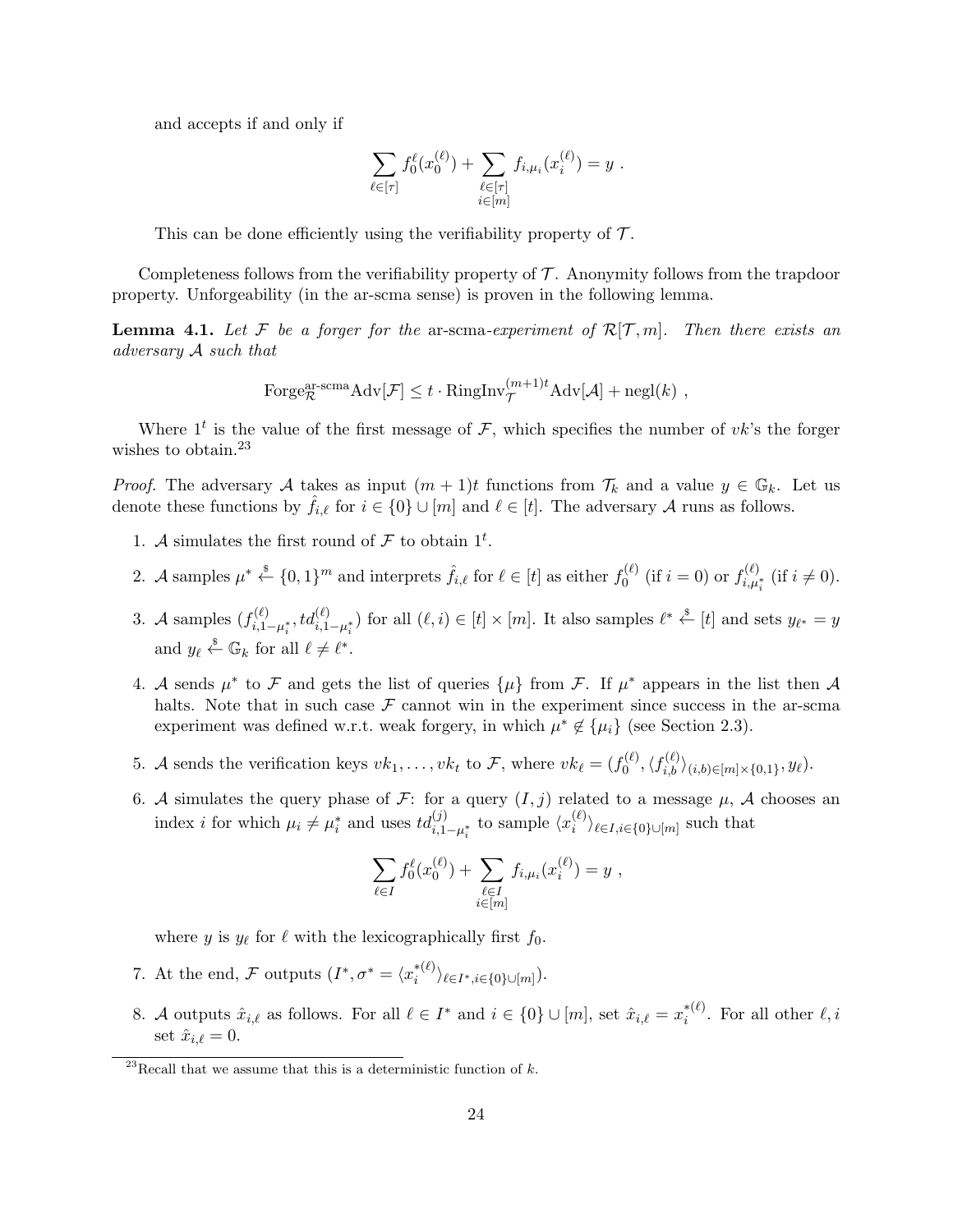The above simulates the actual ar-scma-experiment up to a negligible statistical distance, except when  $\mu^* \in {\{\mu\}}$ , in which case *F* cannot win in the experiment. Consider the case where *F* wins in the experiment. Then

$$
\sum_{i \in \{0\} \cup [m]} \hat{f}_{i,\ell}(\hat{x}_{i,\ell}) = \sum_{\substack{i \in \{0\} \cup [m] \\ \ell \in I^*}} \hat{f}_{i,\ell}(\hat{x}_{i,\ell}) + \sum_{\substack{i \in \{0\} \cup [m] \\ \ell \notin I^*}} \hat{f}_{i,\ell}(\hat{x}_{i,\ell})
$$
\n
$$
= \sum_{\ell \in I^*} f_0^{\ell}(x_0^{*(\ell)}) + \sum_{\substack{i \in [m] \\ \ell \in I^*}} f_{i,\mu_i^*}^{\ell}(x_i^{*(\ell)}) = y',
$$

where *y'* is  $y_{\ell}$  for  $\ell$  with the lexicographically first  $f_0$  (inside  $I^*$ ). Since the view of  $\mathcal F$  is independent of  $\ell^*$ , it holds that  $y' = y_{\ell^*}$  with probability  $1/t$ , and the result follows.  $\Box$ 

We remark that the scheme in fact adheres to a somewhat stronger unforgeability definition: one in which  $\mu^*$  is defined by the forger (before seeing the verification keys) rather than being randomly selected by the challenger. This requires only a slight modification to the security proof. We further remark that the scheme  $\mathcal{R}[\mathcal{T},m]$  can actually be proven to be er-scma-secure, thus saving the overhead of using the reduction in Appendix A.4. However, this seems to require a significantly more complicated proof, similar to the proof of the static signature scheme in [CHKP10]. Our goal in this work is partially to simplify and abstract these reductions.

# **5 Identity Based Encryption in the Standard Model**

In this section, we present a generic method for constructing identity based encryption (IBE) schemes in the standard model (namely, without random oracles), using *encryption-augmented ring signature schemes* - a new notion we define below. Recent constructions of IBE schemes from lattice assumptions [CHKP10] can be seen as following this approach. This establishes a connection between ring signature schemes and IBE schemes.

In Section 5.1 we present the new notion (we give instantiations under cryptographic assumptions in Section 6). We give an outline of our selective-identity IBE scheme in Section 5.2 and provide a formal description of the scheme and the proof of security in Section 5.3. In Section 5.4 we explain how to use known techniques from [BB04a, BB04b] to get adaptive-identity IBE.

#### **5.1 Encryption-Augmented Ring Signatures**

In what follows, we present the notion of an encryption-augmented ring signature scheme. Intuitively, this is a ring signature scheme for which any set of verification keys can be used as a public-key for an encryption scheme, whose secret key is a ring signature of some (arbitrary) message w.r.t. this set.

**Definition 5.1** (encryption-augmented ring signatures). *A ring signature scheme*  $\mathcal{R} = (\text{Gen}_{\mathcal{R}}, \text{Sign}_{\mathcal{R}}, \text{Ver}_{\mathcal{R}})$ *is* **encryption-augmented** *if there exists a semantically secure public-key encryption scheme*  $\mathcal{E}_{\mathcal{R}}[t] =$  (Gen $_{\mathcal{E}}$ , Enc<sub> $_{\mathcal{E}}$ </sub>, Dec<sub> $_{\mathcal{E}}$ </sub>) *whose key-generation procedure* Gen $_{\mathcal{E}}(1^k)$  *runs as follows: It generates*  $(vk_i, sk_i) \leftarrow$  Gen $_{\mathcal{R}}(1^k)$  for all  $i \in [t]$  and sets the public-key to  $pk = \{vk_i\}_{i \in [t]}$  and the secret-key to  $sk = \sigma \leftarrow$  Sign $_R(sk_1, \{vk_i\}_{i \in [t]}, 0)$ , where 0 *is some (arbitrary) fixed message.*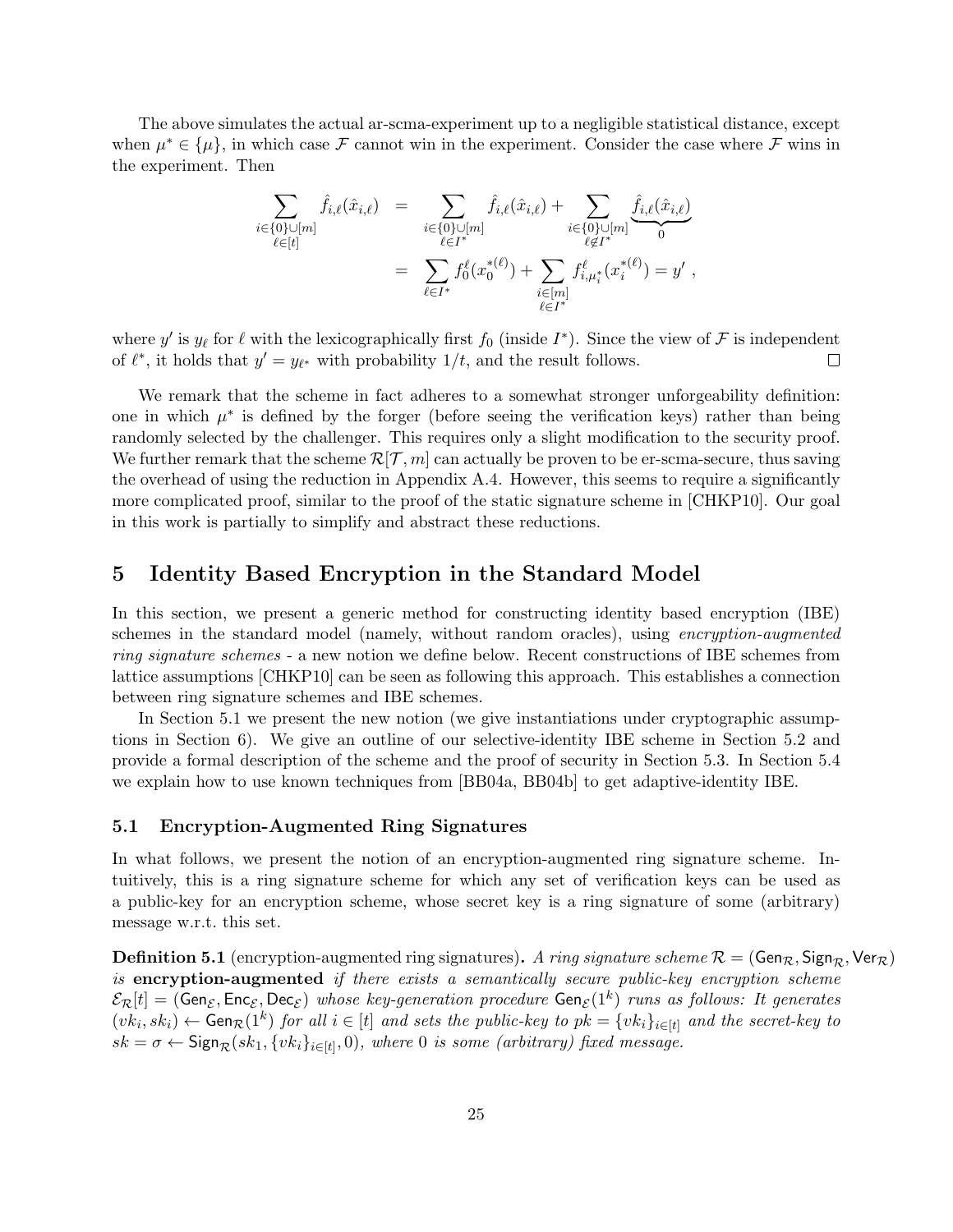We note that it is conceivable that an encryption-augmented ring signature scheme has a message space containing only a single message 0.

**Remark.** Interestingly, we only need to explicitly require the anonymity property from *R*, we do not even use the verification algorithm Ver*R*. The correctness and security of the encryption scheme can be used to define a verification algorithm for which correctness and (some notion of) unforgeability hold. Consider  $\text{Ver}_R(T, 0, \sigma)$  that verifies the signature  $\sigma$  by sampling a random *r*, running  $r' \leftarrow \text{Dec}_{\mathcal{E}}(\sigma, \text{Enc}_{\mathcal{E}}(T, r))$  and checking whether  $r' = r$  (soundness can be amplified by repeating this process). This verification algorithm is obviously correct (by correctness of  $\mathcal{E}$ ) and it is also secure (in some sense) since forging a signature for an unseen message implies generating a proper secret-key for a given public-key (a slightly more complicated argument is required to formally prove this, but for this informal discussion we do not get into more details).

# **5.2 Overview of Our** IBE **Scheme**

Constructing selective-identity IBE from encryption-augmented ring signatures is quite straightforward. The public parameters are a set of  $2d + 1$  verification keys  $vk_0$  and  $vk_{i,b}$  for  $i \in [d]$  and  $b \in \{0,1\}$ , where  $\{0,1\}$ <sup>d</sup> is the identity space. The master secret key is the signing key  $sk_0$  that corresponds to *vk*<sub>0</sub>. Each identity *id* is associated with the subset  $\{vk_0\} \cup \{vk_{i,id_i} : i \in [d]\}$  of the verification keys (one can intuitively think of this set as the public key of *id*). The respective secret-key is generated by using  $sk_0$  to sign the message 0 w.r.t. the set of verification keys  $\{vk_0\} \cup \{vk_{i,id_i} : i \in [d]\}$  corresponding to *id*.

Selective-identity security follows since the adversary commits to the identity *id<sup>∗</sup>* before it sees the public-parameters, thus one can generate them in such a way that the verification keys for *id<sup>∗</sup>* correspond to the public-key for the encryption scheme  $\mathcal{E}_{\mathcal{R}}$ , while the secret-keys for all the other public-keys can be computed.

#### **5.3 Identity Based Encryption from Encryption-Augmented Ring Signatures**

Let  $\mathcal{R} = (\text{Gen}_{\mathcal{R}}, \text{Sign}_{\mathcal{R}}, \text{Ver}_{\mathcal{R}})$  be a ring signature scheme that is augmented with the encryption scheme  $\mathcal{E}_{\mathcal{R}}[t] = (\mathsf{Gen}_{\mathcal{E}}, \mathsf{Enc}_{\mathcal{E}}, \mathsf{Dec}_{\mathcal{E}}).$  Consider the following scheme  $\mathcal{I} \mathcal{B} \mathcal{E}[\mathcal{R}, d]$  whose identity space is  $\{0, 1\}^d$ .

- Setup(1<sup>k</sup>). Sample  $(vk_0, sk_0) \leftarrow$  Gen $_{\mathcal{R}}(1^k)$  and additional 2d verification keys  $\langle vk_{i,b}\rangle_{i \in [d], b \in \{0,1\}}$ for  $\mathcal{R}^{24}$  Set  $msk = sk_0$  and  $pp = (vk_0, \langle vk_{i,b}\rangle_{(i,b) \in [d] \times \{0,1\}})$ .
- Extract(pp, msk, id). For  $id \in \{0,1\}^d$ , consider the set  $vk_{id} = \{vk_0, \{vk_{i,id_i}\}_{i \in [d]}\}$ . Use  $sk_0$  to generate  $sk_{id} \leftarrow$  Sign<sub>R</sub>( $sk_0, vk_{id}, 0$ ). Return  $sk_{id}$ , a ring signature of the message 0 w.r.t. the set of verification keys *vkid*.
- Enc(*pp, id,*  $\mu$ ). Encrypt a message  $\mu$  by running the encryption algorithm of  $\mathcal{E}_{\mathcal{R}}[d+1]$  with the public-key  $pk = vk_{id}$ , and output  $c \leftarrow \mathsf{Enc}_{\mathcal{E}}(vk_{id}, \mu)$ .
- Dec(*pp*,  $sk_{id}$ , *c*). Run the decryption algorithm of  $\mathcal{E}_{\mathcal{R}}[d+1]$  with secret-key  $sk_{id}$  and ciphertext *c*. Output  $\mu \leftarrow \text{Dec}_{\mathcal{E}}(sk_{id}, c)$ .

<sup>&</sup>lt;sup>24</sup>Similarly to our construction of ring signatures,  $vk_{i,b}$  can be generated without a signing key if such process is more efficient.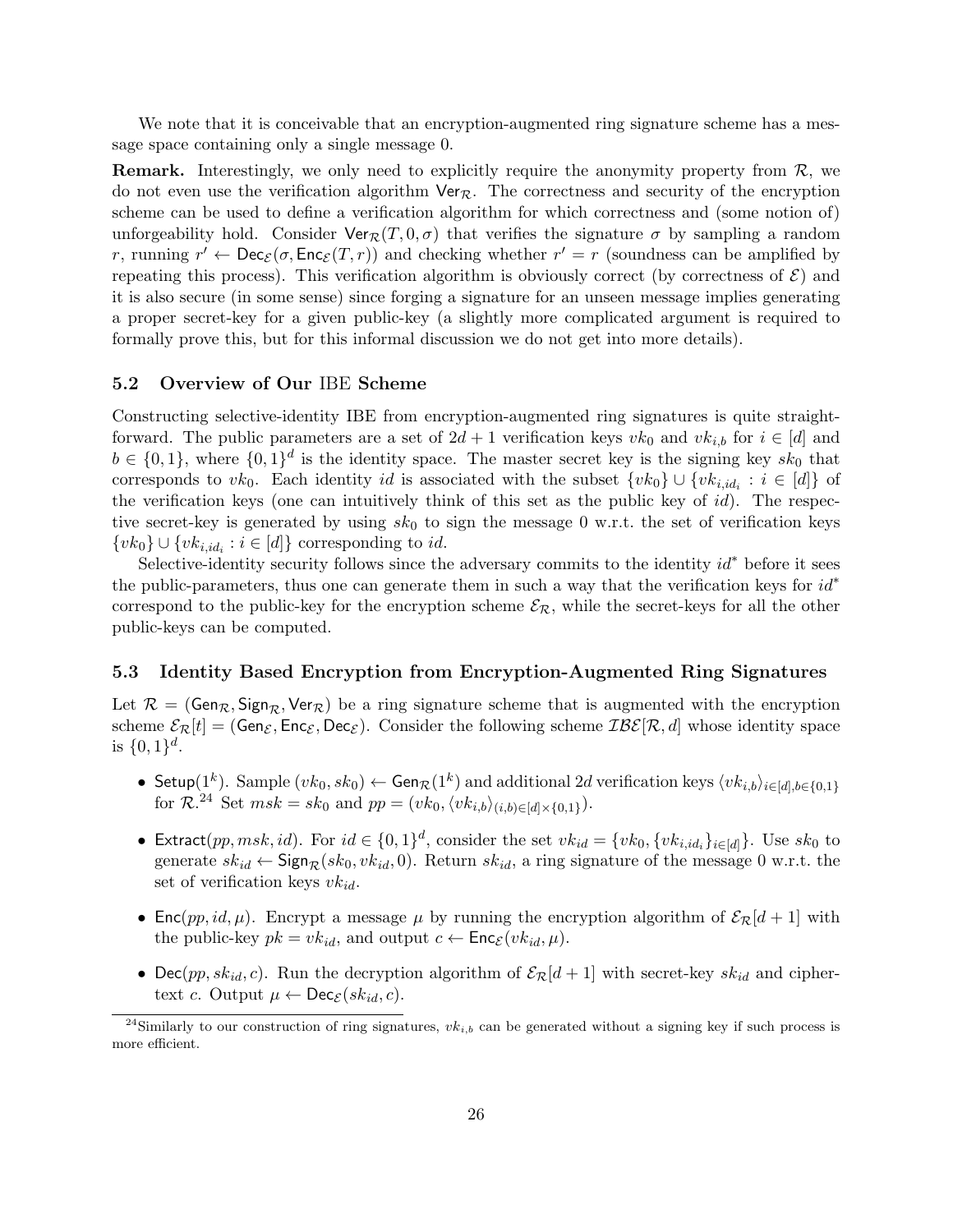Correctness follows from the correctness of  $\mathcal{E}_{\mathcal{R}}[d+1]$ . We next prove the security of  $\mathcal{IBE}[\mathcal{R}, d]$ . In the following lemma we prove selective-identity security. Standard techniques can be used to achieve full security and extend the identity space to *{*0*,* 1*} ∗* . See Section 5.4 for details.

**Lemma 5.1.** *For any adversary A there exists an adversary B such that*

 $\text{IBE}_{\mathcal{E}}^{\text{sel}} \text{Adv}[\mathcal{A}] \leq \text{CPA}_{\mathcal{E}_{\mathcal{R}}[d+1]} \text{Adv}[\mathcal{B}] + \text{negl}(k)$ .

*Proof.* Given a public-key  $\{\hat{vk}_0, \{\hat{vk}_i\}_{i \in [d]}\}$  for  $\mathcal{E}_{\mathcal{R}}[d+1]$ , the adversary *B* runs as follows.

- 1. It simulates  $A$  to obtain  $id^*$ .
- 2. It sets  $vk_0 = v_k^k$ ,  $vk_{i,id_i^*} = v_k^k$ , and samples  $(vk_{i,1-id_i^*}, sk_{i,1-id_i^*}) \leftarrow \textsf{Gen}_{\mathcal{R}}(1^k)$  for all  $i \in [d]$ . It sends the public parameters  $pp = (vk_0, \langle vk_{i,b}\rangle_{(i,b)\in[d]\times\{0,1\}})$  to A.
- 3. For each query  $id \neq id^*$  made by A, B finds  $i \in [d]$  for which  $id_i \neq id_i^*$  and uses  $sk_{i,1-id_i^*}$  to compute  $sk_{id} \leftarrow$  Sign( $sk_{i,id_i}, vk_{id}, 0$ ), and returns it to  $A$ .
- 4. When *A* decides on messages  $m_0$  and  $m_1$ , *B* forwards them to the CPA challenger. The challenge ciphertext *c* is forwarded from the challenger back to *A*.
- 5. Additional *skid* queries are answered exactly as before.
- 6. When  $A$  returns a bit  $b'$ ,  $B$  forwards  $b'$  to the challenger.

The analysis is straightforward. The distributions of  $pp$  and  $sk_{id}$  returned by  $\beta$  are computationally indistinguishable from the real selective-IBE experiment (this follows from the anonymity of the ring signature scheme). Whenever *A* wins in the selective-IBE experiment, *B* wins in the CPA experiment by definition. The result follows.  $\Box$ 

#### **5.4 From Selective Security to Adaptive Security**

In the previous section, we presented a construction of selective-identity secure IBE scheme with identity space  $\{0,1\}^d$ , for a polynomially bounded *d*. In this section we explain how to use known techniques to overcome two drawbacks of such schemes: selective-identity security and bounded identity space. We explain below how to achieve an adaptive-identity secure scheme using techniques from [BB04a, BB04b]. Going from bounded to unbounded identity space can be done using the standard technique of adding a collision resistant hash function to the public parameters and hashing the identities into the bounded message space; we omit the details.

From here on we focus on achieving adaptive-identity IBE security (see Section 2.4.2 for definition). We discuss two possible methods. The first method, first used in [BB04a], incurs a 2*<sup>d</sup>* decrease in the security guarantee and therefore requires that the original scheme has 2*−<sup>d</sup> ·* negl(*k*) security. The second, introduced in [BB04b], does not require changing the assumption, but incurs an efficiency loss in the construction.

• **Exponential reduction.** Since the message space of our scheme is  $\{0,1\}^d$ , one can simply guess the value of the target identity *id<sup>∗</sup>* with probability 2*−<sup>d</sup>* , thus enabling to achieve adaptive security with a loss of  $2^{-d}$ . Namely, it holds that  $IBE_{\mathcal{E}}^{\text{ad}} \text{Adv}[\mathcal{A}] \leq 2^d \cdot IBE_{\mathcal{E}}^{\text{sel}} \text{Adv}[\mathcal{A}].$ Thus, if  $IBE_{\mathcal{E}}^{\text{sel}} \text{Adv}[\mathcal{A}] \leq 2^{-d} \cdot \text{negl}(k)$ , which in our case depends on the parameters of the ring signature scheme and the augmented encryption scheme, then full security follows. We refer the reader to [BB04a] for more details.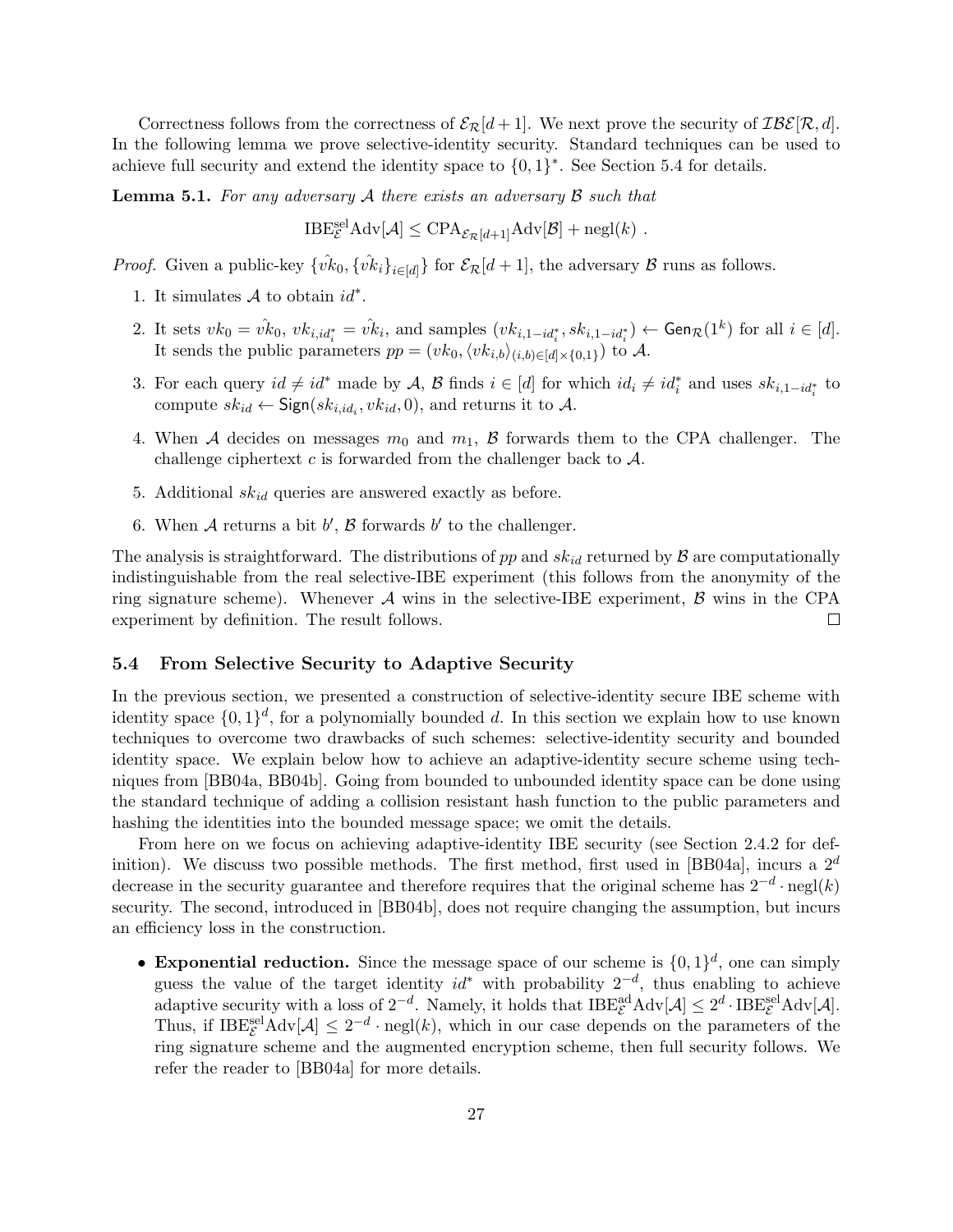• **Using admissible hash functions.** In [BB04b] a primitive called "admissible biased binary hash function" is introduced, and is shown to exist if collision resistant hash functions exist. This primitive can be used to transform selective-identity secure schemes of certain structure into adaptive-identity secure ones. The required structure is exactly the one our reduction from encryption-augmented ring-signature scheme has: each bit of the identity chooses between two optional "challenges" in the public-parameters, and the "combined challenge" of these *d* challenges is used for the encryption. Knowing a trapdoor for at least one of the challenges suffices as a trapdoor for the combined challenge, but if no such trapdoor is known then the combined challenge is hard. We refer the reader to [BB04b] and to the more recent proof and explanation in [CHKP10] for more details.

# **6 Instantiations**

We present constructions of ring trapdoor functions and encryption-augmented ring signature schemes under lattice assumptions and under assumptions in bilinear groups. Specifically, in the lattice domain, we present a family of ring trapdoor functions under the (inhomogenous) short integer solution assumption (defined below), and show that the resulting ring signature scheme is encryption-augmented under the learning with errors (LWE) assumption. In the bilinear groups domain, we present a family of ring trapdoor functions under the computational Diffie-Hellman assumption in bilinear groups (defined below), and then show how to augment the resulting ring signature scheme with a secure encryption scheme under the *d*-linear assumption in bilinear groups (for any  $d \geq 2$ ).

# **6.1 Lattice Assumptions**

Let  $q \in \mathbb{N}$ ,  $m \in \mathbb{N}$ ,  $\beta \in \mathbb{Z}$  be functions of the security parameter *k*. The *inhomogenous short integer solution* (ISIS<sub>q,m,β</sub>) assumption is that given  $\mathbf{A} \stackrel{\$}{\leftarrow} \mathbb{Z}_q^{k \times m}$ ,  $\mathbf{v} \stackrel{\$}{\leftarrow} \mathbb{Z}_q^k$ , finding  $\mathbf{x} \in \mathbb{Z}_q^m$  such that  $\mathbf{A} \cdot \mathbf{x} = \mathbf{v}$  and  $\|\mathbf{x}\|_2 \leq \beta$  is computationally hard. The *short integer solution* (SIS) assumption is almost identical, only we set  $\mathbf{v} \leftarrow \mathbf{0}$ , instead of sampling a random vector, and disallow  $\mathbf{x} = \mathbf{0}$  as a valid solution. Note that the SIS assumption immediately implies ISIS. These assumptions are both *√* related to worst-case lattice problems. Specifically, if *q* is an odd prime such that  $q \ge \beta \cdot \omega(\sqrt{k \log k})$ , then  $\text{SIS}_{q,m,\beta}$  and  $\text{ISS}_{q,m,\beta}$ , for a polynomial *m*, are at least as hard as approximating the decision shortest vector problem to within a worst-case factor of  $\tilde{O}(\beta\sqrt{k})$  [MR07, GPV08].

In this section we show how to construct ISIS-based ar-scma-secure ring trapdoor functions. In order to obtain full er-cma-security we require our flavor of chameleon hash, which is based on SIS. Thus the resulting ring signature scheme is SIS-based.<sup>25</sup>

#### **6.1.1 Ring Trapdoor Functions**

We define a family  $\mathcal{T} = {\mathcal{T}_k}_{k \in \mathbb{N}}$  of ring trapdoor functions (recall Definition 4.1) as follows.

**• Parameters.** For every  $k \in \mathbb{N}$  the construction of  $\mathcal{T}_k$  is parameterized by an odd prime modulus  $q \in \mathbb{N}$ , such that q is super-polynomial in the security parameter  $k^{26}$  In addition

 $^{25}$ In fact, in our range of parameters, the SIS and ISIS assumptions can be shown to be equivalent, so this point is of marginal importance.

<sup>&</sup>lt;sup>26</sup>The requirement on *q* is due to our security reduction. We remark that if there is a known polynomial upper bound on the number of functions *t* for which the ring one-way property needs to hold, then we can use a polynomial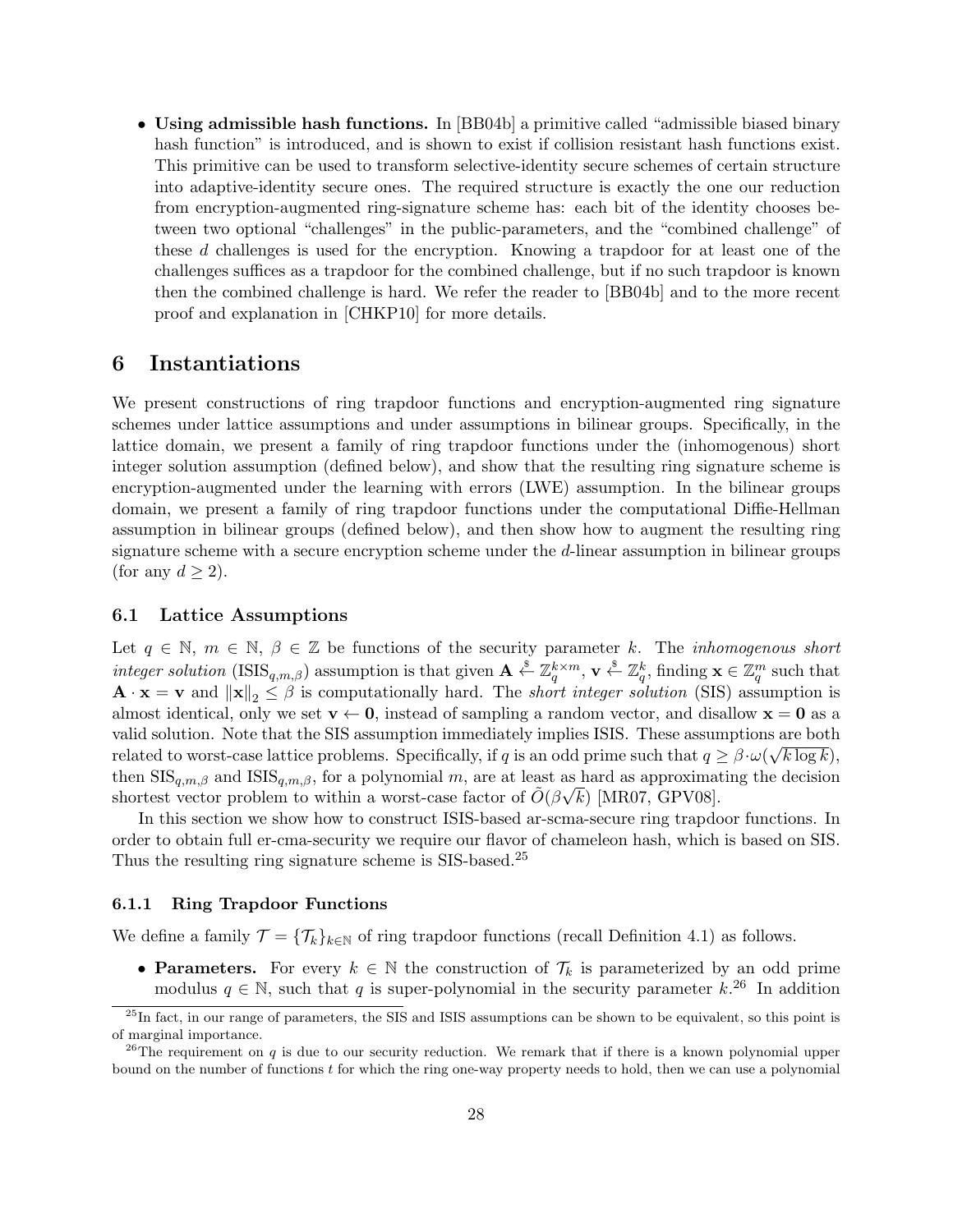we set  $m = (5 + \delta)k \log q$  (for some real value  $\delta > 0$ ). We also define  $s = L \cdot \omega(\sqrt{\log k})$ , where  $L = O(\sqrt{k \log q})$  is a value taken from previous work.

The function family domain is  $X_k = \{ \mathbf{x} \in \mathbb{Z}_q^m : ||\mathbf{x}||_2 \leq s \cdot \sqrt{m} \}$  with zero element  $\xi = \mathbf{0}^m$ and its range is  $\mathbb{Z}_q^k$ , with standard vector addition as group operation.

• **Sampling.** Given  $1^k$ , sampling a function in  $\mathcal{T}_k$  is done by sampling a random matrix  $\mathbf{A} \stackrel{\$}{\leftarrow} \mathbb{Z}_q^{k \times m}$ . The function  $f_{\mathbf{A}}$  is defined by  $f_{\mathbf{A}}(\mathbf{x}) = \mathbf{A} \cdot \mathbf{x}$ .

Sampling a function-trapdoor pair is done using the procedure of [AP09, Theorem 3.2]. They show that for our parameter range, it is efficient to sample  $(A, S) \in \mathbb{Z}_q^{k \times m} \times \mathbb{Z}_q^{m \times m}$  such that **A** is statistically indistinguishable from uniform and such that **S** is a trapdoor for  $\mathbf{A}$ .<sup>27</sup>

The verifiability property follows immediately since  $f_{\mathbf{A}}$  is efficiently computable.

- **Trapdoor property.** In [GPV08, Section 5.3.2] the following is shown. There exists a family of efficiently samplable distributions  $\mathcal{X} = {\mathcal{X}_k}_{k \in \mathbb{N}}$  (parameterized by  $q, m, s$ , all which are functions of  $k$ ), <sup>28</sup> such that
	- 1.  $\Pr_{\mathbf{x} \leftarrow \mathcal{X}_k} [\|\mathbf{x}\|_2 \leq s \cdot \sqrt{m}] = 1 \text{negl}(k).$
	- 2. For any  $k \in \mathbb{N}$ , any  $\mathbf{v} \in \mathbb{Z}_q^k$ , and any function trapdoor pair  $(\mathbf{A}, \mathbf{S})$ , obtained using the sampling algorithm above, one can efficiently sample from the distribution  $\mathbf{x} \leftarrow \mathcal{X}$ conditioned on  $\mathbf{A} \cdot \mathbf{x} = \mathbf{v}$  (up to a negligible statistical distance).

Therefore, given any  $\mathbf{A}_1, \ldots, \mathbf{A}_t \in \mathbb{Z}_q^{k \times m}$ , together with a trapdoor  $\mathbf{S}_i$  for  $\mathbf{A}_i$ , and given any value  $\mathbf{v} \in \mathbb{Z}_q^k$ , one can sample  $\mathbf{x}_j \leftarrow \mathcal{X}$  for all  $j \neq i$ , and then use  $\mathbf{S}_i$  to sample  $\mathbf{x}_i$ from (a distribution that is statistically close to) the distribution  $\mathcal{X}$  conditioned on  $\mathbf{A}_i \cdot \mathbf{x}_i =$ **v** −  $\sum_{j\neq i}$  **A**<sub>*j*</sub>  $\cdot$  **x**<sub>*j*</sub>. Clearly using **S**<sub>*j*</sub> for  $j \neq i$  will result in a negligibly close distribution.

• **Ring one-way.** The ring one way property is proven via the following lemma.

**Lemma 6.1.** *Let A be a ring invertor for T . Then there exists an adversary B such that*

$$
\text{RingInv}_{\mathcal{T}}^t \text{Adv}[\mathcal{A}] \leq \text{ISIS}_{q,tm,s\sqrt{tm}} \text{Adv}[\mathcal{B}] .
$$

Recall that solving ISIS $_{q,tm,s}\sqrt{tm}$  is at least as hard as approximating the (decision) shortest vector problem in the worst case to within a factor of  $\tilde{O}(s\sqrt{tm}\sqrt{k})$ , namely, a poly $(k)$ approximation factor.

*Proof.* The adversary *B* gets as input  $\mathbf{A} \leftarrow \mathbb{Z}_q^{k \times tm}$  and  $\mathbf{v} \leftarrow \mathbb{Z}_q^k$ . It parses  $\mathbf{A}$  as  $\mathbf{A}_1 || \cdots || \mathbf{A}_t$ *q* where  $\mathbf{A}_i \in \mathbb{Z}_q^{k \times m}$  and sends  $\mathbf{A}_1, \ldots, \mathbf{A}_t$  and **v** to *A*. Upon receiving  $\mathbf{x}_1, \ldots, \mathbf{x}_t$  from *A*, it  $\text{returns } \mathbf{x} = \mathbf{x}_1 \|\cdots \|\mathbf{x}_t.$ 

*√* The analysis is straightforward. If *A* succeeds then  $||\mathbf{x}||_2 = \sqrt{\sum_{i \in [t]} ||\mathbf{x}_i||_2^2} \leq s$ *tm* and  $\mathbf{A} \cdot \mathbf{x} = \sum_{i \in [t]} \mathbf{A}_i \cdot \mathbf{x}_i = \mathbf{v}$ . The result follows.  $\Box$ 

value for *q* (which depends on the bound for *t*).

 $27$ We hide lattice-related terms that are not necessary to understand our construction, and may unnecessarily complicate our presentation. For the sake of completeness, we mention that the trapdoor **S** is a basis for the lattice defined by the parity check matrix **A**, where the length of the orthogonalization of **S** is at most *L*.

<sup>&</sup>lt;sup>28</sup>The distribution  $X$  is a "discrete Gaussian" distribution of appropriate parameters; we refer the reader to [GPV08] for details.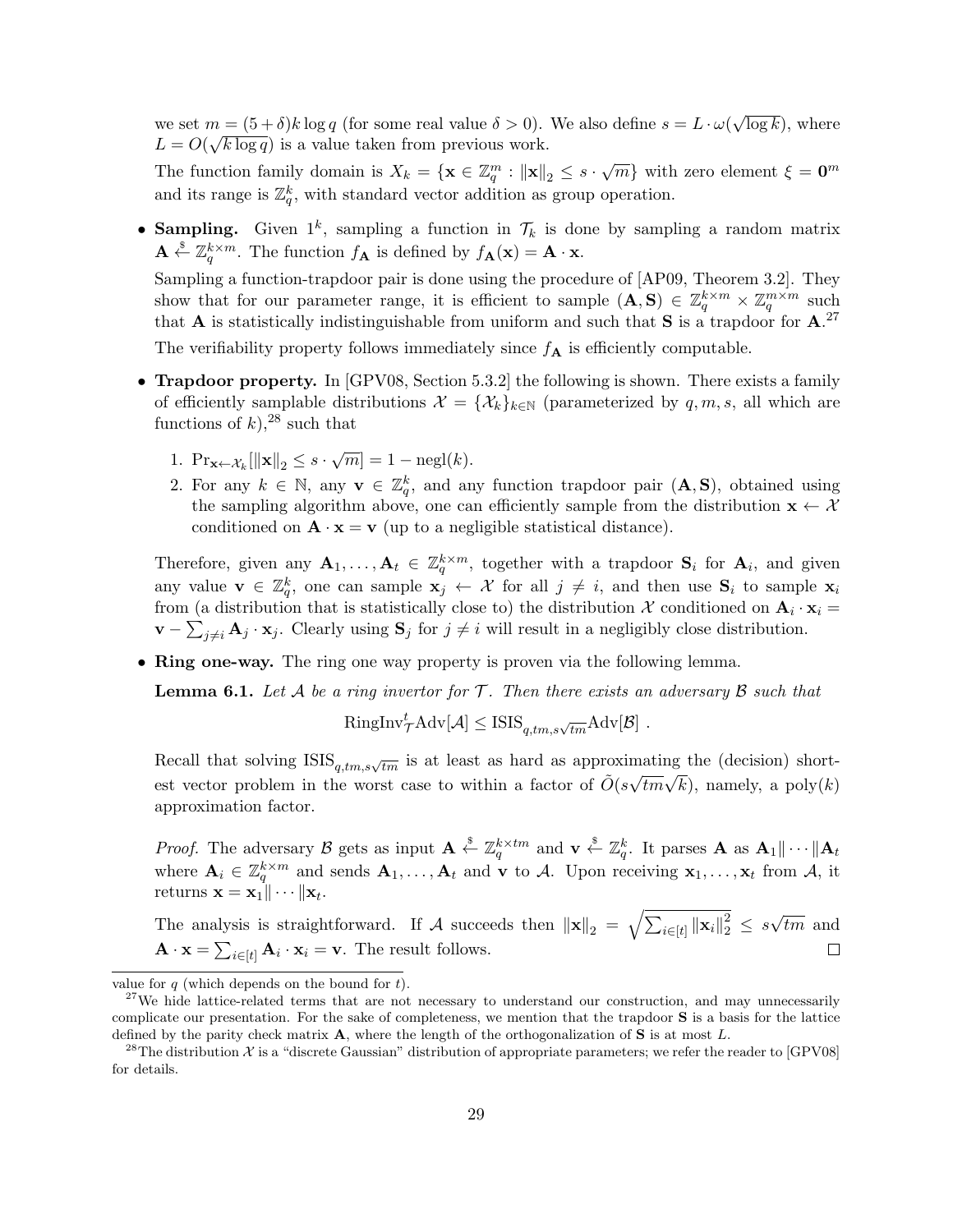#### **6.1.2 Encryption-Augmented Ring Signatures**

Consider the ring signature scheme presented in Section 4, instantiated with the family of ring trapdoor functions  $\mathcal T$  described above. In order to augment this scheme with public-key encryption, we recall the "dual" scheme of [GPV08, Section 7.1], which is based on the learning with errors (LWE) assumption, whose public key is a matrix  $\mathbf{A} \stackrel{\$}{\leftarrow} \mathbb{Z}_q^{k \times m'}$  (for some polynomial  $m'$ ) and a value  $\mathbf{v} \stackrel{\$}{\leftarrow} \mathbb{Z}_q^k$  and whose secret key is a vector  $\mathbf{x} \in \mathbb{Z}_q^{m'}$  of "small enough" norm such that  $\mathbf{A} \cdot \mathbf{x} = \mathbf{v}$ . It follows that  $\mathcal{R}[\mathcal{T}]$  can be augmented with this scheme (where the vector **v** is selected to be  $\mathbf{v}_i$  of the lexicographically first verification key). For the details of the scheme and the exact parameters we refer the reader to [GPV08].

#### **6.2 Bilinear Group Assumptions**

Consider two multiplicative groups  $\mathbb{G}$ ,  $\mathbb{G}_1$  of prime order p and let g be a generator of  $\mathbb{G}$ . A bilinear map  $e: \mathbb{G} \times \mathbb{G} \to \mathbb{G}_1$  has the following properties. *Bilinearity:* for all  $x, y \in \mathbb{G}$ ,  $a, b \in \mathbb{Z}$  it holds that  $e(x^a, y^b) = e(x, y)^{ab}$ ; *Non-degeneracy:*  $e(g, g) \neq 1$ .

We note that bilinear maps can be defined more generally. Specifically one could consider a mapping  $\mathbb{G} \times \mathbb{G}' \to \mathbb{G}_1$  where  $\mathbb{G}, \mathbb{G}'$  have an efficiently computable isomorphism. Our results extend to this case as well.

Let  $\mathbb{G} = {\mathbb{G}_k}_{k\in\mathbb{N}}$  be a family of groups, where each group  $\mathbb{G}_k$  is of order p, and where p is a *k*-bit prime. The computational Diffie-Hellman (CDH) assumption on  $\mathbb{G} = {\mathbb{G}_k}_{k\in\mathbb{N}}$  is that given a random generator *h* for  $\mathbb{G}_k$  and random elements  $h^a, h^b$ , it is hard to compute  $h^{ab}$ . Namely, for any polynomial time *A* it holds that

CDHAdv[
$$
\mathcal{A}
$$
] =  $\Pr_{h \leftarrow \mathbb{G}_k, a, b \leftarrow \mathbb{Z}_p} [\mathcal{A}(1^k, h, h^a, h^b) = h^{ab}] = negl(k)$ .

This is assumed to hold even in some groups with bilinear maps (where  $e(h, h)$ <sup>ab</sup> is easy to compute).

In this section we show how to construct CDH-based ar-scma-secure ring trapdoor functions. In order to obtain full er-cma-security we require our flavor of chameleon hash, based on the discrete logarithm assumption. Since discrete logarithm is implied by CDH, the resulting er-cma-scheme is secure under CDH (in bilinear groups).

The *d*-linear (*d*LIN) assumption was first introduced in [BBS04] for *d* = 2 and was later extended to a family of assumptions parameterized by *d* [Kil07, Sha07]. A matrix form of these assumptions was introduced in [NS09] and it was proven ([NS09, Lemma A.1]) that the matrix form is implied by the standard form. In this work we only refer to the matrix form of this family of assumptions.

Let  $\mathbb{G} = {\mathbb{G}_k}_{k\in\mathbb{N}}$  be a family of groups as above, and fix an (arbitrary) generator  $g = g_k$  in each group  $\mathbb{G}_k$  (in what follows we omit the subscript k from  $g_k$  to avoid cluttering of notation). The *d*-linear problem over  $\mathbb{G} = {\mathbb{G}_k}_{k\in\mathbb{N}}$  is the following: Given  $g^{\mathbf{A}}$ , where  $\mathbf{A} \in \mathbb{Z}_p^{(d+1)\times(d+1)}$ , distinguish between the case that  $\mathbf{A} \stackrel{\$}{\leftarrow} \text{Rk}_d(\mathbb{Z}_p^{(d+1)\times(d+1)})$  and the case that  $\mathbf{A} \stackrel{\$}{\leftarrow} \text{Rk}_{d+1}(\mathbb{Z}_p^{(d+1)\times(d+1)})$  (where  $Rk_i(S)$  is the set of rank *i* matrices over the set *S*). The *dLIN assumption* is that for any polynomial time adversary  $A$  it holds that

$$
\text{Lin}_{d}\text{Adv}[\mathcal{A}] = \left| \Pr_{\mathbf{A}^{\$}\text{-Rk}_{d}(\mathbb{Z}_{p}^{(d+1)\times (d+1)})}[\mathcal{A}(1^{k}, g^{\mathbf{A}}) = 1] - \Pr_{\mathbf{A}^{\$}\text{-Rk}_{d+1}(\mathbb{Z}_{p}^{(d+1)\times (d+1)})}[\mathcal{A}(1^{k}, g^{\mathbf{A}}) = 1] \right| = \text{negl}(k) .
$$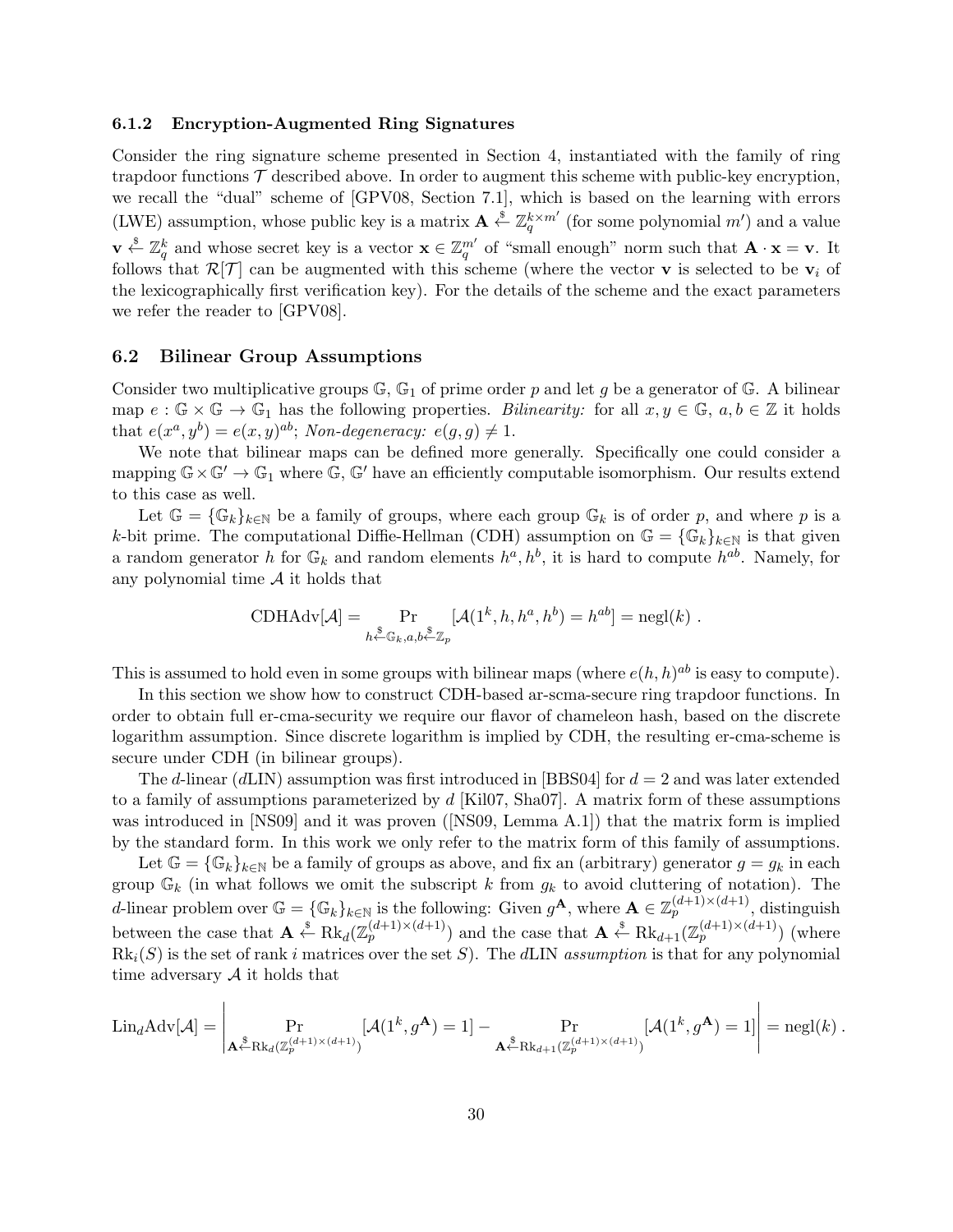The 1-linear assumption is identical to the decisional Diffie-Hellman (DDH) assumption, which is false in groups with bilinear maps. It is widely assumed, however, that there exist groups with bilinear maps where the  $d\text{LIN}$  assumption holds, even for  $d = 2$ . We further remark that for any polynomial *d*, the *d*-linear assumption in a group with bilinear map implies the CDH assumption in that group (i.e. the CDH assumption is no stronger than the *d*LIN assumption).

We will also use the following simple lemma.

**Lemma 6.2.** *Consider a finite field*  $\mathbb{F}$  *of order q. For any*  $n, m \in \mathbb{N}$  *such that*  $m \geq n$ *, the distance* between the distributions  $U(\mathbb{F}^{n \times m})$  and  $U(\text{Rk}_n(\mathbb{F}^{n \times m}))$  is at most  $1/(q^{m-n} \cdot (q-1))$ .

*Proof.* Consider sampling the matrix row by row. The probability that row *i* is a linear combination of previous rows is at most  $q^{-m} \cdot q^{i-1}$ . Applying the union bound gives the result.  $\Box$ 

# **6.2.1 Ring Trapdoor Functions**

We define a family  $\mathcal{T} = {\mathcal{T}_k}_{k\in\mathbb{N}}$  of ring trapdoor functions (recall Definition 4.1), as follows.

• **Parameters.** For every  $k \in \mathbb{N}$ , consider groups  $\mathbb{G}$ ,  $\mathbb{G}_1$  of order *p*, where *p* is a *k*-bit prime, with an efficiently computable bilinear map  $e : \mathbb{G} \times \mathbb{G} \to \mathbb{G}_1$ . Fix an arbitrary generator g for  $\mathbb{G}$ ; it follows that  $e(g, g)$  is a generator for  $\mathbb{G}_1$ .

An additional parameter is a polynomially bounded integer  $d \geq 2$ , which affects the representation size and computational complexity of the function family. For improved efficiency, we want to take *d* to be as small as possible. Indeed, for the construction of ring trapdoor functions,  $d = 2$  is sufficient to achieve security under the CDH assumption. However, when constructing an encryption-augmented ring signature scheme (in Section 6.2.2) we rely on the *d*-linear assumption with possibly larger values of *d*, which results in a (possibly) weaker assumption. We therefore present a family of ring trapdoor functions parameterized by *d*.

The function domain is  $X = \mathbb{G}^d$ , with zero element  $\xi = g^0$ , and its range is  $\mathbb{G}^d$  as well (which forms a group using coordinate-wise group operations).

• **Sampling.** Given  $1^k$ , sampling a function in  $\mathcal{T}_k$  is done by sampling a matrix  $g^{\mathbf{A}} \stackrel{\$}{\leftarrow} \mathbb{G}^{d \times d}$ (note that **A** is not known explicitly). The function  $f_{g}$ **A** is defined by  $f_{g}$ **A**( $g$ **x**) =  $g$ **A**<sup>*·***x**</sup>. We note that this function is hard to compute under the CDH assumption.

Sampling a function-trapdoor pair is done by sampling  $\mathbf{A} \stackrel{\$}{\leftarrow} \mathbb{Z}_p^{d \times d}$  and returning  $(f, td)$  $(g^{A}, A^{-1})$  (if **A** is not invertible, the sampler fails). Clearly, the marginal distribution of *f* is statistically close to sampling a uniform function in  $\mathcal{T}_k$ , e.g. by Lemma 6.2.

The verifiability property follows using the bilinear mapping. Given  $g, g^{\mathbf{A}}, g^{\mathbf{x}}, g^{\mathbf{v}}$ , one can efficiently compute  $e(g, g)$ <sup>**A**</sup>*·***x** and check whether the result is equal to  $e(g, g)$ <sup>**v**</sup>.

• **Trapdoor property.** Given any  $g^{\mathbf{A}_1}, \ldots, g^{\mathbf{A}_t}$ , together with a trapdoor  $\mathbf{A}_i^{-1}$ , and given any  $g^{\mathbf{v}}$ , we show how to sample  $g^{\mathbf{x}_1}, \ldots, g^{\mathbf{x}_t}$  such that  $\sum_{i \in [t]} \mathbf{A}_i \cdot \mathbf{x}_i = \mathbf{v}$ , thus proving the trapdoor property. The sampler will sample  $\mathbf{x}_j \stackrel{\$}{\leftarrow} \mathbb{Z}_q^d$  for all  $j \neq i$  and then set  $g^{\mathbf{x}_i} =$  $g^{\mathbf{A}_i^{-1} \cdot (\mathbf{v} - \sum_{j \neq i} \mathbf{A}_j \cdot \mathbf{x}_j)}$ . Note that this is efficiently computable since  $\mathbf{A}_i^{-1}$  and  $\mathbf{x}_j$  are explicitly known.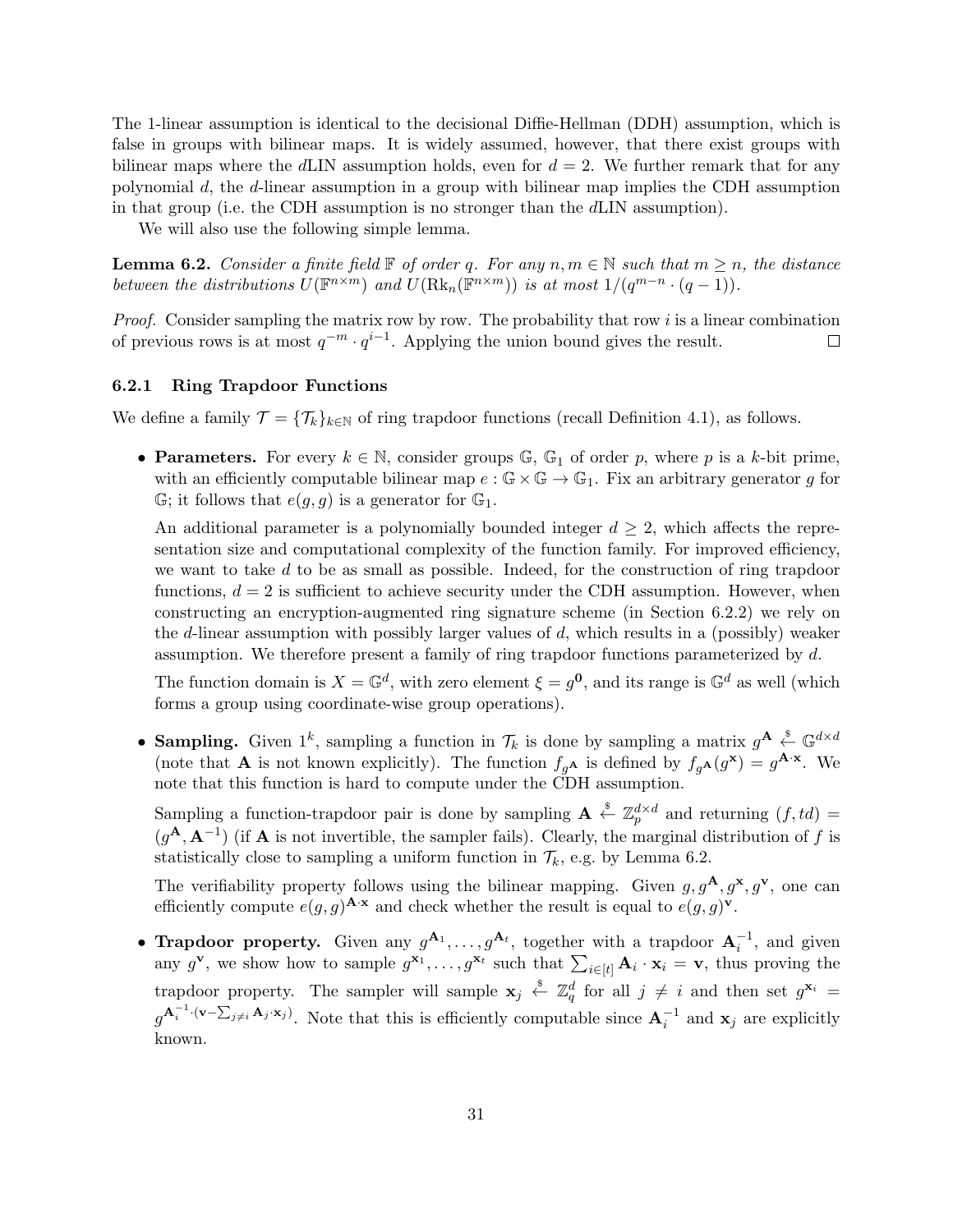The resulting distribution of  $g^{x_1}, \ldots, g^{x_t}$  is independent of *i*, up to a negligible statistical distance. This can be seen by considering the case where all  $A_i$ 's are invertible, in which case the vectors  $\mathbf{x}_1, \ldots, \mathbf{x}_t$  are uniformly distributed in the solution space of  $\sum_{i \in [t]} \mathbf{A}_i \cdot \mathbf{x}_i = \mathbf{v}$ .

• **Ring one-way.** The ring one-way property is proven by the following lemma.

**Lemma 6.3.** Let A be a ring invertor for  $\mathcal{T}$ . Then if  $d = 2$  then there exists an adversary  $\mathcal{B}$  such *that*

$$
\left(\text{RingInv}_{\mathcal{T}}^t \text{Adv}[\mathcal{A}]\right)^2 \leq \text{CDHAdv}[\mathcal{B}] + O(1/p) .
$$

*and if d ≥* 3 *then there exists an adversary B such that*

RingInv
$$
\frac{t}{\mathcal{T}}\text{Adv}[\mathcal{A}] \leq \text{CDHAdv}[\mathcal{B}] + O(1/p)
$$
.

*Proof.* We recall that the adversary *A* gets as input  $g^{\mathbf{A}}, g^{\mathbf{v}}$  where  $\mathbf{A} \stackrel{\$}{\leftarrow} \mathbb{Z}_p^{d \times td}$ ,  $\mathbf{v} \stackrel{\$}{\leftarrow} \mathbb{Z}_p^d$  and outputs (when successful)  $g^{\mathbf{x}} \in \mathbb{G}^{td}$  such that  $\mathbf{A} \cdot \mathbf{x} = \mathbf{v}$ .

Given an input  $h, h^a, h^b$  for CDH, let  $r \in \mathbb{Z}_p$  be such that  $h = g^r$  (recall that *g* is a known canonical generator and  $h$  is a uniformly selected generator); we stress that  $r$  is not explicitly known. Using this notation, we can write the input as  $(g^r, g^{ra}, g^{rb})$  and the required output is  $h^{ab} = g^{rab}$ .

We start by giving a proof for the case  $d = 3$ , which immediately extends to all  $d \geq 3$ . The case of *d* = 2 requires a slightly more delicate treatment, and is addressed last.

For  $d = 3$ , consider

$$
\mathbf{C} = \left[ \begin{array}{rrr} 1 & 0 & 0 \\ -rb & 1 & 0 \\ 0 & 1 & -r \end{array} \right] \in \mathbb{Z}_p^{3 \times 3} \text{ and } \mathbf{z} = \left[ \begin{array}{c} ra \\ 0 \\ 0 \end{array} \right] \in \mathbb{Z}_p^3 \; .
$$

Note that  $g^C, g^z$  are explicitly known. In addition, since **C** is invertible  $(r \neq 0$  since h is a generator), there exists a unique  $\mathbf{x} \in \mathbb{Z}_p^3$  such that  $\mathbf{C} \cdot \mathbf{x} = \mathbf{z}$ , specifically this vector is

$$
\mathbf{x} = \mathbf{C}^{-1} \cdot \mathbf{z} = [ra, r^2ab, rab]^T.
$$

If our ring trapdoor function invertor  $A$  was guaranteed to find  $g^{\bf x}$  for *any*  $g^{\bf A}$ ,  $g^{\bf v}$ , then we would be done, since we could have fed it with  $g^{\mathbf{C}}$ ,  $g^{\mathbf{z}}$  and find  $g^{rab}$  as required. However, this will not work since **C***,* **z** are not uniformly distributed and since **C** does not have the right dimensions  $(A \text{ expects } g^{\mathbf{A}} \in \mathbb{G}^{3 \times 3t}).$ 

To overcome this, the CDH adversary *B* runs as follows. It samples  $\mathbf{L} \leftarrow \text{Rk}_3(\mathbb{Z}_p^{3\times 3})$ ,  $\mathbf{R} \leftarrow \text{S}$  $\text{Rk}_3(\mathbb{Z}_p^{3\times 3t})$ . It sets  $g^{\mathbf{A}}=g^{\mathbf{L}\cdot\mathbf{C}\cdot\mathbf{R}}$  and  $g^{\mathbf{v}}=g^{\mathbf{L}\cdot\mathbf{z}}$  and applies  $\mathcal A$  to  $g^{\mathbf{A}}, g^{\mathbf{v}}$  to obtain  $g^{\mathbf{x}}$ . If  $\mathcal A$  succeeded, then  $\mathbf{A} \cdot \mathbf{x} = \mathbf{v}$ , i.e.  $\mathbf{L} \cdot \mathbf{C} \cdot \mathbf{R} \cdot \mathbf{x} = \mathbf{L} \cdot \mathbf{z}$  and thus  $\mathbf{R} \cdot \mathbf{x} = [ra, r^2ab, rab]^T$  and  $g^{\mathbf{e}_3 \cdot \mathbf{R} \cdot \mathbf{x}} = g^{rab}$  as required.

This approach can be extended to  $d > 3$  in a straightforward manner, we define

$$
\mathbf{C}' = \left[ \begin{array}{c|c} \mathbf{C} & \mathbf{0}^{3 \times (d-3)} \\ \hline \mathbf{0}^{(d-3)\times 3} & \mathbf{I}_{(d-3)} \end{array} \right] \text{ and } \mathbf{z}' = \left[ \begin{array}{c} \mathbf{z} \\ \hline \mathbf{0}^{(d-3)} \end{array} \right]
$$

so that  $\mathbf{C}'^{-1} \cdot \mathbf{z}' = [ra, r^2ab, rab, 0, \dots, 0]^T$ . The adversary  $\mathcal{B}$  will sample  $\mathbf{L} \stackrel{\$}{\leftarrow} \text{Rk}_d(\mathbb{Z}_p^{d \times d})$ ,  $\mathbf{R} \stackrel{\$}{\leftarrow}$  $Rk_d(\mathbb{Z}_p^{d \times dt})$  and proceed exactly as before.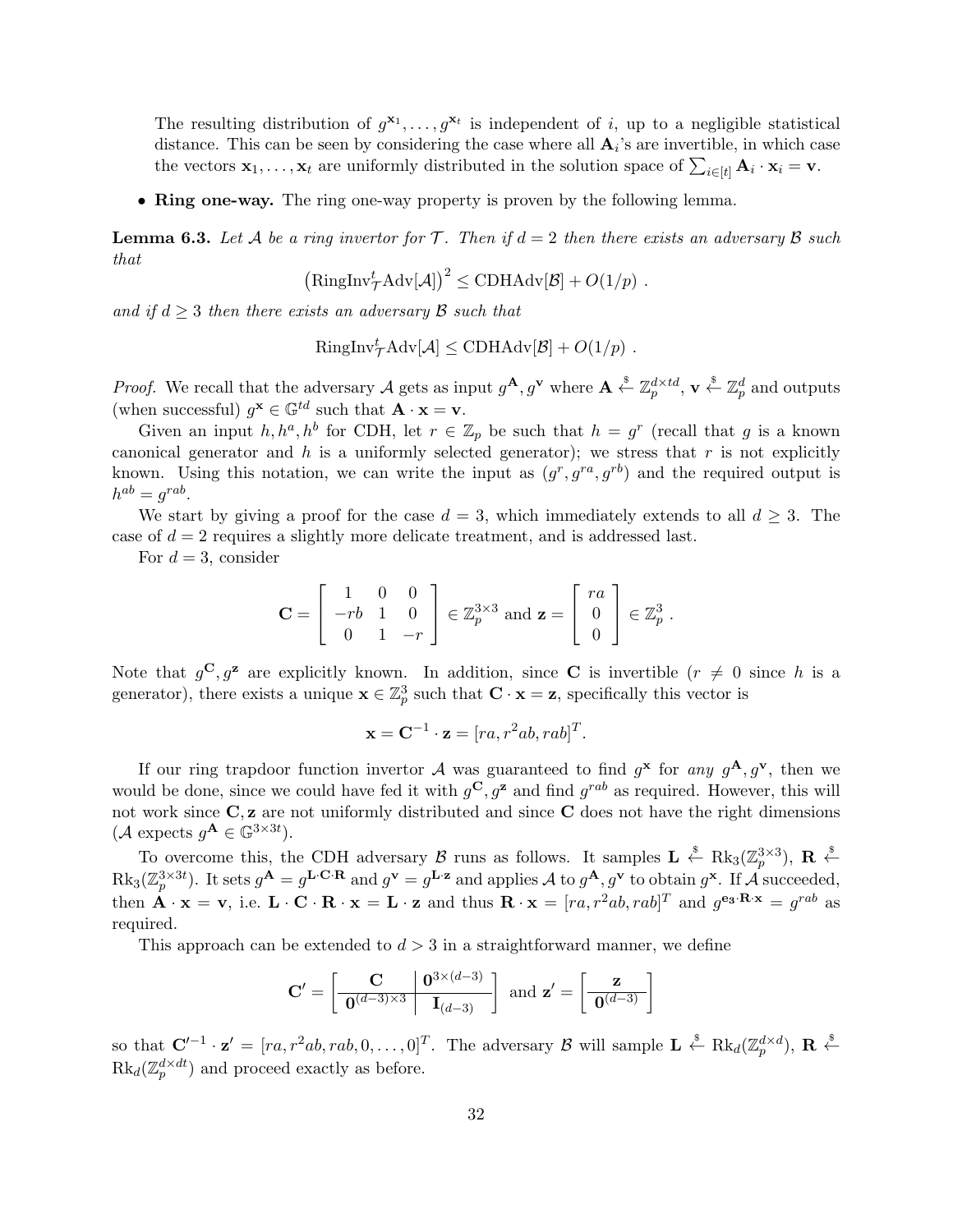Since the matrix **A** and vector **v** are (jointly)  $O(1/p)$ -uniform by Lemma 6.2, then the success probability of *A* on these inputs is at least  $\text{RingInv}_{\mathcal{T}}^t \text{Adv}[\mathcal{A}] - O(1/p)$  and the claim (for  $d \geq 3$ ) follows.

For  $d = 2$ , we take a similar approach, but this time we need a two-step process. We define

$$
\mathbf{C} = \left[ \begin{array}{cc} 1 & 0 \\ -rb & 1 \end{array} \right] \in \mathbb{Z}_p^{2 \times 2} \text{ and } \mathbf{z} = \left[ \begin{array}{c} ra \\ 0 \end{array} \right] \in \mathbb{Z}_p^2 ,
$$

and note that  $\mathbf{C}^{-1} \cdot \mathbf{z} = [ra, r^2ab]^T$ . As above,  $\mathcal{B}$  randomizes **C** and **z**, by sampling  $\mathbf{L} \stackrel{\$}{\leftarrow} \text{Rk}_2(\mathbb{Z}_p^{2 \times 2})$ ,  $\mathbf{R} \stackrel{\hspace{0.1em}\mathsf{\scriptscriptstyle\$}}{\leftarrow} \text{Rk}_2(\mathbb{Z}_p^{2\times 2t})$ , and applies A to  $g^{\mathbf{A}} = g^{\mathbf{L} \cdot \mathbf{C} \cdot \mathbf{R}}$  and  $g^{\mathbf{v}} = g^{\mathbf{L} \cdot \mathbf{z}}$  to obtain  $g^{\mathbf{x}}$ . In this case, if A succeeds then  $g^{e_2}$ <sup>*T*</sup> ·**R***·***x** =  $g^{r^2ab}$ .

Next *B* considers

$$
\mathbf{D} = \begin{bmatrix} 1 & 0 \\ 1 & -r \end{bmatrix} \in \mathbb{Z}_p^{2 \times 2} \text{ and } \mathbf{w} = \begin{bmatrix} r^2ab \\ 0 \end{bmatrix} \in \mathbb{Z}_p^2
$$

Conditioned on *A*'s success previously,  $g^D$ ,  $g^w$  are explicitly known. As before, *B* samples  $L' \stackrel{\$}{\leftarrow}$  $\mathrm{Rk}_2(\mathbb{Z}_p^{2\times 2}), \mathbf{R}' \stackrel{\hspace{0.1em}\mathsf{\scriptscriptstyle\$}}{\leftarrow} \mathrm{Rk}_2(\mathbb{Z}_p^{2\times 2t})$  and applies A to  $g^{\mathbf{A}}=g^{\mathbf{L}'\cdot \mathbf{D}\cdot \mathbf{R}'}$  and  $g^{\mathbf{v}}=g^{\mathbf{L}'\cdot \mathbf{w}}$  to obtain  $g^{\mathbf{x}'}$ . Again, if *A* is successful then  $\mathbf{L}' \cdot \mathbf{D} \cdot \mathbf{R}' \cdot \mathbf{x}' = \mathbf{L}' \cdot \mathbf{w}$ . Using the same reasoning above, if *A* is successful then  $g^{e_2^T \cdot x'} = g^{rab}$  as required.

Here, again, the inputs to *A* in both times are (jointly)  $O(1/p)$ -uniform, and therefore the probability that *A* succeeds in both times is at least  $(\text{RingInv}_{\mathcal{T}}^t \text{Adv}[\mathcal{A}])^2 - O(1/p)$  and the result follows.  $\Box$ 

#### **6.2.2 Encryption-Augmented Ring Signatures**

Consider the following public-key encryption scheme  $\mathcal{E}$ , which is described, for the sake of simplicity, as a bit-encryption scheme (a scheme whose message space contains only one bit), but can be extended to multiple bit messages.

- **Parameters.** For every security parameter  $k \in \mathbb{N}$ , consider groups  $\mathbb{G}$ ,  $\mathbb{G}_1$  of order *p*, where *p* is a *k*-bit prime, with an efficiently computable bilinear map  $e : \mathbb{G} \times \mathbb{G} \to \mathbb{G}_1$ . Fix an arbitrary generator *g* for G. Fix additional parameters  $d \geq 2$  and *t*, both which are polynomially bounded.
- Key generation. Sample  $g^{\mathbf{A}} \stackrel{\$}{\leftarrow} \mathbb{G}^{d \times dt}$ ,  $\mathbf{x} \stackrel{\$}{\leftarrow} \mathbb{Z}_p^{dt}$ , compute  $g^{\mathbf{v}} = g^{\mathbf{A} \cdot \mathbf{x}}$  and output  $pk =$  $(g^{\mathbf{A}}, g^{\mathbf{v}}), sk = g^{\mathbf{x}}.$
- Encryption. To encrypt a bit b, sample  $\mathbf{r} \stackrel{\$}{\leftarrow} \mathbb{Z}_p^d$  and output ciphertext  $c = (g^{\mathbf{r}^T \cdot \mathbf{A}}, h \cdot g^{\mathbf{r}^T \cdot \mathbf{v}})$ , where  $h = g^b$ .
- **Decryption.** On ciphertext  $c = (g^{w^T}, g^z)$ , compute  $e(g, g)^{z-w^T \cdot x}$ . Output the bit *b* such that  $e(g, g)^{z - \mathbf{w}^T \cdot \mathbf{x}} = e(g, g)^b$ .

Correctness follows since for a proper ciphertext  $e(g, g)^{z - \mathbf{w}^T \cdot \mathbf{x}} = e(h, g)$ . Let us give an informal explanation on how the above scheme can be extended to a key-encapsulation mechanism of approximately log *p* bits. The encryption algorithm will sample *h* uniformly from G and in addition it will sample a seed *s* for a randomness extractor. The new ciphertext will be  $c = (g^{r^T \cdot A}, h \cdot g^{r^T \cdot v}, s)$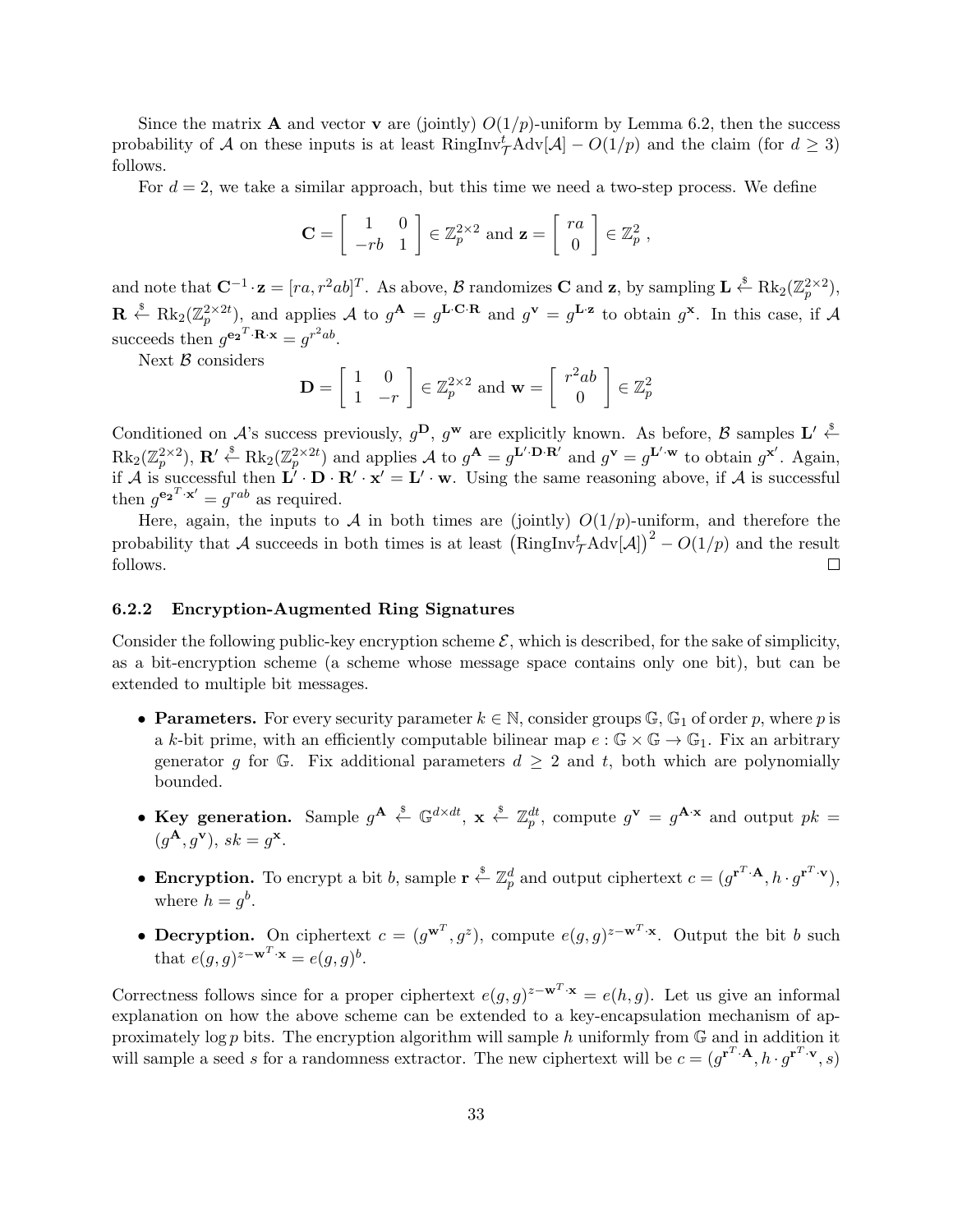and the encapsulated key will be  $ext_s(e(h, g))$ . Clearly this value can be retrieved in the decryption. The same security proof (see below) works in this case as well.

Consider the ring signature scheme presented in Section 4, instantiated with the family of ring trapdoor functions  $\mathcal T$  described above (in Section 6.2.1). If  $\mathcal E$  is indeed secure, then it can trivially be augmented to the ring signature scheme (for the value of **v** just use the "lexicographically first" **v***i*).

The proof of CPA security follows.

**Lemma 6.4.** *Consider a CPA adversary*  $\mathcal A$  *for*  $\mathcal E$ *, there exists an adversary*  $\mathcal B$  *for*  $d\text{LIN}$  *such that* 

$$
\text{CPA}_{\mathcal{E}}\text{Adv}[\mathcal{A}] \leq \text{Lin}_{d}\text{Adv}[\mathcal{B}] + O(1/p) .
$$

*Proof.* Given a matrix  $g^{\mathbf{M}}$  such that  $\mathbf{M} \stackrel{\$}{\leftarrow} \text{Rk}_{d'}(\mathbb{Z}_{p}^{(d+1)\times (dt+1)})$ ,  $d' \in \{d, d+1\}$  (note that distinguishing in this case is no harder than in the  $(d + 1) \times (d + 1)$  case). Define  $\mathbf{A} \in \mathbb{Z}_p^{d \times dt}$ ,  $\mathbf{v} \in \mathbb{Z}_p^d$ ,  $\mathbf{w} \in \mathbb{Z}_p^{dt}, z \in \mathbb{Z}_p$  such that

$$
\left[\begin{array}{c|c}\n\mathbf{A} & \mathbf{v} \\
\hline\n\mathbf{w}^T & z\n\end{array}\right] = \mathbf{M} .
$$

The adversary *B* simulates the CPA game for *A*. First it sends  $pk = (g^{\mathbf{A}}, g^{\mathbf{v}})$  and when *A* sends messages  $m_0, m_1$ , it computes the corresponding  $h_0, h_1$ , then flips a coin  $b \leftarrow \{0, 1\}$  and sends  $c = (g^{\mathbf{w}}, h_b \cdot g^z)$  to *A*. When *A* returns *b*<sup>'</sup>, *B* returns 1 if and only if  $b' = b$ .

We prove by a series of hybrids (experiments).

- Hybrid  $H_0$ . In this hybrid we run A with  $\mathbf{A} \stackrel{\$}{\leftarrow} \mathbb{Z}_p^{d \times dt}$ ,  $\mathbf{v} \stackrel{\$}{\leftarrow} \mathbb{Z}_p^d$  and  $\mathbf{w}^T = \mathbf{r}^T \cdot \mathbf{A}$ ,  $z = \mathbf{r}^T \cdot \mathbf{v}$ for  $\mathbf{r} \stackrel{\$}{\leftarrow} \mathbb{Z}_p^d$ . Then  $CPA_{\mathcal{E}} \text{Adv}[\mathcal{A}] = | \text{Pr}_{H_0}[b' = b] - \frac{1}{2}$  $\frac{1}{2}$ .
- **Hybrid**  $H_1$ . We now change the distribution of **M** (which is composed of  $A$ *,*  $v$ *,*  $w$ *, z*) and let  $\mathbf{M} \stackrel{\hspace{0.1em}\mathsf{\scriptscriptstyle\$}}{\leftarrow} \text{Rk}_d(\mathbb{Z}_p^{(d+1)\times (dt+1)})$ . It holds that  $|\text{Pr}_{H_1}[b'=b] - \text{Pr}_{H_0}[b'=b]| \leq O(1/p)$ .
- **Hybrid**  $H_2$ . We now let  $\mathbf{M} \stackrel{\$}{\leftarrow} \text{Rk}_{d+1}(\mathbb{Z}_p^{(d+1)\times(dn+1)})$ . By definition  $|\text{Pr}_{H_2}[b'=b] \text{Pr}_{H_1}[b'=b]|$  $\text{Lin}_{d}\text{Adv}[\mathcal{B}].$
- **Hybrid**  $H_3$ . We now let  $M \stackrel{s}{\leftarrow} \mathbb{Z}_p^{(d+1)\times(dt+1)}$ . Then  $|\Pr_{H_3}[b'=b] \Pr_{H_2}[b'=b]| \leq O(1/p)$ . In addition, in this hybrid  $\mathcal{A}$ 's view is independent of *b* and thus  $Pr_{H_3}[b' = b] = 1/2$ .

Combining the above, we conclude that

$$
\text{CPA}_{\mathcal{E}}\text{Adv}[\mathcal{A}] \leq \text{Lin}_{d}\text{Adv}[\mathcal{B}] + O(1/p),
$$

as desired.

 $\Box$ 

# **Acknowledgements**

We are grateful to Daniele Micciancio for insightful comments, allowing us to simplify our presentation of the "existential to a-priori" part of our reduction. We thank Chris Peikert and Brent Waters for their comments on earlier versions of this manuscript.

Work of the first author was done in part while being hosted by Microsoft Research (New-England).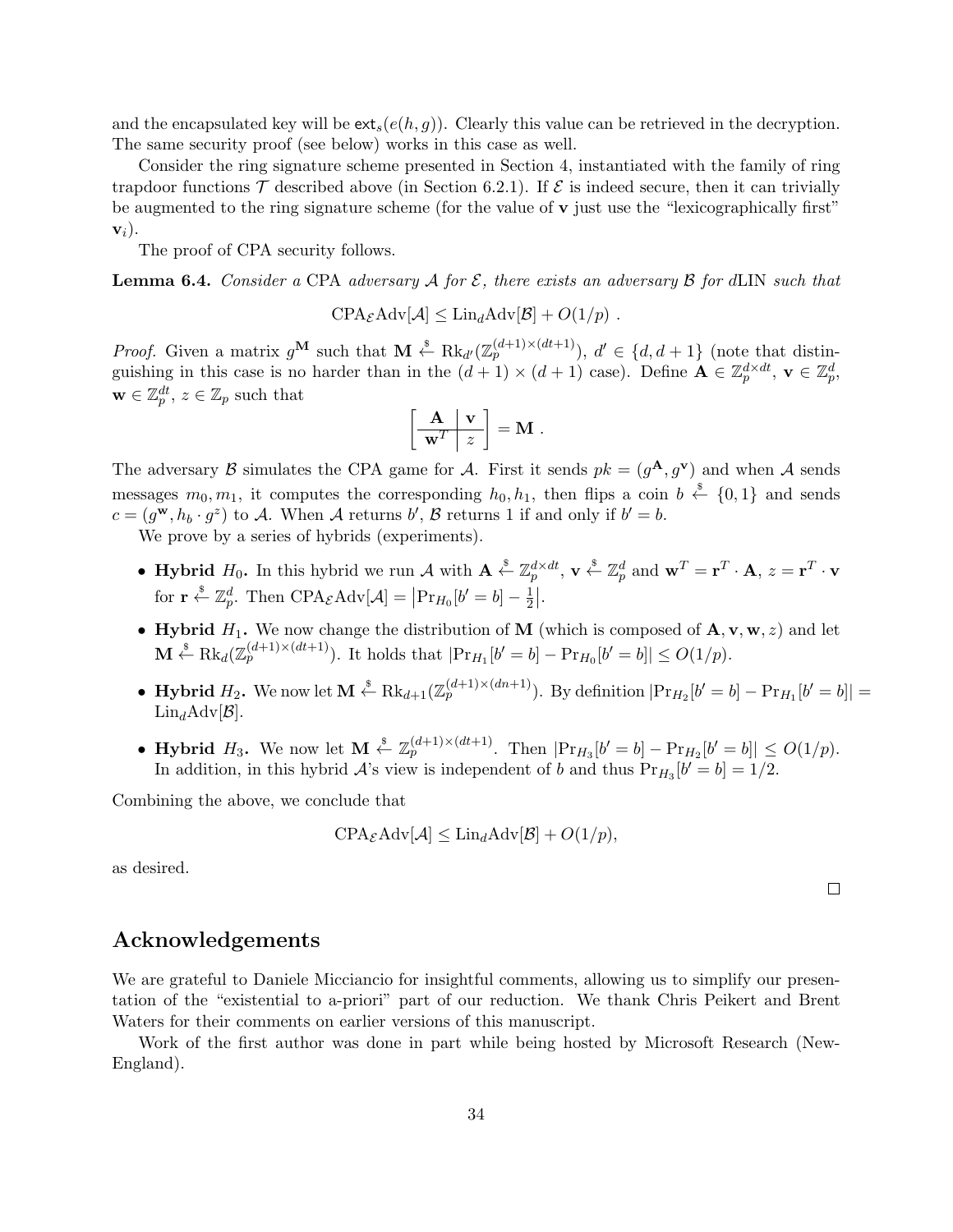# **References**

- [ABB10] Shweta Agrawal, Dan Boneh, and Xavier Boyen. Efficient lattice (h)ibe in the standard model. In Gilbert [Gil10], pages 553–572.
- [AHR05] Ben Adida, Susan Hohenberger, and Ronald L. Rivest. Ad-hoc-group signatures from hijacked keypairs. In *IN DIMACS WORSHOP ON THEFT IN in E-Commerce*, 2005.
- [AOS04] Masayuki Abe, Miyako Ohkubo, and Koutarou Suzuki. 1-out-of-n signatures from a variety of keys. *IEICE Transactions*, 87-A(1):131–140, 2004.
- [AP09] Joël Alwen and Chris Peikert. Generating shorter bases for hard random lattices. In Susanne Albers and Jean-Yves Marion, editors, *STACS*, volume 3 of *LIPIcs*, pages 75–86. Schloss Dagstuhl - Leibniz-Zentrum fuer Informatik, Germany, 2009.
- [BB04a] Dan Boneh and Xavier Boyen. Efficient selective-id secure identity-based encryption without random oracles. In Cachin and Camenisch [CC04], pages 223–238.
- [BB04b] Dan Boneh and Xavier Boyen. Secure identity based encryption without random oracles. In Franklin [Fra04], pages 443–459.
- [BB04c] Dan Boneh and Xavier Boyen. Short signatures without random oracles. In Cachin and Camenisch [CC04], pages 56–73.
- [BBS04] Dan Boneh, Xavier Boyen, and Hovav Shacham. Short group signatures. In Franklin [Fra04], pages 41–55.
- [BGLS03] Dan Boneh, Craig Gentry, Ben Lynn, and Hovav Shacham. Aggregate and verifiably encrypted signatures from bilinear maps. In Eli Biham, editor, *EUROCRYPT*, volume 2656 of *Lecture Notes in Computer Science*, pages 416–432. Springer, 2003.
- [BKM09] Adam Bender, Jonathan Katz, and Ruggero Morselli. Ring signatures: Stronger definitions, and constructions without random oracles. *J. Cryptology*, 22(1):114–138, 2009. Preliminary version in TCC 2006.
- [BLS04] Dan Boneh, Ben Lynn, and Hovav Shacham. Short signatures from the weil pairing. *J. Cryptology*, 17(4):297–319, 2004.
- [BR93] Mihir Bellare and Phillip Rogaway. Random oracles are practical: A paradigm for designing efficient protocols. In *ACM Conference on Computer and Communications Security*, pages 62–73, 1993.
- [BSS02] Emmanuel Bresson, Jacques Stern, and Michael Szydlo. Threshold ring signatures and applications to ad-hoc groups. In Yung [Yun02], pages 465–480.
- [BW06] Xavier Boyen and Brent Waters. Anonymous hierarchical identity-based encryption (without random oracles). In Cynthia Dwork, editor, *CRYPTO*, volume 4117 of *Lecture Notes in Computer Science*, pages 290–307. Springer, 2006.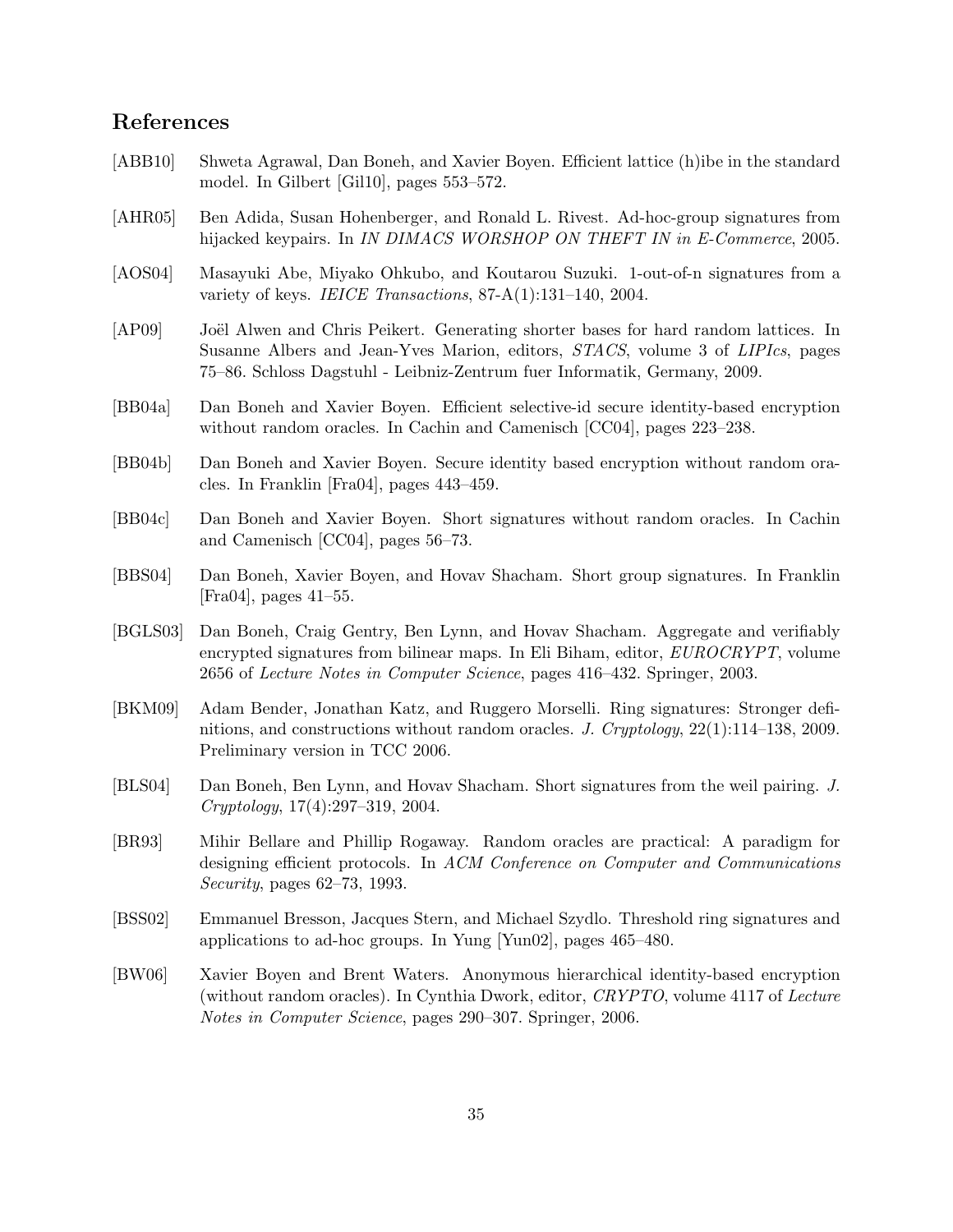- [CC04] Christian Cachin and Jan Camenisch, editors. *Advances in Cryptology EUROCRYPT 2004, International Conference on the Theory and Applications of Cryptographic Techniques, Interlaken, Switzerland, May 2-6, 2004, Proceedings*, volume 3027 of *Lecture Notes in Computer Science*. Springer, 2004.
- [CHK07] Ran Canetti, Shai Halevi, and Jonathan Katz. A forward-secure public-key encryption scheme. *J. Cryptology*, 20(3):265–294, 2007. Preliminary version in Eurocrypt 2003.
- [CHKP10] David Cash, Dennis Hofheinz, Eike Kiltz, and Chris Peikert. Bonsai trees, or how to delegate a lattice basis. In Gilbert [Gil10], pages 523–552.
- [CL04] Jan Camenisch and Anna Lysyanskaya. Signature schemes and anonymous credentials from bilinear maps. In Franklin [Fra04], pages 56–72.
- [CS00] Ronald Cramer and Victor Shoup. Signature schemes based on the strong rsa assumption. *ACM Trans. Inf. Syst. Secur.*, 3(3):161–185, 2000.
- [CvH91] David Chaum and Eugène van Heyst. Group signatures. In *EUROCRYPT*, pages 257–265, 1991.
- [DKNS04] Yevgeniy Dodis, Aggelos Kiayias, Antonio Nicolosi, and Victor Shoup. Anonymous identification in ad hoc groups. In Cachin and Camenisch [CC04], pages 609–626.
- [DN07] Cynthia Dwork and Moni Naor. Zaps and their applications. *SIAM J. Comput.*, 36(6):1513–1543, 2007.
- [Fra04] Matthew K. Franklin, editor. *Advances in Cryptology CRYPTO 2004, 24th Annual International CryptologyConference, Santa Barbara, California, USA, August 15-19, 2004, Proceedings*, volume 3152 of *Lecture Notes in Computer Science*. Springer, 2004.
- [FS86] Amos Fiat and Adi Shamir. How to prove yourself: Practical solutions to identification and signature problems. In Andrew M. Odlyzko, editor, *CRYPTO*, volume 263 of *Lecture Notes in Computer Science*, pages 186–194. Springer, 1986.
- [Gam84] Taher El Gamal. A public key cryptosystem and a signature scheme based on discrete logarithms. In *CRYPTO*, pages 10–18, 1984.
- [GHR99] Rosario Gennaro, Shai Halevi, and Tal Rabin. Secure hash-and-sign signatures without the random oracle. In *EUROCRYPT*, pages 123–139, 1999.
- [Gil10] Henri Gilbert, editor. *Advances in Cryptology EUROCRYPT 2010, 29th Annual International Conference on the Theory and Applications of Cryptographic Techniques, French Riviera, May 30 - June 3, 2010. Proceedings*, volume 6110 of *Lecture Notes in Computer Science*. Springer, 2010.
- [GJKW07] Eu-Jin Goh, Stanislaw Jarecki, Jonathan Katz, and Nan Wang. Efficient signature schemes with tight reductions to the diffie-hellman problems. *J. Cryptology*, 20(4):493– 514, 2007.
- [GMR88] Shafi Goldwasser, Silvio Micali, and Ronald L. Rivest. A digital signature scheme secure against adaptive chosen-message attacks. *SIAM J. Comput.*, 17(2):281–308, 1988.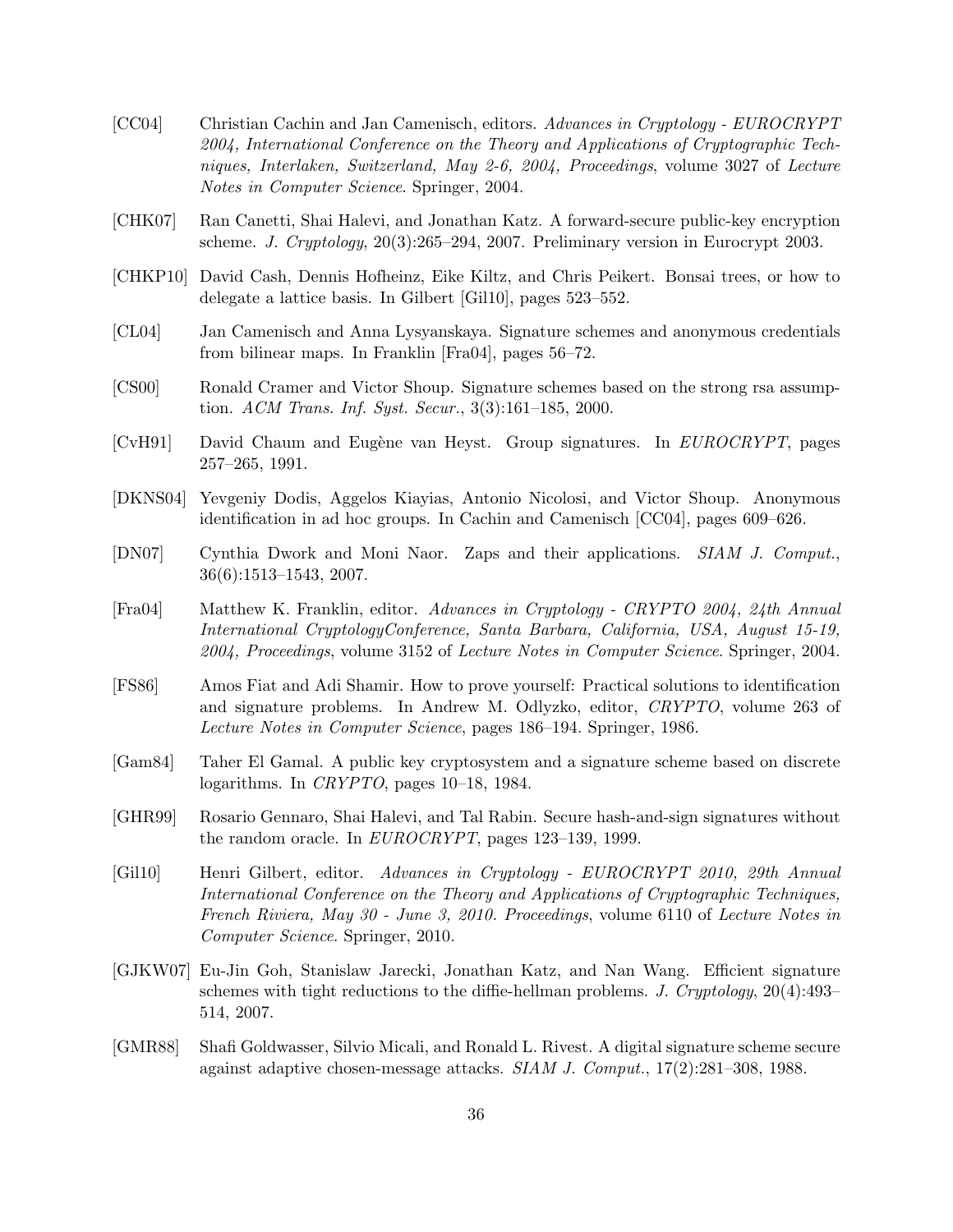- [GPV08] Craig Gentry, Chris Peikert, and Vinod Vaikuntanathan. Trapdoors for hard lattices and new cryptographic constructions. In Richard E. Ladner and Cynthia Dwork, editors, *STOC*, pages 197–206. ACM, 2008.
- [Hal09] Shai Halevi, editor. *Advances in Cryptology CRYPTO 2009, 29th Annual International Cryptology Conference, Santa Barbara, CA, USA, August 16-20, 2009. Proceedings*, volume 5677 of *Lecture Notes in Computer Science*. Springer, 2009.
- [HS03] Javier Herranz and Germán Sáez. Forking lemmas for ring signature schemes. In Thomas Johansson and Subhamoy Maitra, editors, *INDOCRYPT*, volume 2904 of *Lecture Notes in Computer Science*, pages 266–279. Springer, 2003.
- [HW09a] Susan Hohenberger and Brent Waters. Realizing hash-and-sign signatures under standard assumptions. In Antoine Joux, editor, *EUROCRYPT*, volume 5479 of *Lecture Notes in Computer Science*, pages 333–350. Springer, 2009.
- [HW09b] Susan Hohenberger and Brent Waters. Short and stateless signatures from the rsa assumption. In Halevi [Hal09], pages 654–670.
- [Kil07] Eike Kiltz. Chosen-ciphertext secure key-encapsulation based on gap hashed diffiehellman. In Tatsuaki Okamoto and Xiaoyun Wang, editors, *Public Key Cryptography*, volume 4450 of *Lecture Notes in Computer Science*, pages 282–297. Springer, 2007.
- [KR00] Hugo Krawczyk and Tal Rabin. Chameleon signatures. In *NDSS*. The Internet Society, 2000.
- [LSW06] Joseph K. Liu, Willy Susilo, and Duncan S. Wong. Ring signature with designated linkability. In Hiroshi Yoshiura, Kouichi Sakurai, Kai Rannenberg, Yuko Murayama, and Shin ichi Kawamura, editors, *IWSEC*, volume 4266 of *Lecture Notes in Computer Science*, pages 104–119. Springer, 2006.
- [MR07] Daniele Micciancio and Oded Regev. Worst-case to average-case reductions based on gaussian measures. *SIAM J. Comput.*, 37(1):267–302, 2007.
- [Nao02] Moni Naor. Deniable ring authentication. In Yung [Yun02], pages 481–498.
- [NS09] Moni Naor and Gil Segev. Public-key cryptosystems resilient to key leakage. In Halevi [Hal09], pages 18–35.
- [NY89] Moni Naor and Moti Yung. Universal one-way hash functions and their cryptographic applications. In *STOC*, pages 33–43. ACM, 1989.
- [Oka92] Tatsuaki Okamoto. Provably secure and practical identification schemes and corresponding signature schemes. In Ernest F. Brickell, editor, *CRYPTO*, volume 740 of *Lecture Notes in Computer Science*, pages 31–53. Springer, 1992.
- [PS96] David Pointcheval and Jacques Stern. Security proofs for signature schemes. In *EU-ROCRYPT*, pages 387–398, 1996.
- [Rom90] John Rompel. One-way functions are necessary and sufficient for secure signatures. In *STOC*, pages 387–394. ACM, 1990.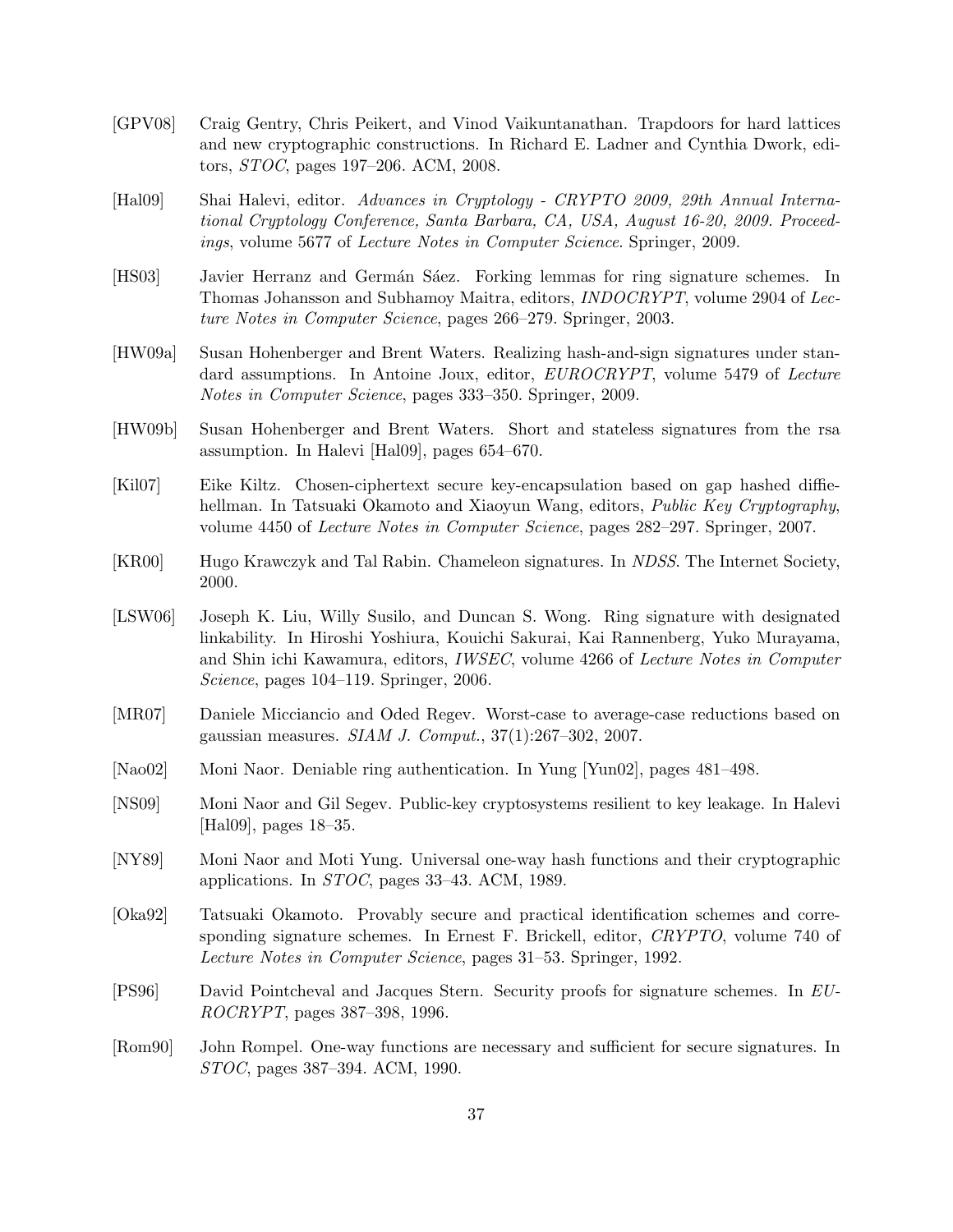- [RSA78] Ronald L. Rivest, Adi Shamir, and Leonard M. Adleman. A method for obtaining digital signatures and public-key cryptosystems. *Commun. ACM*, 21(2):120–126, 1978.
- [RST01] Ronald L. Rivest, Adi Shamir, and Yael Tauman. How to leak a secret. In Colin Boyd, editor, *ASIACRYPT*, volume 2248 of *Lecture Notes in Computer Science*, pages 552–565. Springer, 2001.
- [RST06] Ronald L. Rivest, Adi Shamir, and Yael Tauman. How to leak a secret: Theory and applications of ring signatures. In *Essays in Theoretical Computer Science: in Memory of Shimon Even, volume 3895 of LNCS Festschrift*. Springer-Verlag, 2006.
- [Sch91] Claus-Peter Schnorr. Efficient signature generation by smart cards. *J. Cryptology*, 4(3):161–174, 1991.
- [Sha84] Adi Shamir. Identity-based cryptosystems and signature schemes. In *CRYPTO*, pages 47–53, 1984.
- [Sha07] Hovav Shacham. A Cramer-Shoup encryption scheme from the Linear Assumption and from progressively weaker Linear variants. Cryptology ePrint Archive, Report 2007/074, February 2007. http://eprint.iacr.org/.
- [Wat05] Brent Waters. Efficient identity-based encryption without random oracles. In Ronald Cramer, editor, *EUROCRYPT*, volume 3494 of *Lecture Notes in Computer Science*, pages 114–127. Springer, 2005.
- [Wat09] Brent Waters. Dual system encryption: Realizing fully secure ibe and hibe under simple assumptions. In Halevi [Hal09], pages 619–636.
- [XZF04] Jing Xu, Zhenfeng Zhang, and Dengguo Feng. A ring signature scheme using bilinear pairings. In Chae Hoon Lim and Moti Yung, editors, *WISA*, volume 3325 of *Lecture Notes in Computer Science*, pages 160–169. Springer, 2004.
- [Yun02] Moti Yung, editor. *Advances in Cryptology CRYPTO 2002, 22nd Annual International Cryptology Conference, Santa Barbara, California, USA, August 18-22, 2002, Proceedings*, volume 2442 of *Lecture Notes in Computer Science*. Springer, 2002.
- [ZK02] Fangguo Zhang and Kwangjo Kim. Id-based blind signature and ring signature from pairings. In Yuliang Zheng, editor, *ASIACRYPT*, volume 2501 of *Lecture Notes in Computer Science*, pages 533–547. Springer, 2002.

# **A Security Reductions for Ring Signatures**

We present the formal reductions between notions of unforgeability of ring signatures and their proofs. For overview of all steps below, see Section 4.2.

We remark that in all reductions above, anonymity carries over immediately. This holds since all of our reductions have the following general structure: The new stronger scheme first performs some "public" operation on the input (i.e. one that can be carried out without knowing the signing key) to create a new message, or set of messages. Then it signs those messages using the underlying,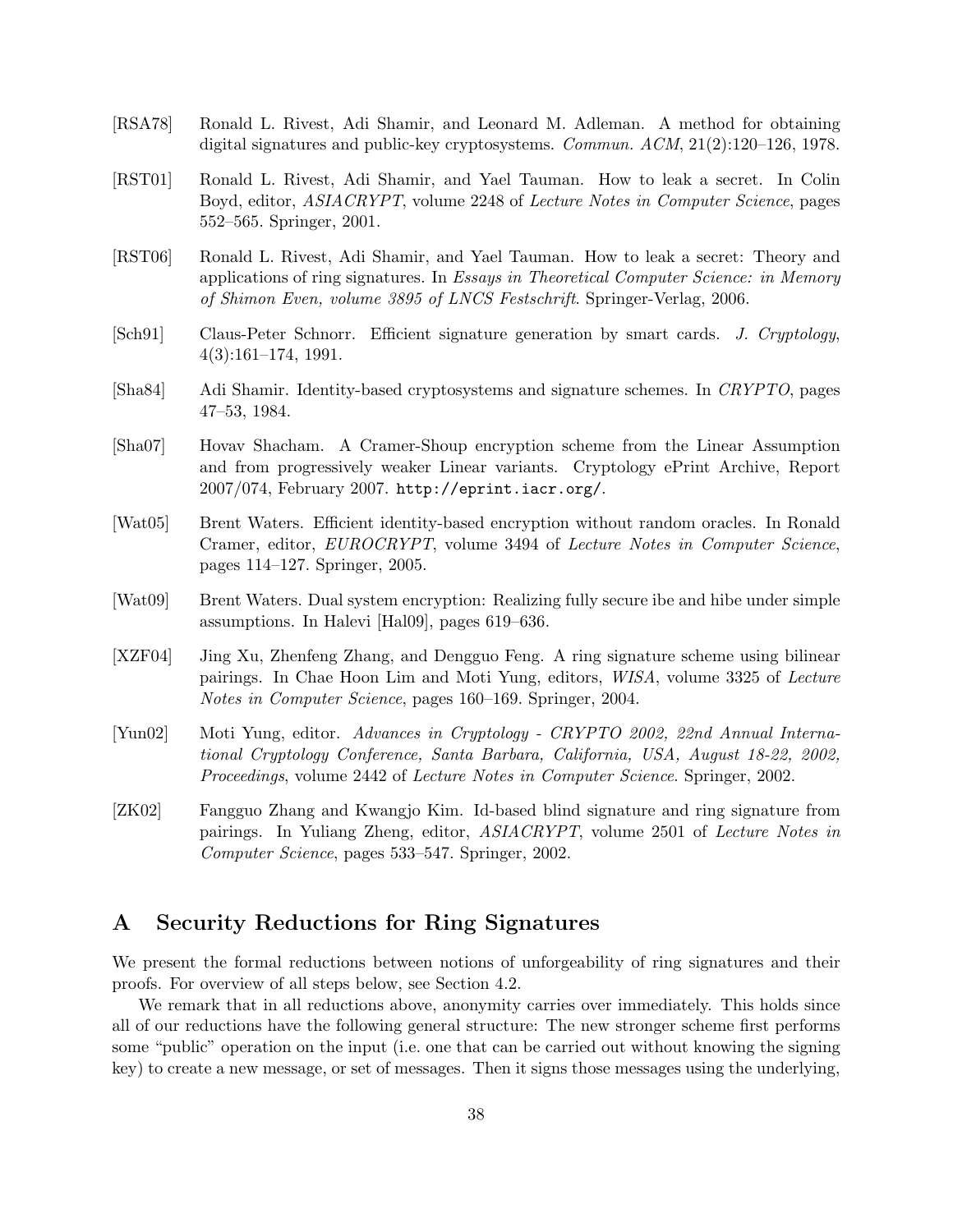weaker, scheme. The anonymity of the weaker scheme, therefore, guarantees that of the stronger one.

## **A.1 From Weak Unforgeability to Full Unforgeability**

We show that weak unforgeability (wer-cma-security) is sufficient in order to obtain full fer-cmasecurity (see Section 2.3 for definitions).

Let  $\mathcal{R} = (Gen, Sign, Ver)$  be a wer-cma-secure ring signature scheme with message space  $\mathcal{M} =$  $\{0,1\}^*$ . We construct a scheme  $\mathcal{R}' = (\mathsf{Gen}', \mathsf{Sign}', \mathsf{Ver}')$  with message space  $\mathcal{M}' = \{0,1\}^*$  as follows.

- Gen<sup> $\ell(1^k)$  runs  $(vk, sk) \leftarrow$  Gen $(1^k)$  and outputs  $(vk, sk)$  (namely, the key generation doesn't</sup> change).
- Sign'( $sk, T, \mu$ ) runs  $\sigma \leftarrow$  Sign( $sk, T, (T, \mu)$ ) and outputs  $\sigma$ .
- Ver<sup> $\prime$ </sup>(*T*,  $\mu$ *,*  $\sigma$ ) runs Ver(*T*, (*T*,  $\mu$ )*,*  $\sigma$ ) and outputs the result.

The correctness and anonymity of  $\mathcal{T}'$  follow immediately from those of  $\mathcal{T}$ . The unforgeability reduction follows.

**Lemma A.1.** Let  $\mathcal{F}'$  be a forger for the fer-cma-experiment, there exists a forger  $\mathcal{F}$  for the wer-cma*experiment such that*

$$
\operatorname{Forge}_{\mathcal{R}'}^{\operatorname{er-cma}}\!\operatorname{Adv}[\mathcal{F}']\leq \operatorname{Forge}_{\mathcal{R}}^{\operatorname{wer-cma}}\!\operatorname{Adv}[\mathcal{F}]\ .
$$

*Proof.* Given access to  $\mathcal{F}'$ , the forger  $\mathcal{F}$  runs as follows.

- 1. *F* obtains value  $1<sup>t</sup>$  from  $\mathcal{F}'$  and send it to the challenger.
- 2. Upon receiving the set  $\{vk_i\}_{i\in[t]}$  from the challenger,  $\mathcal F$  forwards this set to  $\mathcal F'$ .
- 3. Simulate the queries of  $\mathcal{F}'$ : when  $\mathcal{F}'$  makes a  $(\mu, I, j)$ ,  $\mathcal{F}$  sends the query  $((\mu, T), I, j)$ , where  $T = \{vk_{\ell}\}_{\ell \in I}$ , to the challenger and forwards its response  $\sigma$  back to  $\mathcal{F}'$ .
- 4. When  $\mathcal{F}'$  returns a forgery  $(\mu^*, I^*, \sigma^*)$ ,  $\mathcal{F}$  returns  $((\mu^*, I^*), I^*, \sigma^*)$ , where  $T^* = \{vk_\ell\}_{\ell \in I^*}$ .

By definition, if  $\mathcal{F}'$  wins then  $(\mu^*, I^*) \notin \{(\mu, I)\}$ , which implies that  $(\mu^*, I^*) \notin \{(\mu, T)\}$ . Furthermore,  $\text{Ver}'(\mu^*, T^*, \sigma^*) = \text{Ver}((\mu^*, T^*), T^*, \sigma^*) = 1$ . Thus *F* wins as well.  $\Box$ 



Figure 1: Illustrations of a Chameleon (1) and a Gecko (2).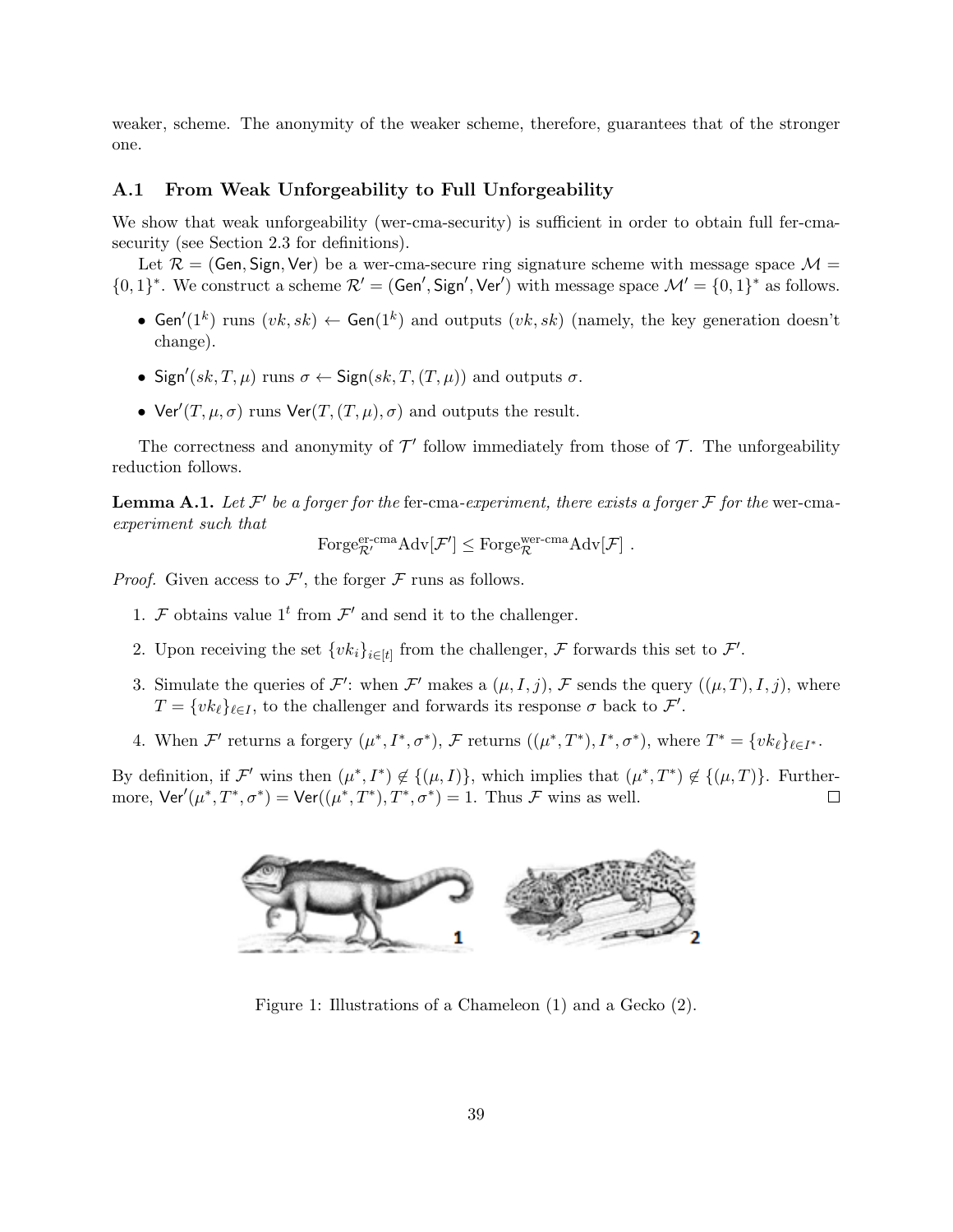## **A.2 From Static to Adaptive Chosen Message Attack**

We now show that using chameleon hash functions, we can use an er-scma-secure ring signature scheme to construct an er-cma-secure one. The reduction is quite similar to the one presented in [KR00] in the context of standard signatures.

Let  $\mathcal{H} \subseteq \mathcal{M} \times \mathcal{Q} \rightarrow \mathcal{Y}$  be a family of chameleon hash functions with witness sampling, as defined in Section 2.1. Let  $\mathcal{R} = (Gen, Sign, Ver)$  be a er-scma-secure ring signature scheme with message space *Y*. Fix a deterministic and efficiently computable mapping  $\varphi$  such that for any set of verification keys  $T = \{vk_{\ell}\}, v k^* \leftarrow \varphi(T)$  is such that  $vk^* \in T$ . We somewhat abuse notation and write  $\ell \leftarrow \varphi(T)$  where the elements of T are assumed to be indexed in some way. We note that one simple instantiation of  $\varphi$  is taking the lexicographically first element in *T*.

We construct a scheme  $\mathcal{R}' = (Gen', Sign', Ver')$  with message space  $\mathcal M$  as follows.

- Gen'(1<sup>k</sup>) runs  $(vk, sk)$  ← Gen(1<sup>k</sup>) and also samples  $h \stackrel{\$}{\leftarrow} H$ . It sets  $vk' = (vk, h)$  and  $sk' = sk$ and outputs (*vk′ , sk′* ).
- Sign'(sk, T,  $\mu$ ) first computes  $\ell \leftarrow \varphi(T)$ . It then samples  $r \stackrel{\$}{\leftarrow} \mathcal{R}$  and computes  $y \leftarrow h_{\ell}(\mu, r)$ . It then runs  $\sigma \leftarrow$  Sign( $sk, T, y$ ) and outputs  $\sigma' = (r, \sigma)$ .
- Ver<sup> $\prime$ </sup>(*T,*  $\mu$ *,*  $\sigma'$ ) computes  $\ell = \varphi(T)$ . It parses  $\sigma'$  as  $(r, \sigma)$  and computes  $y \leftarrow h_{\ell}(\mu, r)$ . It then returns  $\text{Ver}(T, y, \sigma)$ .

The correctness and anonymity properties of  $\mathcal{T}'$  follow in a straightforward manner from those of  $\mathcal T$ .

**Lemma A.2.** Let  $\mathcal{F}'$  be a forger for the er-cma-experiment, there exists a forger  $\mathcal{F}$  for the er-scma*experiment and adversaries A, B for H such that*

$$
\text{Forge}_{\mathcal{R}'}^{\text{er-cma}} \text{Adv}[\mathcal{F}'] \leq \text{Forge}_{\mathcal{R}}^{\text{er-sema}} \text{Adv}[\mathcal{F}] + t \cdot \text{Col}_{\mathcal{H}} \text{Adv}[\mathcal{A}] + qt \cdot \text{Inv}_{\mathcal{H}}' \text{Adv}[\mathcal{B}] ,
$$

*where*  $1^t$  *is*  $\mathcal{F}'$  *'s* first message and  $q$  *is a polynomial upper bound on the number of queries*  $\mathcal{F}'$  makes.

*Proof.* The forger  $\mathcal F$  is defined as follows.

- 1. *F* gets the value  $1<sup>t</sup>$  from  $\mathcal{F}'$  and sends it to the challenger.
- 2. *F* samples  $(h_{\ell}, h_{\ell}^{-1})$  from *H* for all  $\ell \in [t]$ .
- 3. *F* samples value-witness pairs  $(y_i, w_i)$  for all  $i \in [q]$ . It sends  $\{y_i\}_{i \in [q]}$  to the challenger.
- 4. The challenger sends  $\{vk_{\ell}\}_{\ell \in [t]}$  to F, that sets  $vk'_{\ell} = (vk_{\ell}, h_{\ell})$  and sends  $\{vk'_{\ell}\}_{\ell \in [t]}$  to F'.
- 5. Upon receiving  $(\mu_i, I_i, j_i)$  from  $\mathcal{F}', \mathcal{F}$  forwards  $(I_i, j_i)$  to the challenger and gets a signature  $\sigma_i = \text{Sign}(sk_{j_i}, T_i, y_i)$  in response, where  $T_i = \{vk'_\ell\}_{\ell \in I_i}$ . F computes  $\ell_i \leftarrow \varphi(T_i)$  and samples  $r_i \leftarrow h_{\ell_i}^{-1}$  $\mathcal{F}_i^{-1}(\mu_i, y_i, w_i)$ . Then  $\mathcal{F}$  returns  $\sigma'_i = (r_i, \sigma_i)$  to  $\mathcal{F}'$ .
- 6. When F' concludes and returns  $(\mu^*, I^*, \sigma')$ , F parses  $\sigma' = (r^*, \sigma^*)$ , it finds  $T^* = \{vk'_\ell\}_{\ell \in I^*}$ and computes  $\ell^* \leftarrow \varphi(T^*)$  and  $y^* = h_{\ell^*}(\mu^*, r^*)$ . It eventually outputs  $(y^*, I^*, \sigma^*)$ .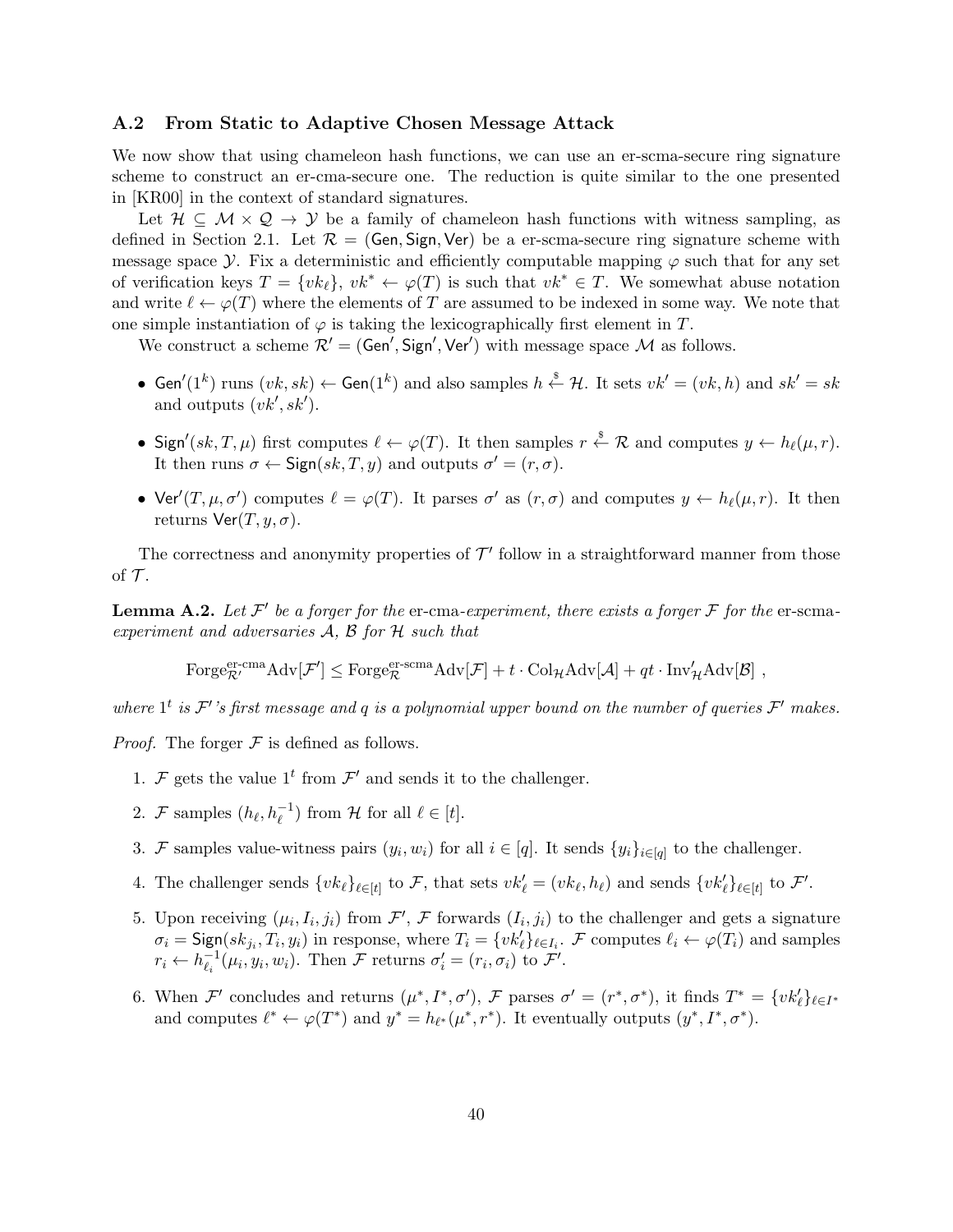Consider a case where  $\mathcal{F}'$  wins in the experiment. If  $y^* \notin \{y_i\}_{i \in [q]}$ , then  $\mathcal{F}$  described above also wins. Consider the case where  $\mathcal{F}'$  wins and  $y^* \in \{y_i\}_{i \in [q]}$ . First, consider the case where  $y^* = y_i$  for some  $i \in [q]$  and in addition  $\ell^* = \ell_i$ , this will enable us to find a collision in  $h_{\ell^*}$  using the adversary *A* defined below. Otherwise, in the case where  $y^* = y_i$  for some  $i \in [q]$  but  $\ell^* \neq \ell_i$ , we will be able to invert  $h_{\ell^*}$  using the adversary  $\beta$  defined below.

The collision finding adversary *A* for the case  $(y^* = y_i) \wedge (\ell^* = \ell_i)$  is defined as follows. On input h,  $A$  simulates the er-cma experiment for  $\mathcal{F}'$  as follows. It simulates the first message to obtain  $1<sup>t</sup>$  and then samples  $\hat{\ell} \stackrel{\$}{\leftarrow} [t]$ . It then sets  $h_{\hat{\ell}} = h$  and samples all other values according to their intended distributions. During the execution, *A* saves all values  $(\mu, r, y)$  such that  $y_i = h_{\hat{\ell}}(\mu, r)$ that is computed in order to answer the messages  $\mu$  (note that it only needs to save the values on which it executed the input function  $h = h_{\hat{\ell}}$ . Upon receiving  $(\mu^*, I^*, \sigma')$ , it checks whether  $\ell^* = \hat{\ell}$ and in such case it searches the list for an entry  $(\mu, r, y)$  with  $y = y^*$ . If such is found, *A* outputs  $(\mu^*, r^*)$  and  $(\mu, r)$ . Recall that since *F'* wins in the experiment, then  $\mu^* \neq \mu$  and thus the collision is not trivial.

Note that the view of  $\mathcal{F}'$  in the simulation is independent of  $\hat{\ell}$ , therefore in the case where  $\mathcal{F}'$ wins in the experiment and  $(y^* = y_i) \wedge (\ell^* = \ell_i)$  for some  $i \in [q]$ , *A* wins with probability  $1/t$ .

The inverting adversary *B* for the case  $(y^* = y_i) \wedge (\ell^* \neq \ell_i)$  is defined as follows. On inputs *h, y, w, B* simulates the er-cma experiment for  $\mathcal{F}'$ . It gets 1<sup>t</sup> and samples  $\hat{\ell}$  as A does, but samples all other *h<sub>i</sub>*'s together with  $h_i^{-1}$ . Furthermore it samples  $\hat{i} \stackrel{\$}{\leftarrow} [q]$ . For all queries except for the  $\hat{i}$ <sup>th</sup>, *B* simulates the experiment as prescribed. In the  $\hat{i}$ <sup>th</sup> it checks whether  $\ell_{\hat{i}} = \hat{\ell}$ . If this is indeed the case, then this query is again simulated as prescribed. If  $\ell_i \neq \hat{\ell}$ , however, then *B* sets  $y_i = y$  and samples  $r_{\hat{i}} \leftarrow h_{\ell_{\hat{i}}}^{-1}$  $\ell_i^{-1}(\mu_i, y, w)$ , and uses these to sign. In the end of the simulation, *B* checks if  $\ell^* = \hat{\ell}$ and if  $h(\mu^*, r^*) = y$ , if this is the case, it returns  $(\mu^*, r^*)$ .

The view of  $\mathcal{F}'$  is independent of  $\hat{\ell}, \hat{i}$  and therefore if  $\mathcal{F}'$  wins and  $(y^* = y_i) \wedge (\ell^* \neq \ell_i)$  for some  $i \in [q]$ , then *B* succeeds in inverting with probability at least  $1/(qt)$ .  $\Box$ 

Note that the transformation in Appendix A.1 assumed that the scheme  $R$  we start with has message space  $\{0,1\}^*$ . On the other hand, the reduction in this section may produce schemes with bounded message space (depending on the domain of the family  $H$ ). This gap can be bridged by using a family of collision resistant hash functions using a "hash and sign" paradigm. We omit the details.

#### **A.3 From Existential Unforgeability to Selective-Message Unforgeability**

We now show that similar to the reduction in Section 3.2.2, we can use an sr-scma-secure ring signature scheme to construct an er-scma-secure one.

Let  $\mathcal{R}$  = (Gen, Sign, Ver) be an sr-scma-secure signature scheme with message space  $\mathcal{M}$  =  $\{0,1\}^{\leq m},$  we construct a scheme  $\mathcal{R}' =$  (Gen', Sign', Ver') with message space  $\mathcal{M}' = \{0,1\}^m$  as follows.

• Gen<sup> $\ell(1^k)$ . Generate  $(vk, sk) \leftarrow$  Gen $(1^k)$ . Return  $(vk, sk)$ , namely return the verification key</sup>  $vk' = vk$  and the signing key  $sk' = sk$ .

<sup>&</sup>lt;sup>29</sup>Recall that this can be assumed w.l.o.g. as there is an efficiently computable and invertible mapping  $\{0,1\}^{\leq m} \leftrightarrow$  ${0,1}^{m+1}.$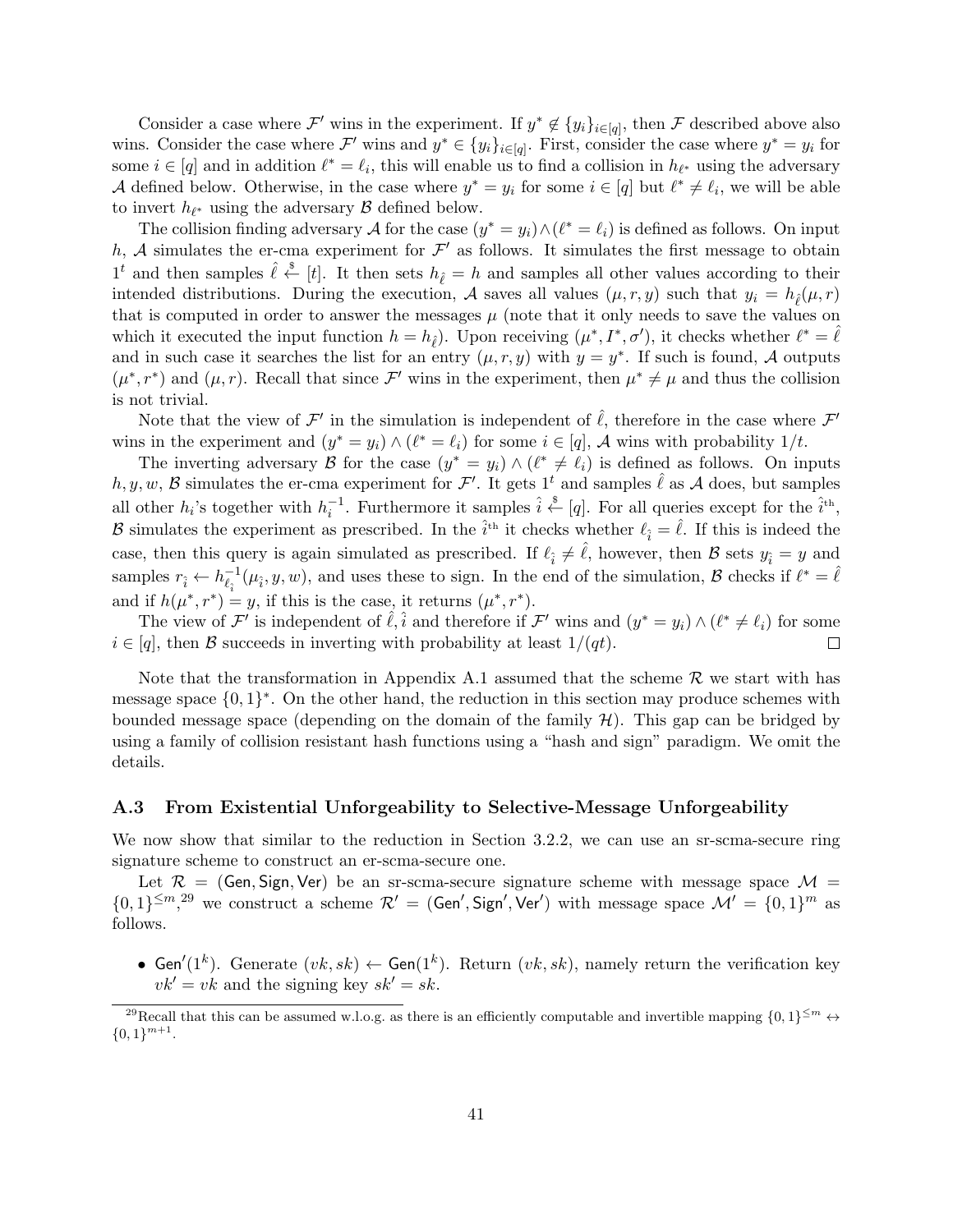- Sign'( $sk$ <sup>*'*</sup>, *T*,  $\mu$ ). Recall that  $sk' = sk$ , a signing key for the scheme *R*. The signing algorithm computes  $\sigma_s \leftarrow$  Sign( $sk, T, \mu_{\leq s}$ ) for all  $s \in [m]$ , and outputs  $\sigma = {\sigma_s}_{s \in [m]}$ .
- Ver' $(T, \mu, \sigma)$ . Let  $\ell \leftarrow \varphi(T)$  and parse  $\sigma$  as  $\{\sigma_s\}_{s \in [m]}$ . Then Ver' runs Ver $(T, \mu_{\leq s}, \sigma_s)$  for all  $s \in [m]$ , and accepts if and only if all of them accepted.

Correctness and anonymity of  $\mathcal{R}'$  follow immediately from those of  $\mathcal{R}$ . Unforgeability is proven in the following lemma.

**Lemma A.3.** For any forger  $\mathcal{F}'$ , there exists a forger  $\mathcal{F}$  such that

 $\text{Forge}_{\mathcal{S}'}^{\text{er-scma}} \text{Adv}[\mathcal{F}'] \leq mq \cdot \text{Forge}_{\mathcal{S}}^{\text{gr-scma}} \text{Adv}[\mathcal{F}]$ .

*Where*  $q$  *is a polynomial upper bound on the number of queries made by*  $\mathcal{F}'$ *.* 

*Proof.* The forger  $\mathcal F$  simulates  $\mathcal F'$  as follows.

- 1. *F* simulates  $\mathcal{F}'$  to obtain the value 1<sup>t</sup> and forwards it to the challenger.
- 2. *F* simulates *F*<sup> $\prime$ </sup> to obtain the list of messages  $\{\mu^{(i)}\}_{i \in [q]}$  that *F*<sup> $\prime$ </sup> wants to get signatures for.
- 3. *F* samples  $\hat{s} \stackrel{\$}{\leftarrow} [m], \hat{i} \stackrel{\$}{\leftarrow} [q]$  and sends  $\mu^* = \mu_{\leq \hat{s}}^{(\hat{i})}$  $\overset{(i)}{\leq}$ <sup>*s*</sup> and {*µ*<sup>(*i*</sup>)<sub>≤</sub>*s ≤s }*(*i,s*)*∈*[*q*]*×*[*m*] as the set of messages to be signed.
- 4. The challenger sends the verification keys  $\{vk_{\ell}\}_{\ell \in [t]}$ . F sends  $\{vk'_{\ell} = vk_{\ell}\}_{\ell \in [t]}$  to F'.
- 5. When  $\mathcal{F}'$  makes a query  $(I_i, j_i)$ ,  $\mathcal{F}$  makes the following *m* queries to the challenger: for each message  $\{\mu^{(i)}_{\leq s}$  $\{S_{s}\}_{s\in[m]}$  (note that *i* is fixed at this point), *F* sends the query  $(j_i, I_i)$  and receives  ${\{\sigma_s^{(i)}\}}_s$ . It sends  $\sigma'^{(i)} = {\{\sigma_s^{(i)}\}}_{s \in [m]}$  as a response to *F*'.
- 6. When  $\mathcal{F}'$  returns  $(\mu', I', \sigma' = {\{\sigma'_{s}\}}_{s \in [m]})$ ,  $\mathcal{F}$  returns  $(I^* = I', \sigma^* = \sigma'_{s})$ .

The analysis is similar to that of Theorem 3.2. Consider a case where  $\mathcal{F}'$  wins in the simulated experiment. Since  $\mu' \notin {\{\mu^{(i)}\}}_{i \in [q]},$  there exists  $s' \in [m]$  such that  $\mu'_{\leq (s'-1)} \in {\{\mu^{(i)}_{\leq (s'-1)}\}}$ *≤*(*s ′−*1)*}i∈*[*q*] but  $\mu'_{\leq s'} \not\in \{\mu^{(i)}_{\leq s}$  $\{S_{\leq s'}\}_{i \in [q]}$ . Since the view of *F*<sup>'</sup> is independent of  $\hat{s}^*, \hat{i}$ , it holds that

$$
\Pr[(s' = \hat{s}) \land (\mu'_{\leq (s'-1)} = \mu^{(\hat{i})}_{\leq (s'-1)})] \geq 1/(mq) .
$$

Consider the case where the above occurs, note that in such case  $\mu'_{\leq \hat{s}} = \mu^{(\hat{i})}_{\leq \hat{s}} \oplus e_{\hat{i}} = \mu^*$ . Since  $\mathsf{Ver}'(T',\mu', \{\sigma'_{\leq s}\}_{s\in[m]}) = 1$ , then, by definition, also  $\mathsf{Ver}(T',\mu^*, \sigma'_{\leq \hat{s}^*}) = 1$ . We need to make sure that *F* didn't make the query  $\mu^*$  in the query phase, but this holds since  $\mu'_{\leq s'} \notin {\{\mu_{\leq s}^{(i)}\}}$ *≤s ′}i∈*[*q*] .  $\Box$ 

#### **A.4 From Selective-Message Unforgeability to A-Priori-Message Unforgeability**

This last part is similar to the reduction in Section 3.2.1, we use an sr-scma-secure ring signature scheme to construct an er-scma-secure one.

Let  $\mathcal{R}$  = (Gen, Sign, Ver) be an ar-scma-secure signature scheme with message space  $\mathcal{M}$  =  $\{0,1\}$ <sup>*m*</sup>. We consider a mapping  $\varphi$  as in Section A.2 above, and construct a scheme  $\mathcal{R}'$  = (Gen', Sign', Ver') with the same message space  $\mathcal{M}' = \{0, 1\}^m$  as follows.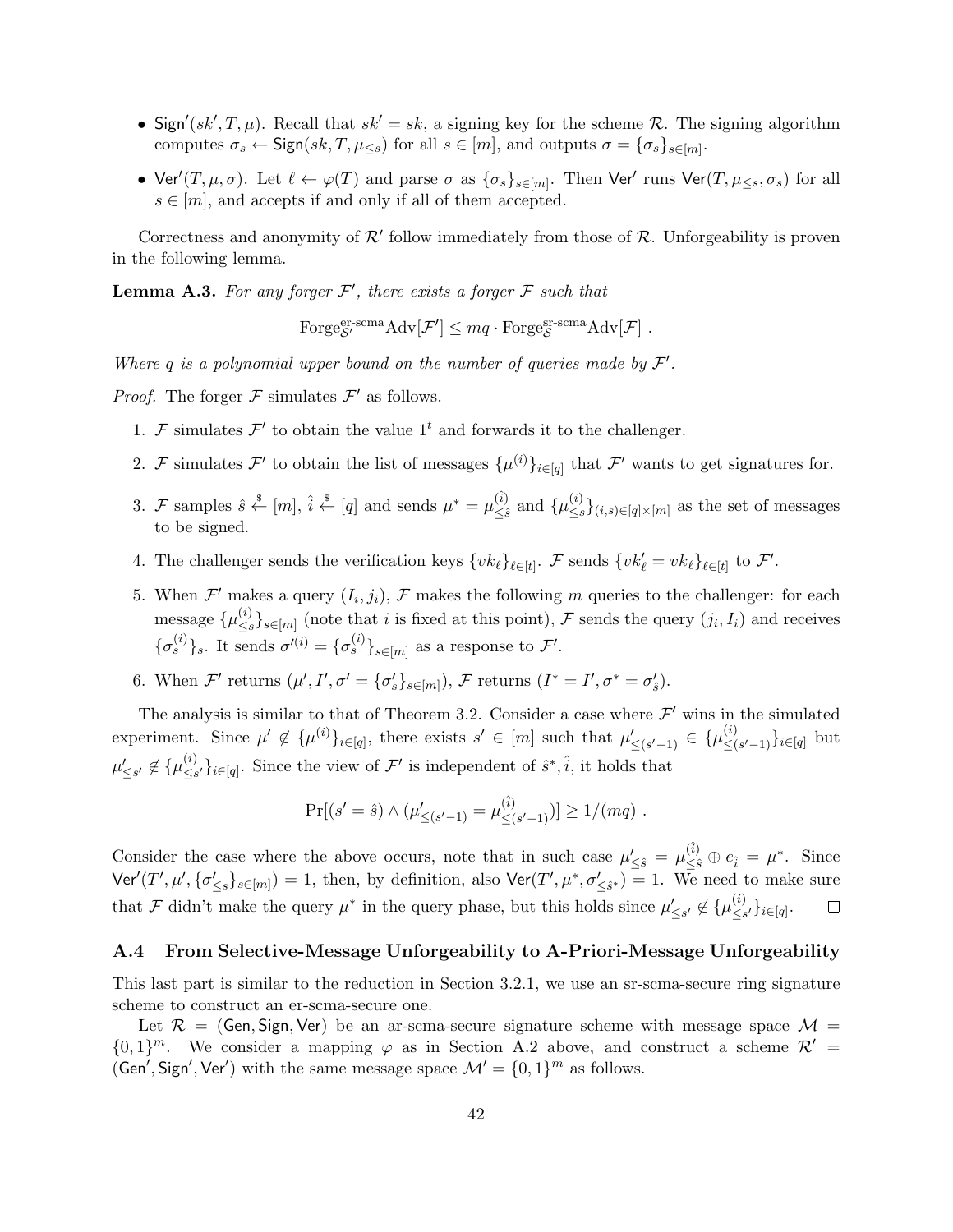- Gen<sup>'</sup>(1<sup>k</sup>). Generate  $(vk, sk) \leftarrow$  Gen(1<sup>k</sup>) and sample  $\alpha \stackrel{\$}{\leftarrow} \{0, 1\}^m$ . Return the verification key  $vk' = (vk, \alpha)$  and the signing key  $sk' = sk$ .
- Sign<sup>'</sup>( $sk'$ , *T*,  $\mu$ ). Recall that  $sk' = sk$ , a signing key for the scheme  $\mathcal{R}$ , and let  $\ell \leftarrow \varphi(T)$ . The signing algorithm outputs  $\sigma = \text{Sign}(sk, T, \mu \oplus \alpha_{\ell}).$
- Ver<sup> $\prime$ </sup>(*T*,  $\mu$ , $\sigma$ ). Letting  $\ell \leftarrow \varphi(T)$ , Ver<sup> $\prime$ </sup> runs Ver(*T*,  $\mu \oplus \alpha_{\ell}, \sigma$ ) and accepts if and only if it accepted.

Correctness and anonymity of  $\mathcal{R}'$  follow immediately from those of  $\mathcal{R}$ . Unforgeability is proven in the following lemma.

**Lemma A.4.** For any forger  $\mathcal{F}'$ , there exists a forger  $\mathcal{F}$  such that

Forge<sup>gr-scma</sup> $\text{Adv}[\mathcal{F}'] \leq t \cdot \text{Forge}^{\text{ar-scma}}_{\mathcal{S}} \text{Adv}[\mathcal{F}] + qt \cdot 2^{-m}$ .

*Where*  $q$  *is a polynomial upper bound on the number of queries made by*  $\mathcal{F}'$  *and*  $1^t$  *is the value of F ′ 's first message.*

*Proof.* The forger  $\mathcal F$  simulates  $\mathcal F'$  as follows.

- 1. *F* simulates  $\mathcal{F}'$  to obtain the value 1<sup>t</sup> and forwards it to the challenger. It further gets  $\mu' \in \{0, 1\}^m$ : the message  $\mathcal{F}'$  wants to forge on.
- 2. *F* gets a random message  $\mu^* \in \{0,1\}^m$  from its challenger. It samples  $\hat{\ell} \stackrel{\$}{\leftarrow} [t]$  and sets  $\alpha_{\hat{\ell}} = \mu^* \oplus \mu'$ . Note that  $\alpha_{\hat{\ell}}$  is uniformly distributed and independent of  $\mu'$ . It further samples  $\alpha_{\ell} \stackrel{\$}{\leftarrow} \{0,1\}^m$  for all  $\ell \in [t] \setminus {\{\hat{\ell}\}}.$
- 3. *F* simulates *F*<sup> $\prime$ </sup> to obtain the list of messages  $\{\mu_i\}_{i \in [q]}$  that *F*<sup> $\prime$ </sup> wants to get signatures for. It sends to its challenger the list of messages  $\{\mu_i \oplus \alpha_\ell\}_{(i,\ell) \in [q] \times [t]}$ . Namely, we XOR all messages with all possible  $\alpha$ 's.
- 4. The challenger sends the verification keys  $\{vk_{\ell}\}_{\ell \in [t]}$ . F sends  $\{vk'_{\ell} = (vk_{\ell}, \alpha_{\ell})\}_{\ell \in [t]}$  to F'.
- 5. When  $\mathcal{F}'$  makes a query  $(I_i, j_i)$ ,  $\mathcal{F}$  makes  $t$  queries that correspond to the messages  $\{\mu_i \oplus \mu_j\}$  $\alpha_{\ell}$ ,  $\ell_{\infty}$  (note that *i* is fixed). For each such message,  $\mu_i \oplus \alpha_{\ell}$ ,  $\mathcal{F}$  sends the query  $(j_i, I_i)$  and receives a signature  $\sigma_{i,\ell}$ .
- 6. When  $\mathcal{F}'$  returns  $(I', \sigma')$ ,  $\mathcal{F}$  returns  $(I^* = I', \sigma^* = \sigma')$ .

The analysis is similar to that of Theorem 3.1. Consider a case where  $\mathcal{F}'$  wins in the simulated experiment, and let  $\ell' = \varphi(T')$ , then

$$
\Pr[\ell' = \hat{\ell}] = 1/t ,
$$

since the view of  $\mathcal{F}'$  is independent of  $\hat{\ell}$ . Assume from now on that this event indeed occurs.

Since  $\mathcal{F}'$  wins in the experiment, it holds that  $\text{Ver}'(T', \mu' \oplus \alpha_{\ell'}, \sigma')$  accepts. However, by definition,

$$
\mathsf{Ver}'(T',\mu'\oplus\alpha_{\ell'},\sigma')=\mathsf{Ver}'(T^*,\mu^*,\sigma^*)\ .
$$